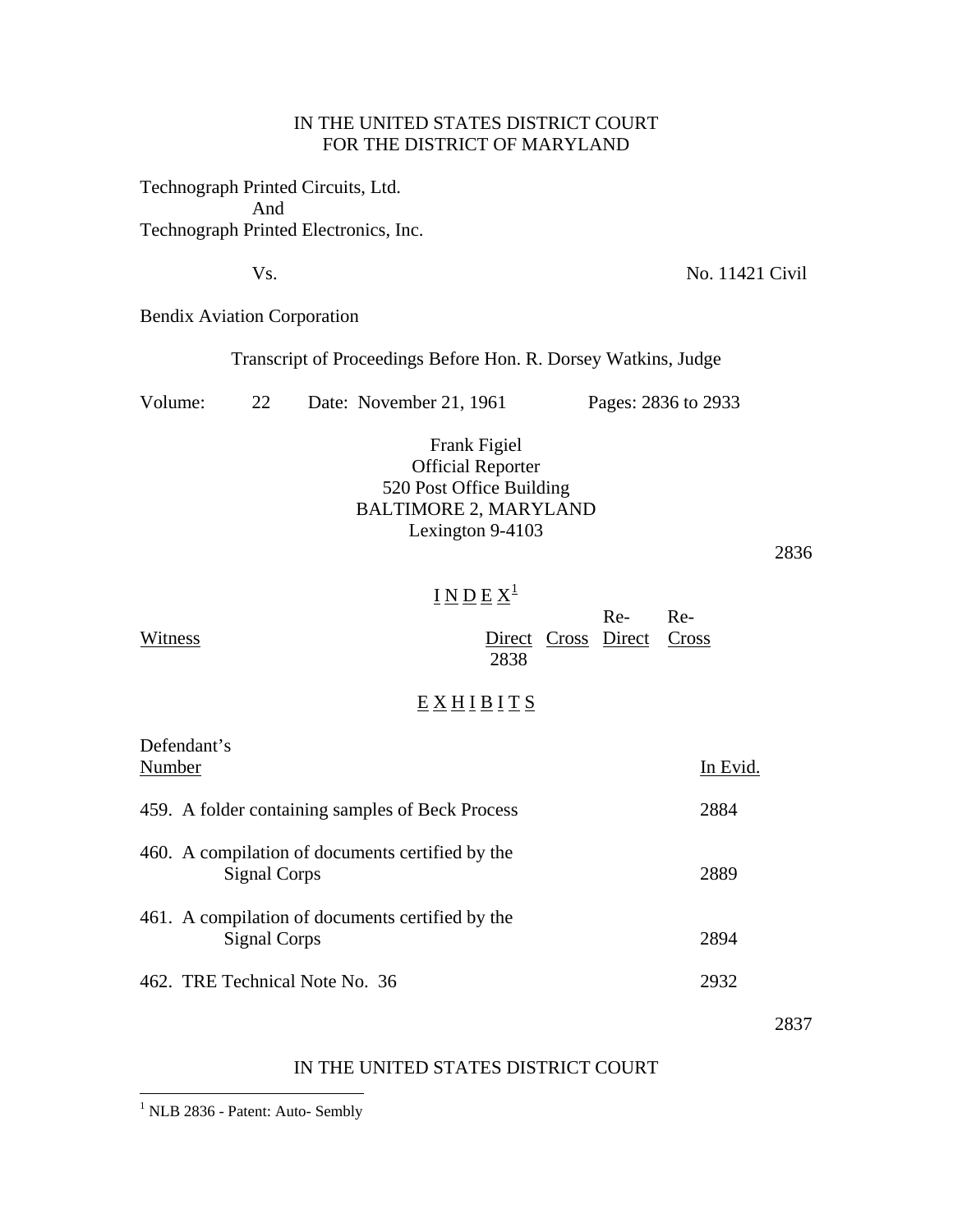### FOR THE DISTRICT OF MARYLAND

| Technograph Printed Circuits, Ltd.      |                     |
|-----------------------------------------|---------------------|
| and                                     |                     |
| Technograph Printed Electronics, Inc. ) |                     |
|                                         |                     |
| VS.                                     | No. 11421 Civil     |
|                                         |                     |
| <b>Bendix Aviation Corporation</b>      |                     |
|                                         | Baltimore, Maryland |

November 21, 1961

The above entitled case was continued for trial before His Honor, R. Dorsey Watkins at 10 o'clock a.m.

## $\underline{A} \underline{P} \underline{P} \underline{E} \underline{A} \underline{R} \underline{A} \underline{N} \underline{C} \underline{E} \underline{S}$

For the Plaintiffs:

 John W. Avirett, 2d Walter J. Blenko Walter J. Blenko, Jr.

For the Defendant:

 Benjamin C. Howard Harold J. Birch Edward J. Irons

2838

## P R O C E E D I N G S

 THE COURT: Good morning. Mr. Birch? MR. BIRCH: The defendant calls Mr. S. F. Danko

THEREUPON:

 STANISLAUS F. DANKO was called as a witness for and on behalf of the defendant, and, having been first duly sworn, testified as follows:

> THE CLERK: Will you state your full name, please? THE WITNESS: Stanislaus F. Danko.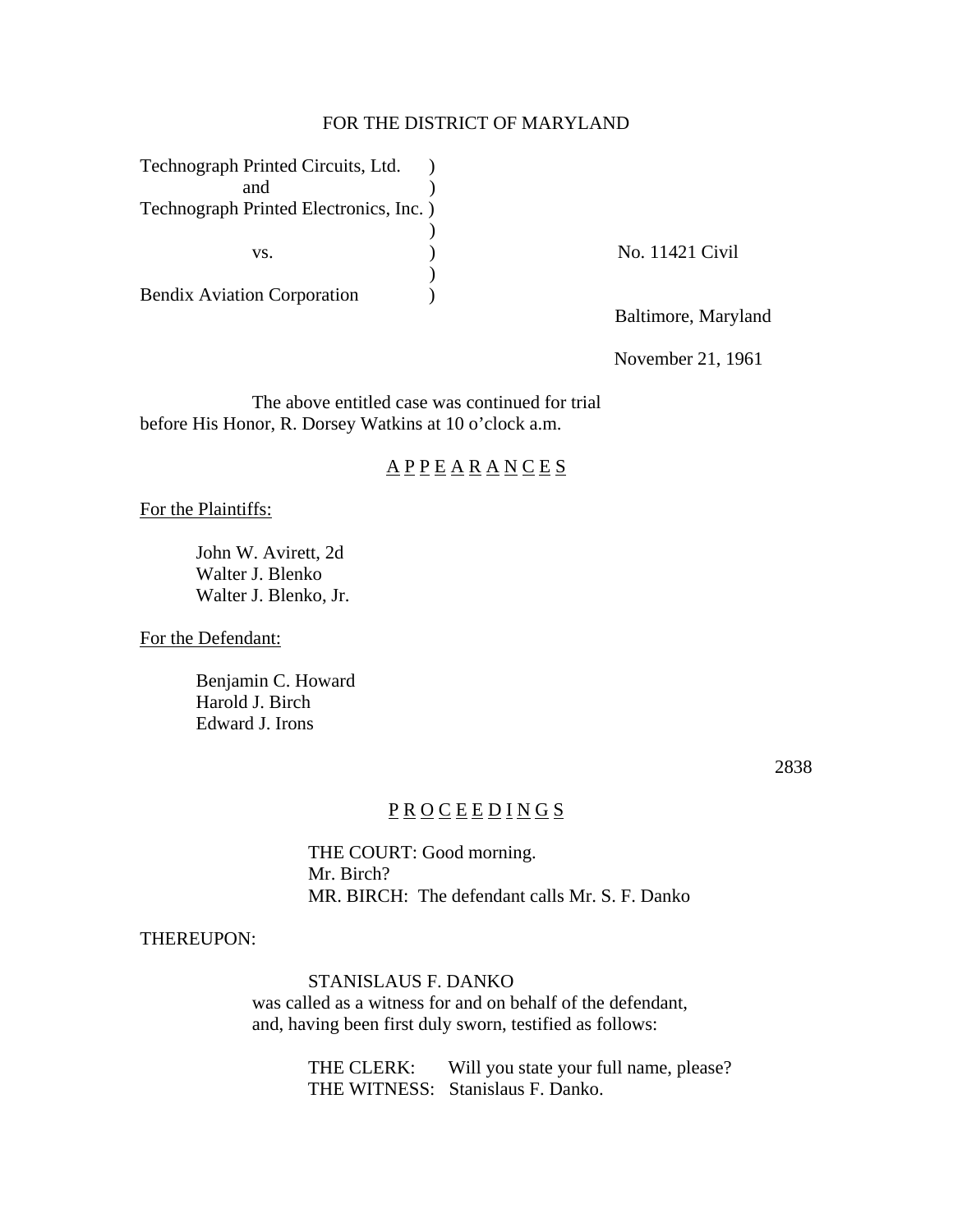### THE CLERK: Please have a seat there.

# DIRECT EXAMINATION

BY MR. BIRCH:

Q Mr. Danko, I note, preliminarily, that you have a

briefcase. It is certainly fully satisfactory to defendants if you employ any notes which you have made which will help you in your testimony. I recognize that you are here in somewhat of an unusual position of having two attorneys to question you who aren't at all sure what you are going to say, and you are sitting up there without any real knowledge of what you are going to be asked by us. So, if you have anything that will help you in your testimony, by all means use it.

 THE COURT: We can't get sex, but we can get drama in the case, anyway.

2839

(Laughter)

Q Will you please state your address, Mr. Danko?

A 306 Victor Place, Neptune, New Jersey.

Q By whom are you employed?

A The United States Army Signal Research and Development Laboratory,

Fort Monmouth, New Jersey.

Q How long have you been employed by the Signal Corps?

A 21 years plus.

 Q Have you ever had any other employment other than at the Signal Corps? A Yes.

About two years, after college graduation, with the Brooklyn Union Gas

Company.

Q Will you please, at this point, give us your educational background?

 A I have a Bachelor of Science Degree in electrical engineering from the Cooper Institute of Technology in 1937. I have taken several courses in statistical analysis and other subjects in Rutgers and the Moorse School of Engineering, University of Pennsylvania.

 Q Would you please tell us what your duties and responsibilities were in the position you held with the Gas Company you have identified prior to going to work for the Signal Corps?

2840

A Yes, sir. I was what they call a flue gas analyst.

 Q And as a flue gas analyst, did you do anything other than analyze flue gases?

 A Essentially I analyzed flue gases, and did checks on the proper operation of electronic controls relating to gas, large volume gas appliances.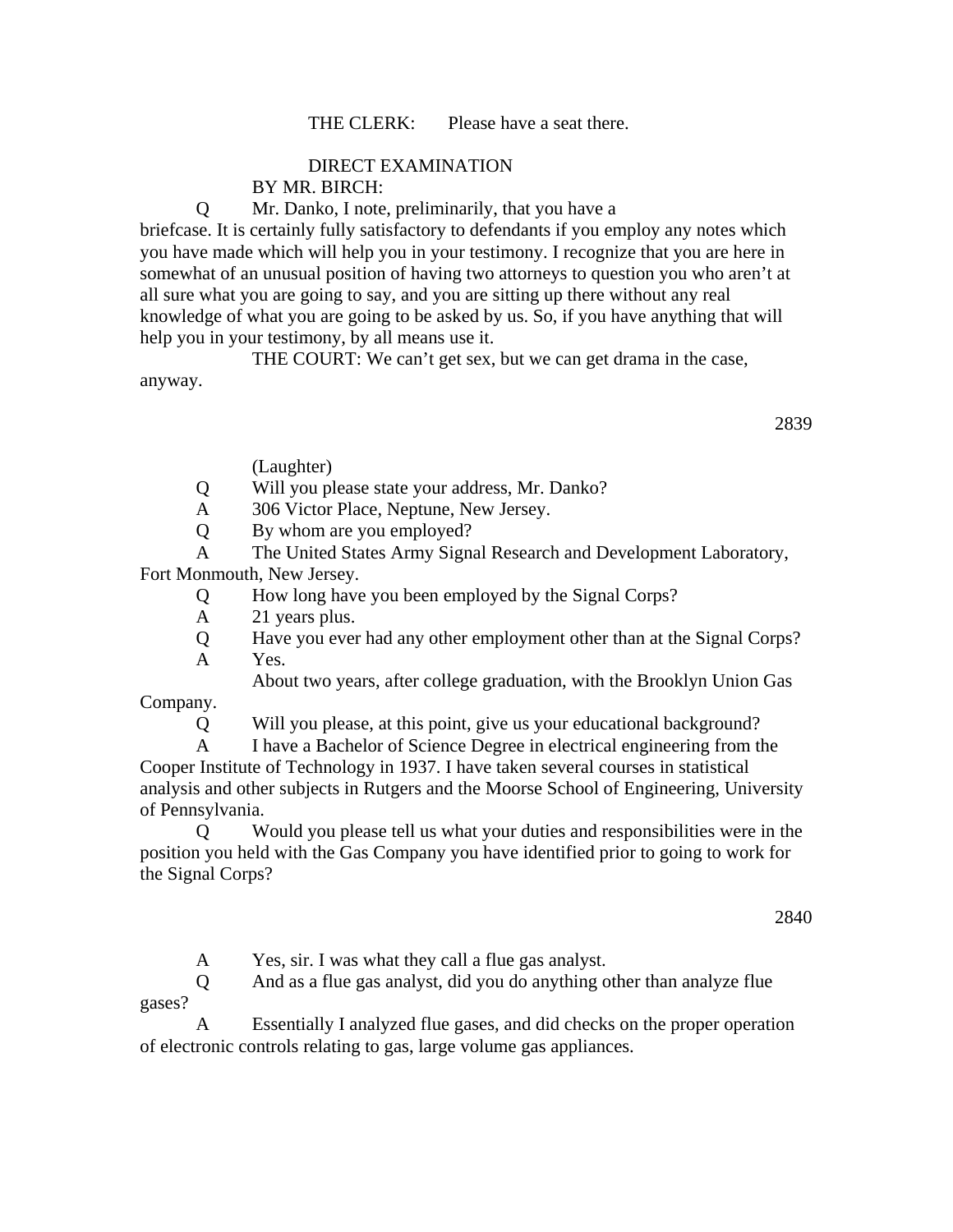Q So if we are understanding of what you have said, your duties with this company were primarily of an analytical fashion and on the side you had something to do with the equipment you employed for analysis; is that correct?

- A Yes.
- Q At what date did you join the Signal Corps?
- A August, 1940.
- Q August 1940?
- A Yes.

 Q Will you start at that date, please, and detail your duties and responsibilities with the Corps up to this date?

 A From August, 1940, until July, 1946, I was employed in what was then called an inspection laboratory of the Signal Corps, located in Philadelphia.

 Our object at that time, during the wartime, was to test, evaluate, and generally pass upon the quality of war material being procured by the Signal Corps. This included anything from vacuum tubes to radar

sets.

 If I may perhaps elaborated briefly, we were essentially a monitoring laboratory, to see that government contractors did have equipment that was properly calibrated, and that the quality of material that was being submitted was in accordance with specifications, particularly where there were some problems between a field inspector and a manufacturer, some problems possibly arising from borderline cases of specification adherents, and similar cases of that, where an objective laboratory would be required to resolve some problems between the contractor and the field inspector.

Q Did your duties in this laboratory involve electrical circuitry?

 A Oh, yes. It was primarily an electronics laboratory, but it did, of course, include test and evaluation of accessory materials, related to electronic equipment, with such mundane things as pliers, the hardness of pliers, which would come under scrutiny, the hardness test might be questioned in the field, for example. It was a rather delicate test sometimes, and it was necessary to calibrate. And we would be, if I may use the expression, the judge and jury that would pass upon the adequacy of the contractor's hardness test, for example.

 It was essentially an electronics laboratory. We were fully equipped from an electronic point of view, but we

2842

did have a chemistry group in there and a mechanical group, and such things, for example, you wouldn't expect to find in a laboratory, such as Johansen gauges, for example, a mechanical type for measuring mechanical dimensions accurately, which would be in the laboratory.

During that period, from August, 1940, through July of 1946, when you were at the Inspection Laboratory in Philadelphia, did you encounter anything which you would now consider as a printed circuit?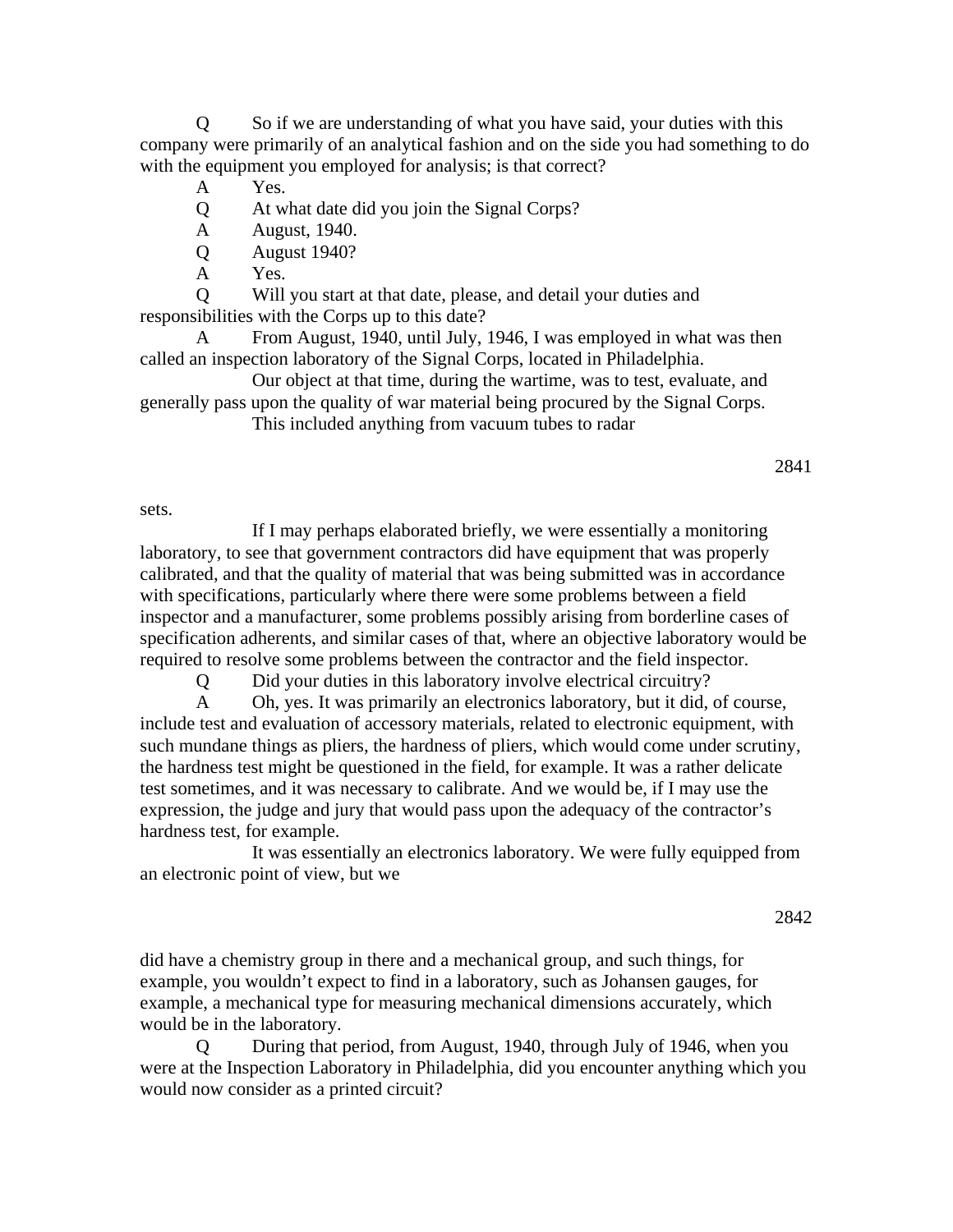A I would have to say no, sir.

 Q So that at the time you left the Inspection Laboratory and went to the Signal Corps in the Fort Monmouth area, you had not yet encountered anything in the field of printed circuitry?

A That's right.

 Q Will you start with July, 1946 then, and detail your duties and responsibilities at the Signal Corps Laboratory at Fort Monmouth?

 A The Inspection Laboratories functioned having essentially been dissolved by termination of the war situation. I was offered a position at the Fort Monmouth laboratory, which after some consideration, I accepted.

 I reported to Fort Monmouth about that time, and I was immediately assigned duties that related to miscellaneous components testing, it was called.

2843

 This, once again, was a test and evaluation group. But whereas, previously I was concerned with evaluation of contractor products, being procured for the war machine, so to speak, here I was concerned more with test and evaluation from a research and development point of view. This was a research and development laboratory, so the products that came under my scrutiny were those that came from our formal contractual program with industry, institutions and the like, and these might include, for example, newly developed switches, and I might, at this point, inject the fact that among the items that were assigned to me at that time, or shortly thereafter, shortly after I assumed the duties, was the field then called printed circuits.

 Q Do you recall the precise or approximate date when this assignment in the field of printed circuitry occurred?

The active interest of the Signal Corps, and this I got as a direct communication from Mr. Abramson, was in the spring of 1946. This was before I arrived.

Q Let's develop that for a moment.

Who is Mr. Abramson?

 A Mr. Abramson at that time was the assistant section chief of the component section. His supervisor was Mr. Bowen.

You have stated that you got certain information by direct communication from Mr. Abramson. Will you explain what you mean by that?

2844

 A Prior to coming here, I had tried to establish from him, since he was the prime, so to speak, the pioneer if I may use that word, in the Signal Corps interest first become documented, and he told me that April, 1946, was the period when the Signal Corps interest was aroused in printed circuitry, because of an article by Centralab, Division of Globe Union, the officer of which specifically was Mr. Khouri.

 Q Did you become familiar with the Khouri article or have you since become familiar with it?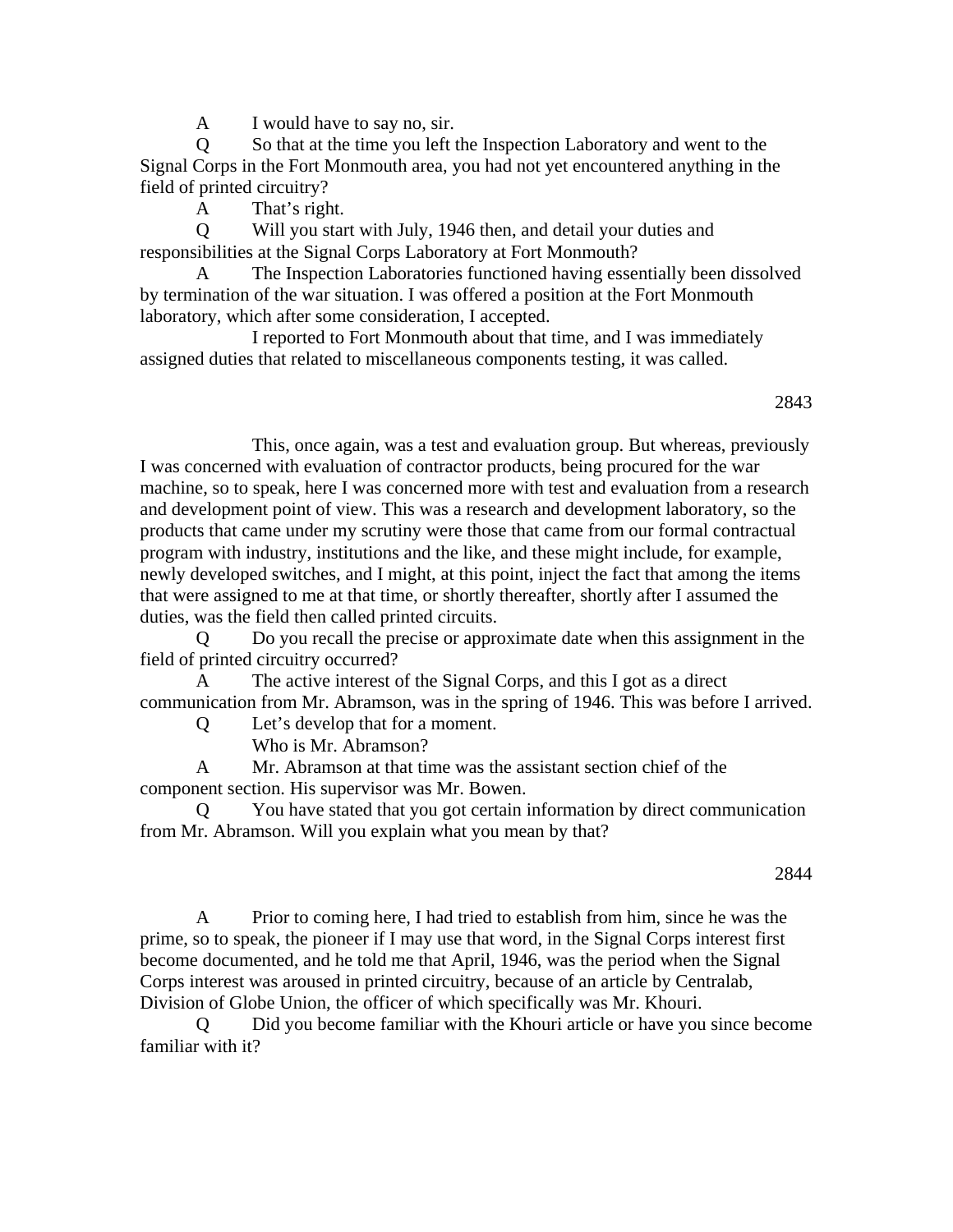A I am sure I have read it subsequently. Perhaps I am getting ahead of my story, but I had subsequent reason to thoroughly familiarize myself with the art, from its historical beginning, as it existed in the literature.

 However, coming back to the question you asked me, when did I first get my assignment of printed circuitry, it was shortly after I assumed my duties. These were in July, and I would say that within a few months, after I had settled down, so to speak, that printed circuitry was assigned to me as an activity for test evaluation.

- Q With whom were you working during this period, Mr. Danko?
- A Above me?
- Q Above and/or below.
- A Below me?

2845

THE COURT: And/or with.

- Q And/or with, yes.
	- (Laughter)

 A I had about five engineering and technician personnel under me, who actually performed various chores related to testing and evaluation.

My superior in the performance test section was a Mr. Child.

- Q C-h-i-l-d?
- A C-h-i-l-d.

 THE COURT: What was your rank, or what was your title? THE WITNESS: Well, here I am confounded by the perhaps Civil

Service titles that I have enjoyed, that I question.

 I would generally categorize it as engineer, and then they had several parenthetical titles that went with it. I would reply by saying radio engineer.

 Q What relationship, if any, did you have professionally with Mr. Lanzalotti at that time?

- A I did not know Mr. Lanzalotti at that time.
- Q When did he enter the work, Mr. Danko?
- A Well, in my subsequent reassignment to the Component Parts Section,

which Mr. Abramson was assistant chief, at the time that we are speaking of, 1946, I was still with the

2846

Performance Test Section.

 Q I believe we had developed that you had five engineers or technical people under you, and that Mr. Child was your supervisor?

A Yes.

 Q And the Court asked you the other possible dimension, who was on the same level with you at the time, if any?

 A We had other test groups, I identified our test group as the miscellaneous test group, then a resistor group, a transformer group, electro-mechanical group.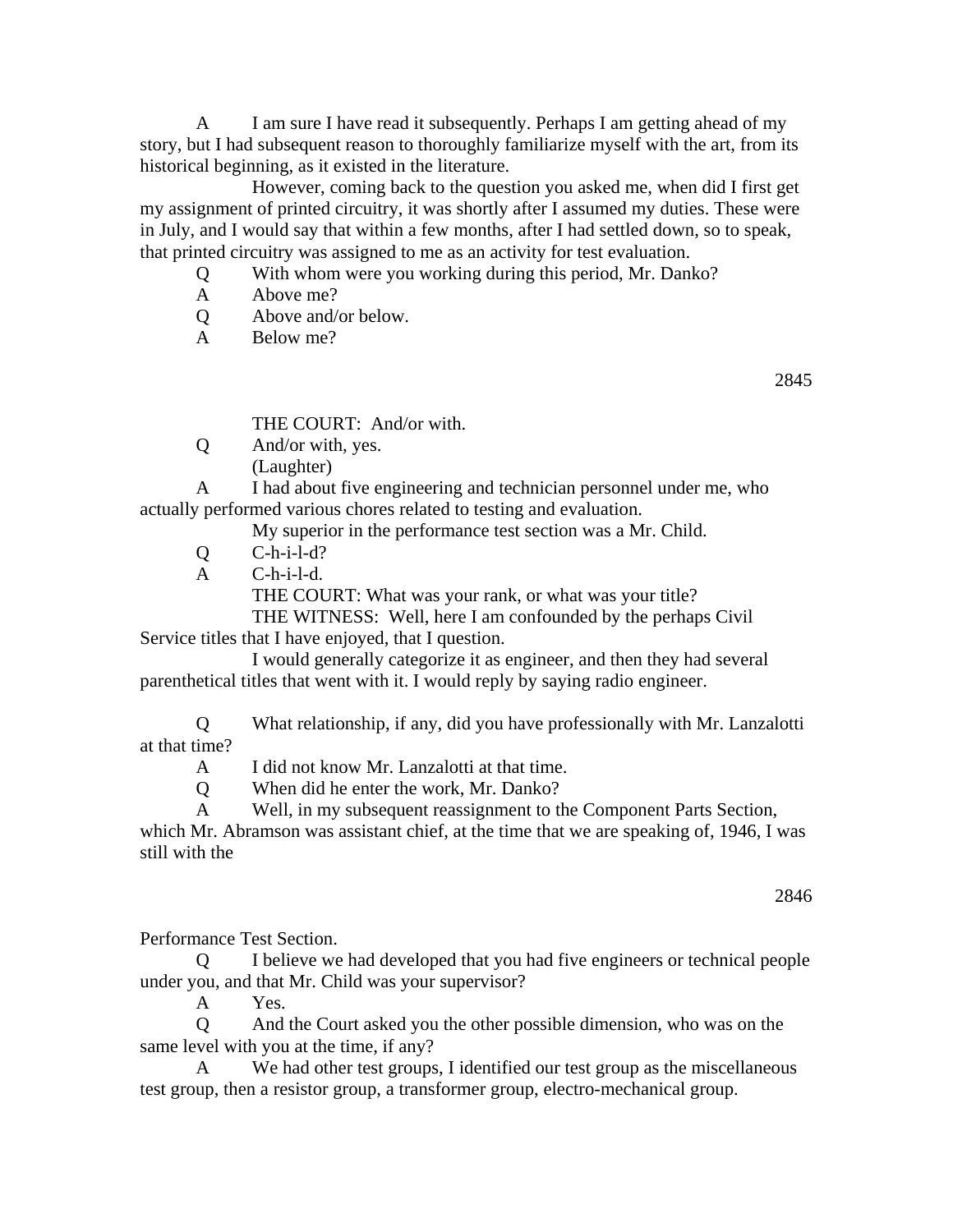Q Are we to understand by that that in each of those groups there would be an engineer comparable to your position in that group?

A Right.

 Q Will you tell us what you did in the field of printed circuitry in your first assignment beginning sometime shortly after your transfer in July of 1946 up to the point where you proceeded to your next assignment, that is the group headed up by Mr. Abramson?

 A Well, I was the recipient of models, samples, and so on, for purpose of running electrical tests and getting data, interpreting this data, and sending it back to the Research and Development engineer.

With regard to this specific activity we are con-

2847

cerned with, namely printed circuits, the engineer was Mr. Prieble, and he, at that time, worked under Mr. Abramson in this other components section.

 And, as I recall, we did not have much in the way of models to actually evaluate during this period that I was in the test section, I would estimate there were perhaps three or four occasions when material was submitted to us within this broad definition of printed circuit, for purposes of evaluation.

 I distinctly remember some Centralab units that came to us for check out, so to speak, to get data, which we did, and we supplied to Mr. Prieble.

 Q Can you tell us what the Centralab models were, how they were produced and what they look like?

A As I recall, these were Steatite type based, silver deposited, ink composition, resistor type, capacitor type of structure which Centralab has marketed I think since.

 Q Would this be a structure similar to that employed by the Bureau of Standards in the proximity fuse?

A The technique was the same.

` Q What other models can you recall and identify?

 A Well, I have difficulty recalling these, but I would like to generally characterize the effort as fairly small compared to the other items that I was testing. I might also mention that as the responsible test engineer for

2848

the Components Section, that I did have transmitted to me, periodically, all research and development reports that related to my particular field of activity, that is to printed circuit activity, for example, and switches, and other miscellaneous electronic devices.

 Q As I understand you, then, you do not – perhaps I should ask you more specifically, do you recall the nature of any of these other models other than the Centralab type product?

 A There may have been some conductivity measurements of silver deposited on Steatite. I believe there were available some duPont samples of a multi-layering type,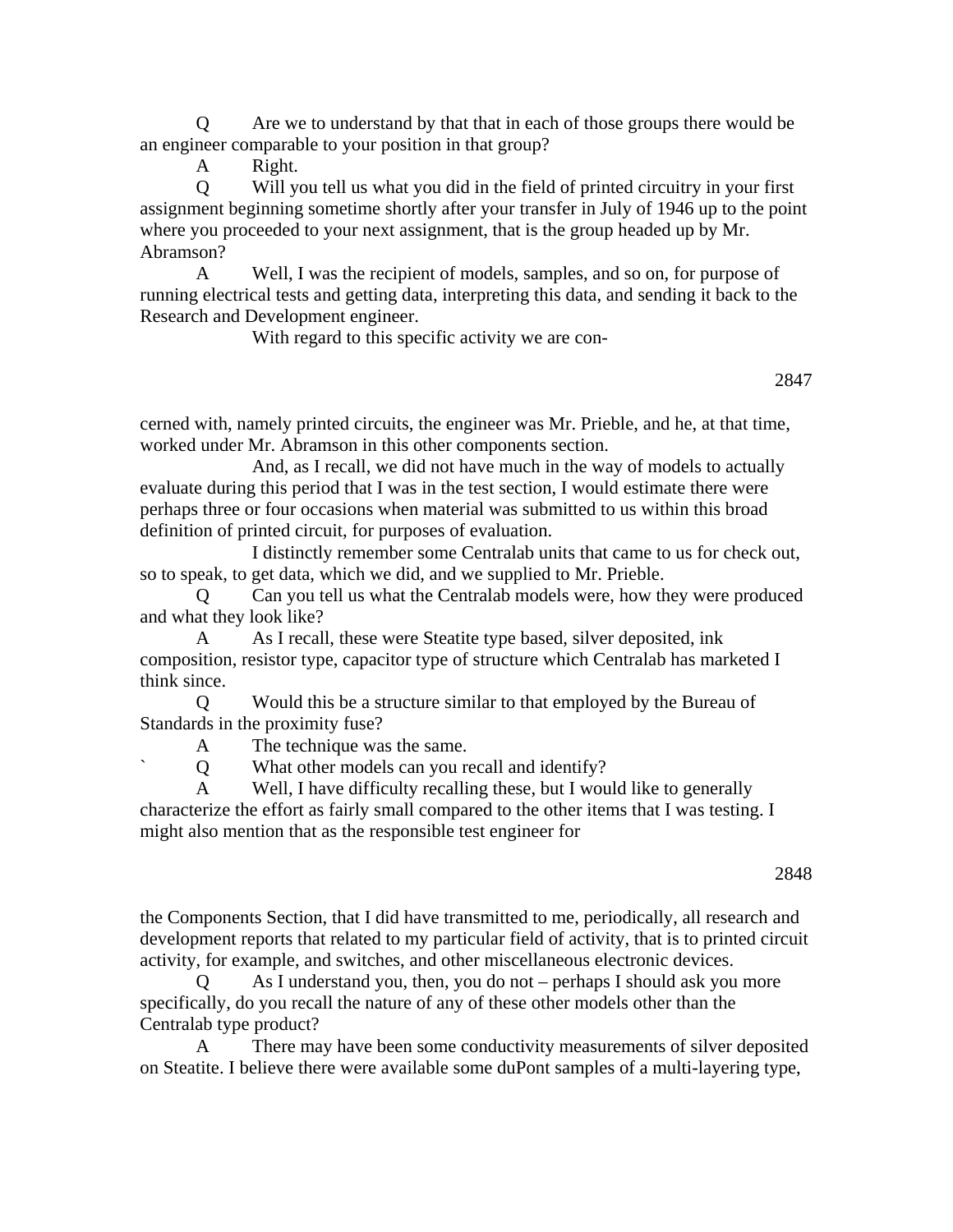as a result of some war effort on the development of capacitors by a silver deposit technique.

 I feel that we possibly may have made some conductivity measurements on such conductor lines.

 Q Would it be fair to state that in your activity you had not yet encountered a printed circuit made by etching?

A No.

Q You had not?

A No.

 Q Probably before we go any further, Mr. Danko, it might be helpful to counsel and to the Court if you would define to us, with the parameter that you can, a printed circuit.

2849

What do you consider a printed circuit to be?

 A Well, I am embarrassed to this extent, that there is a formal definition of a printed circuit, which exists in a military standard. The definition was arrived at through considerable wear and tear on the people involved, and considerable tears, too, I think, but it finally has been hammered down as a formal definition. So, I feel that I possibly may be doing – not giving you the formal definition of printed circuit, but, informally, it seems to be the contrary, I would venture that a printed circuit, in my mind, is an assembly consisting of two dimensional interconnecting harnesses with components deposited in situ, or as attached components, this is without trying to define what this interconnecting harness is. It is a broad generalization.

 Q By interconnecting harness you mean a network of conductors of some type?

 A Yes, the equivalent of what we would call hookup wires in conventional construction. It is the medium for connecting one electronic component to another.

 Q You have mentioned components which are attached or deposited in conjunction with the harness or conductive network, by an in situ component, what do you mean precisely?

One that is deposited in place on the printed circuit chassis and is not fabricated off the premises, so to speak, and subsequently brought into the environment of the

2850

printed circuit.

 Q And by being fabricated on the chassis do you mean produced by a printing technique or something similar to that?

A By any technique.

Q By any technique?

A Yes.

 Q Then the converse, I assume from your testimony, of an off the premises component, would be what?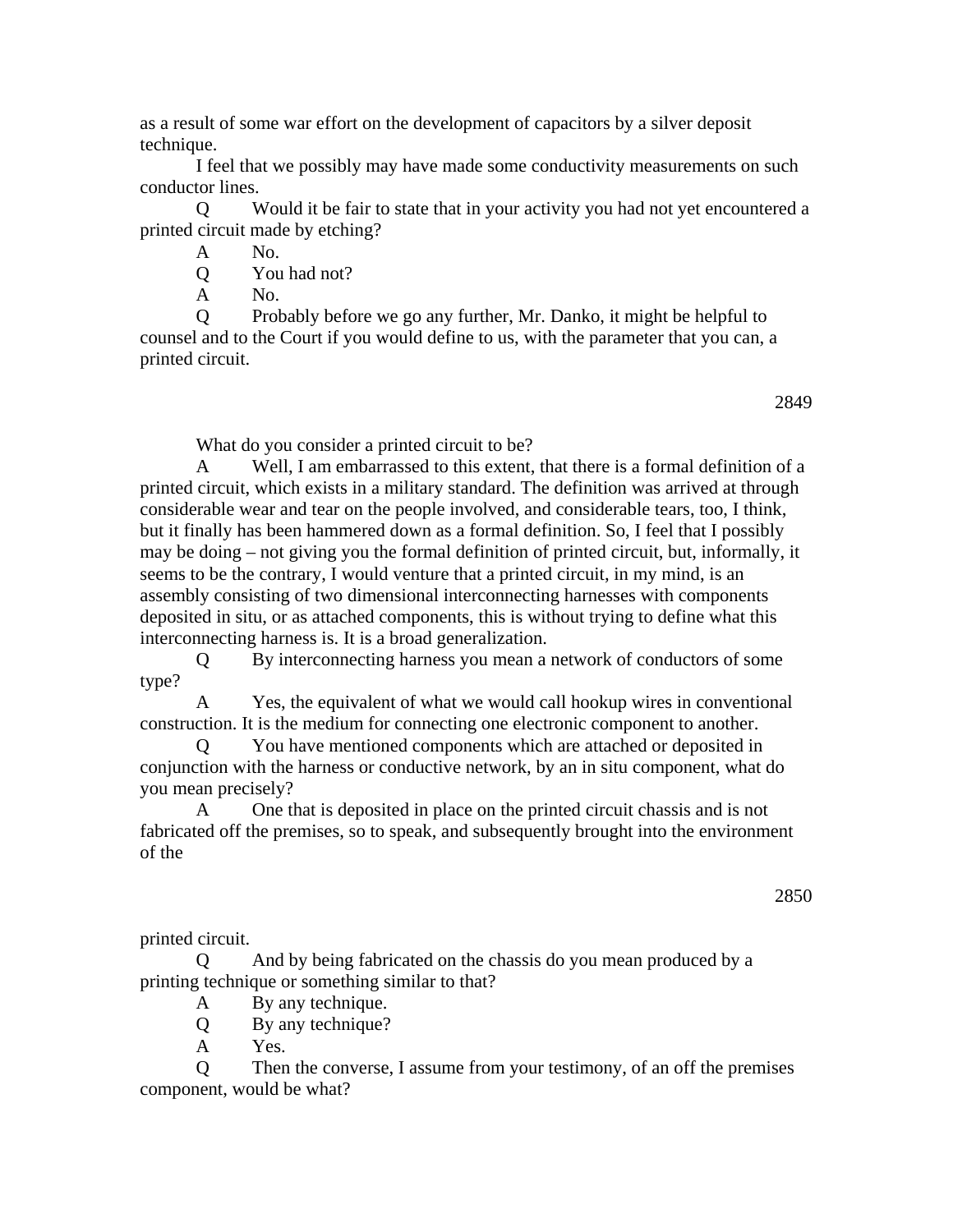A Well, I would still characterize that as printed circuit, because I said that was a broad definition. Now, as to whether you want to get into the finer details of whether a component is in situ and deposited or separately fabricated and attached, is a further involvement, so to speak, and gets a little deeper into some of the philosophy of construction, but I gave you the broad definition in the concept of printed circuit without trying to determine whether it is deposited component of a separately fabricated component.

 Q Just so that we may be sure of our terms as we go forward, my understanding from the testimony, and correct me if I'm wrong, is that you consider a printed circuit to be a connecting harness with the component attached, either in situ or –

 A Right, and, as I have tried to somewhat apologize for my inability to recall the standard definition, I

2851

think it is, in essence, what the standard definition is, the military standard definition. There is one.

What is your definition, again to keep the terminology clear, or simply a printed circuit board, which would be, as I understand, the connecting network or harness you talk about.

 A That is it, what you said, it is just an interconnecting harness, a harness on some supporting board that would be a printed circuit board, without trying to define how that harness is made, again it is a broad term. And, as you well know, the term printed circuit, unfortunately, is a misnomer, it has been abused considerably by popular usage, and it has become associated with the Centralab type of circuit which we discussed a moment ago, as well as what we today call a printed wiring type of thing, it is still called a printed circuit in popular parlance, and that is why I say I used the term very generally, printed circuit is a broad embracing type of phrase to me, identifying either one type of component or another.

Q Do you distinguish, then, between the board or hookup and a component?

- A No, they are both components.
- Q They are both components?
- A Yes.

And in our own activity we call it a printed wiring

2852

board or a printed circuit board, I think the more general term perhaps is printed circuit board, as an electronic component, much in the way that we look at hookup wiring with its installation as a component.

 In this particular case I would say that the printed circuit board once again is another form of hookup wiring with attendant accessories to make it functional.

Do you draw any distinction in your appellation of a printed circuit board as a component based upon the pattern on the board?

A No.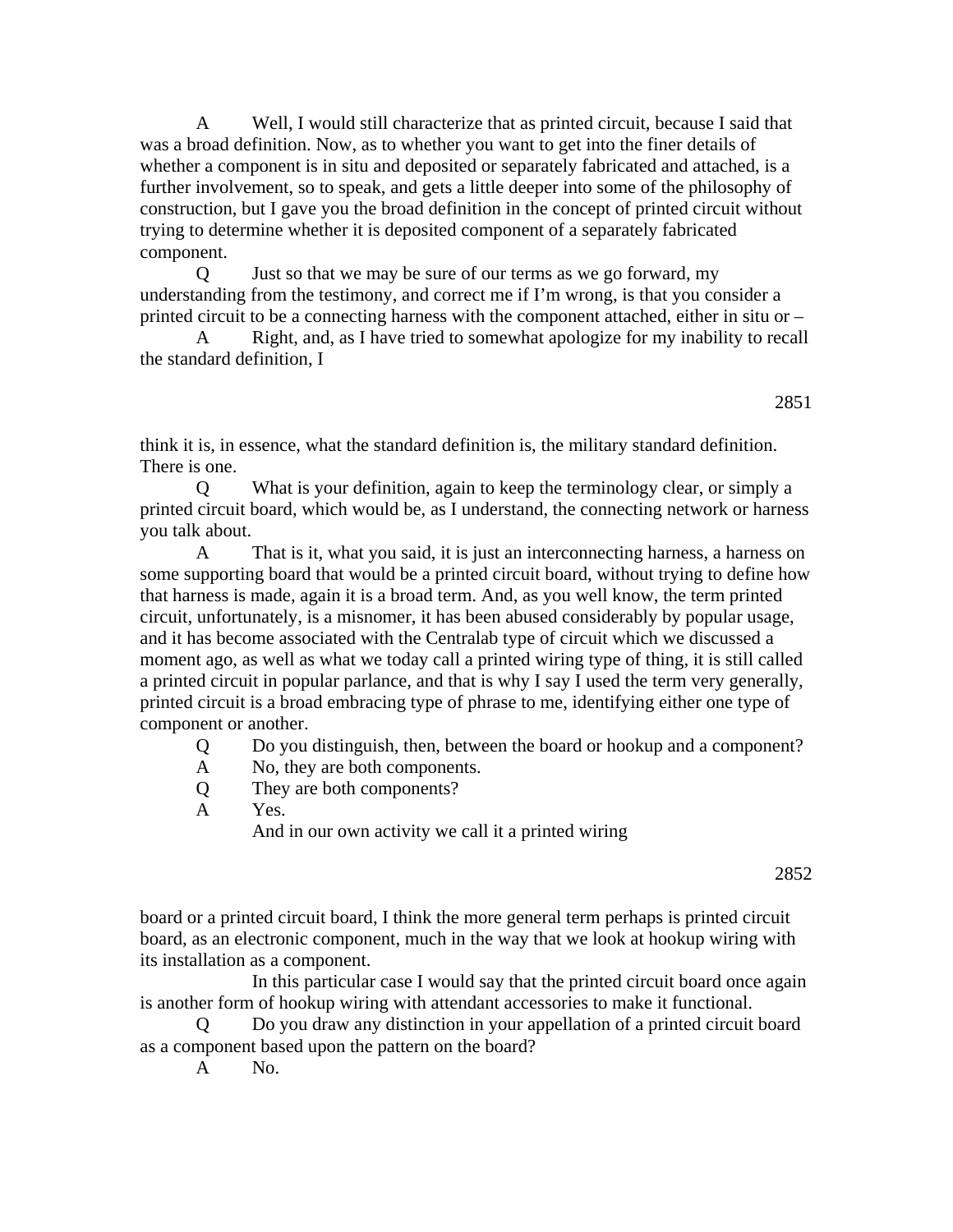Q Now, Mr. Danko, would you go to the point, and go to the date of that point at which you became associated with Mr. Abramson's group. Tell us what your duties and responsibilities were there.

 A I became associated with Mr. Abramson's group, really it was Mr. Rodgers' section, the component parts section, in June of 1948.

 Once again I have – you made mention earlier when I got up here that I had a briefcase, and, for two reasons, one of them is that I have a chronology, a chronology of dates, and the only reason I have this is that the files relating to the period from 1946, when printed circuit activity began in the Signal Corps, to about 1951, consists of perhaps 1000 pieces of correspondence, and it would be

2853

extremely difficult for me, for the sake of clarity, to keep dates in proper order, and so I did, for the purpose of my – for my own benefit, I figured a chronology, which merely gave the correct date, rather that say on or about, I could say specifically.

 Q I have no objection, in fact, I would prefer that you do refer to the chronology.

 Mr. Blenko, do you have any objection? THE COURT: This is prepared by you? THE WITNESS: Yes. MR. BLENKO: No objection. A This is about June of 1948 I joined Mr. Abramson and Mr. Bowen's

section.

 Q Just so that our subsequent reference to correspondence will be meaningful, would you explain the somewhat circuitous handling of correspondence in the Corps. I note that Mr. Bowen seems to sign a great preponderance of the letters that we have had. Is this the usual practice, does the section chief sign the letters?

 A At that time it was, the section chief was responsible for everything that went on in that section, it didn't matter who prepared it, he was responsible, and it was the practice at that time to have all correspondence signed by Mr. Bowen. The preparing engineer would put his initials in

the upper right hand corner.

Q I was about to ask you that question, Mr. Danko.

 Can you, by looking at these various documents, tell us who wrote them, usually?

 A The originals that went out, I could not, but on the carbons, which I retained, and other carbons which ended up in our mailing records, always had preparing engineer's initials, the typists initials and anybody else's initials who was in the tortuous path of outgoing mail.

Mr. Danko, you mentioned that while you were in the group where you evaluated a few printed circuit type materials, you received the reports which were of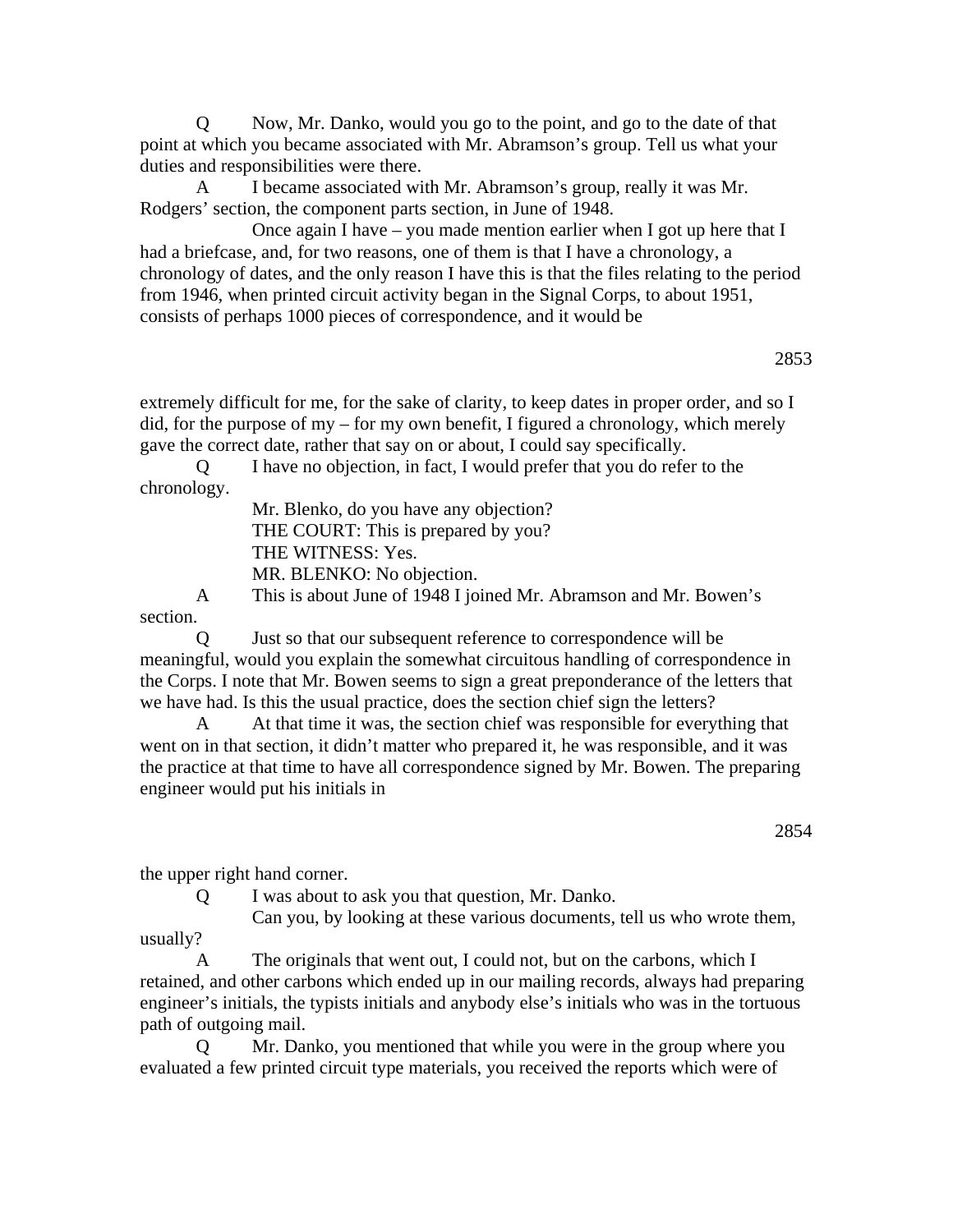interest in the printed circuit field. Does that, sir, include the reports sent to the signal corps by the Kenyon Instrument Company?

A Yes.

Q Do you recall on or about what date you first saw the Kenyon reports?

 A The distribution was automatic. I would say I had the first Kenyon report sometime in the fall of 1947.

 Q I will hand you a group of reports from the Kenyon Instrument Company, to the Signal Corps, beginning with a first quarterly report on 15 September, 1947, and then continuing through a total of seven reports, terminating in a final engineering report on the development of printed electronic circuits, under date of March 15, 1949. This

2855

series of reports already has been introduced as Defendant's Exhibit 410.

 Would you please look at those reports and tell me if they are the Kenyon Instrument Company contract reports to which you have referred?

A Yes.

 Actually I didn't receive all of these reports during that period, because some of these are March, 1949, at which time I was located not in the Abramson section.

 Q Let's look particularly at the first two reports, Mr. Danko, and get their dates in the record. 15 September, 1947, and 15 December, 1947. Do you have a recollection of having perused or studied those reports prior to your move to Mr. Abramson's section?

A The first one I know I saw. The second one I am not sure.

 In other words, in that period of time that we are talking, I am not sure I saw the second report.

Q Had you seen in subsequently?

A Oh, yes.

 Q Did you see it recently for the first time, or had you seen it, let's say, before January of 1949?

A I have seen it many times before.

 As a matter of fact, maybe to clarify this, when I joined Mr. Abramson in June, 1948, I was given a complete

orientation, I may call it that, by Mr. Abramson as to what had transpired.

 I was given contract control – excuse me, not contract control. I was given all of the records pertaining to the contract. They are now under my control. In other words, I was at the project engineer.

 So at that the first, second, third, and et cetera reports all came under my purview and were stored by me in my contact file.

Would you generally define for us the subject matter of the Kenyon contract; what was accomplished?

 A Again, what period of time do you want? Do you want me to look back on the whole Kenyon contract after March, 1949?

<sup>2856</sup>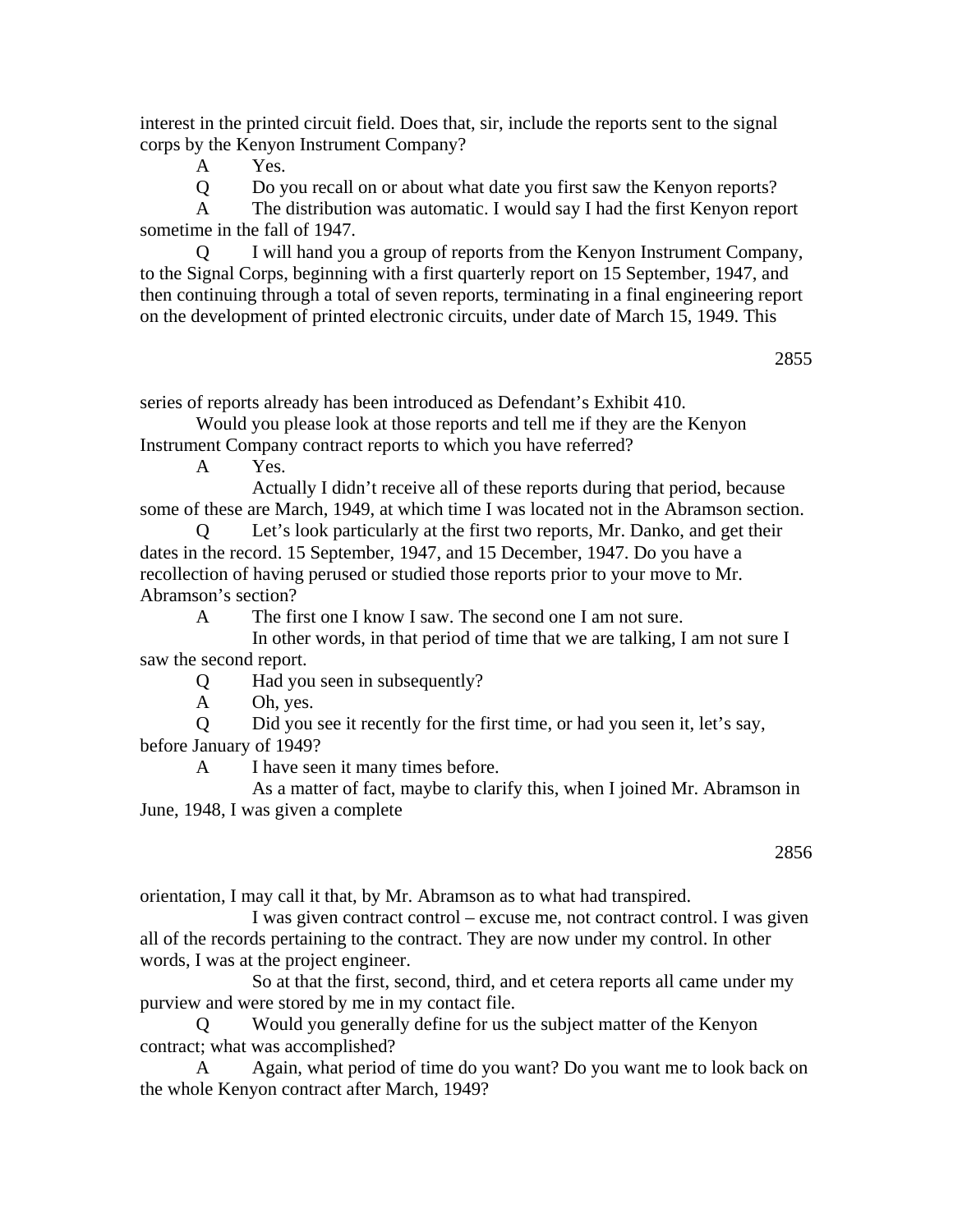Q I would like you to consider the whole Kenyon contract as reflected by the reports you have in your hand, beginning in 1947, in September, and tell us what the subject matter was, and what was accomplished.

A This was essentially a study type contract.

We distinguished between study, sometimes called research type contracts and development contracts.

 There are two broad classifications in a research contract, such as we gave Kenyon.

 We essentially turned their researchers loose on a field. We gave them an open field to explore, and to see if

2857

they can consolidate some technological phenomena possibly into useful or potentially useful purpose.

 This is to distinguish from a development contract, where the man has been specifically instructed to develop a device, and it must meet certain requirements and so on.

 What I am driving at, is that Kenyon had a certain license to explore the field, and tried to draw together some technology, perhaps, that would possibly from the basis for a system of electronic construction that the Signal Corps was seeking.

 To answer your question, however, as to what the general substance of the Kenyon work was -- perhaps I am anticipating. I don't know whether it was in the frame of your question. Should I tell what they did or what the accomplishment was?

 Q I would like, in your words, without priming from me, precisely what the Kenyon contract involved, and what contribution, if any, it made to your work on printed circuitry.

 A On the aspect of contribution, in the period before I joined Mr. Abramson, and this is from the written records now, as a result of my first visit with Mr. Tuttle of the Kenyon Instrument Company, I did know then, in July, 1949, that they had explored etching technique of forming metallized harness, for the general purpose of using printed circuitry

in electronic equipment.

 Q What was your understanding at that time of the progress which had been made by Mr. Tuttle, and problems that he may have encountered?

A Well, his problems seemed to be considerable.

 The prime problem seemed to have been the question of a bond, between a metal deposited by several means, and an insulating base itself.

 He had gone to considerable pains to explore a number of approaches. His contacts with industry were prolific.

 This, and, however, the results I think I would generalize as being somewhat disappointing, as of the time that I took over the project.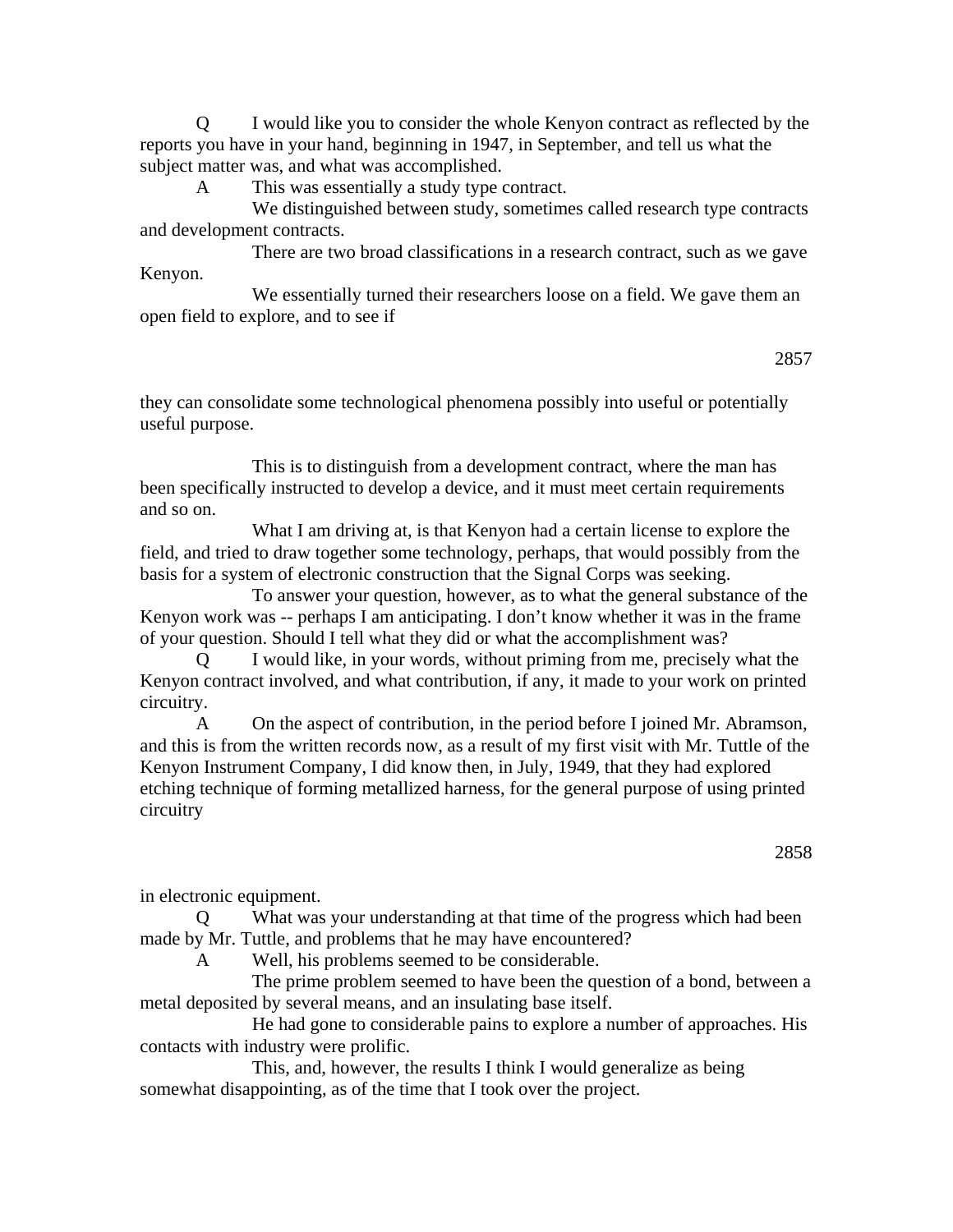I would want to say that I think Mr. Tuttle was a little disappointed, too, that he had not com up with a break-through, as we generally call it, and that his considerable effort had not yielded anything of substance, that could quite satisfy the requirements of the Signal Corps.

 Q In saying that what Mr. Tuttle had come up with didn't satisfy the requirements, are you talking in terms of general process, or in terms of end product? A No, end product.

The process, I would like to say, to us was merely a means to an end.

2859

 The thing we were interested in ultimately was the component itself, namely the harness, in this particular instance.

 You must remember that we have an equipment element in this laboratory. After all, its prime function is to research and develop new equipment for the Army.

 I always like to think that we, in the component's activity, were a slot, so to speak, through which we would screen those components which were to be used by these equipment people, and we would screen those processes -- I should say assembly techniques, which they might be temped to use.

 So that we were, in essence, guarding the standards, you might say, of electronic equipment construction in research and development.

 So that when we asked Kenyon, in our requirements, that material or process he develops shall be compatible with the military usage, we specifically had in mind such things as high temperature, shock, vibration and moisture. I guess I will stop there.

 Q What was your understanding of the etched technique which Mr. Tuttle, of Kenyon Instrument Company suggested?

A What was my understanding?

Q What was your understanding of the etching process that he suggested?

2860

 A In its simplest terms, it would be deposition of a metallic surface on an insulating base by any means, subsequently by photographic techniques, depositing a resist on that metallic surface, and subsequently resorting to some subtractive method, either abrasion – I should say mechanical paths or etching.

 This is the essence of what had preceded my assignment to Mr. Abramson, which, however, I did review in total with Mr. Tuttle, when I first visited him on my orientation visit, so to speak, when we discussed background and when it happened.

 Of course, what was most interesting to me is what is the next step, because I was now directly involved in this next step.

Considering the general process which you have just recited, and overlooking the bond problem, do you find any basic difference between that process as suggested at that time and the photoetched technique that you now know of?

A Speaking generally I would say not.

The principle was there. I mean, the heart of the concept was there.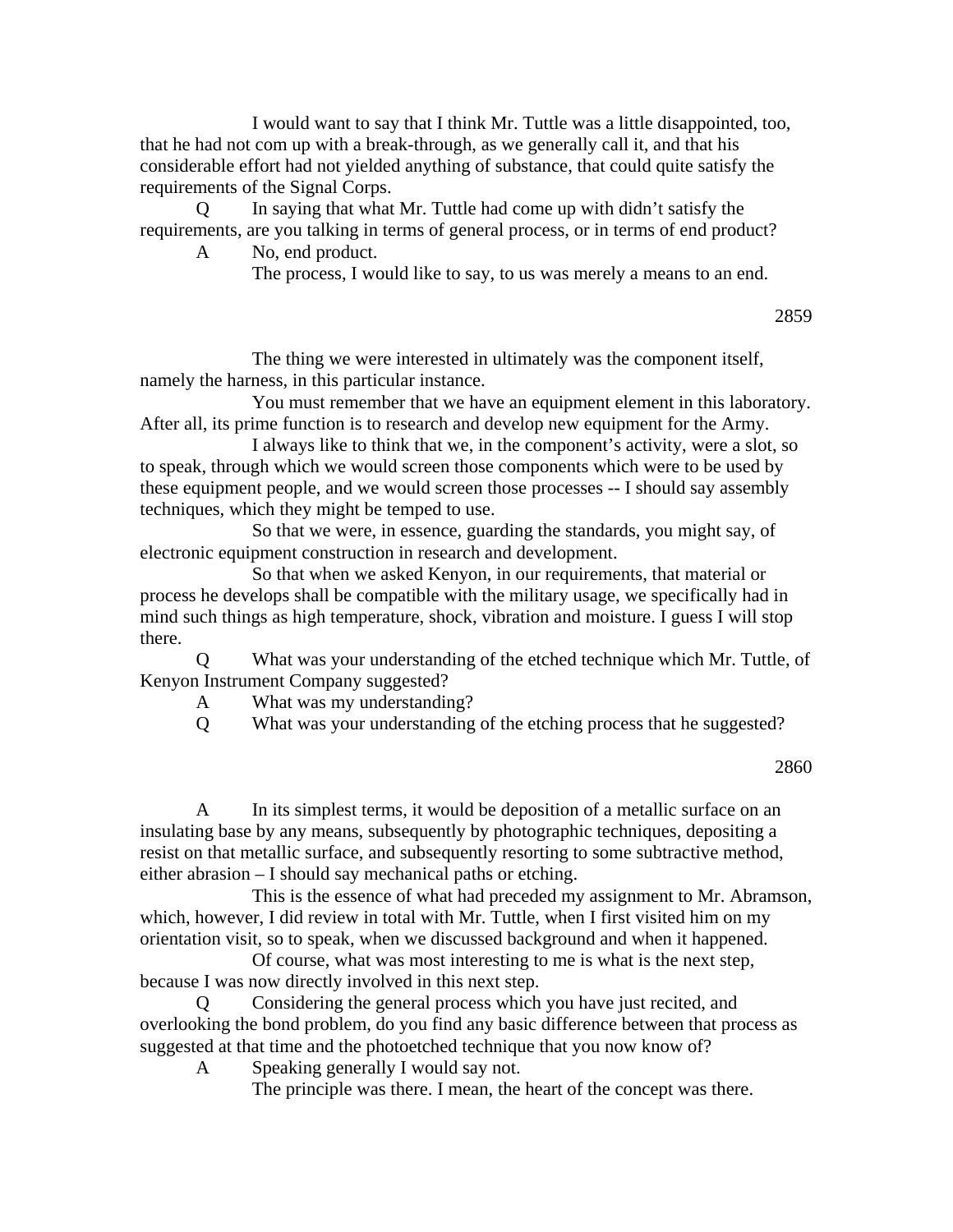Of course, the technologies, the processes, the materials have changed considerably.

 As a matter of fact, if I may venture an opinion at this point, without being asked, it was a difference between

2861

success and failure.

 There was a reason for his failure up to that time, to produce what you might call an acceptable harness, primarily because he could not get a good bond.

 The thought was there. He could not reduce it to practice, perhaps you might say to useful practice, at least to the satisfaction of the Signal Corps, we will put it that way.

 Q Will you tell us what occurred in the Kenyon development after you became responsible?

 A The contract was about a year old, and as I recall this was an 18 month contract. It was to close in November, 1949. Somehow the dates don't jibe. Let me just check.

Q Please refer to the reports there.

 A No, the contract was to terminated in about six months or so, in November, 1948.

 The technical effort was supposed to terminate in November, and we only had six months in which to show something for the money that was being expended, and the considerable effort on the part of Mr. Tuttle.

 In view of his disappointing results, I might say that I instructed Mr. Kenyon to fix on what he thought was the best technique, that he had worked on to that date, and the date that I spoke to him might have been in July or August, 1948, and to actually begin the fabrication of 20 samples

2862

called for under contract.

 $\overline{a}$ 

 I didn't have anything to do with the making of the contract, writing up the original requirements which called for 20 samples.

 I possibly, in retrospect now may not have required a man who is doing research work to submit samples of working circuits. It is a little presumptive to turn a man loose in a virgin field, so to speak, and to have him come up with a concrete system. But we have hoped to do this with  $Kenyon<sup>2</sup>$  $Kenyon<sup>2</sup>$  $Kenyon<sup>2</sup>$ , and since by the time I took over, there was not sufficient time left to further research into the technologies, I felt it was time that we turned our attention to supplying samples, the models that were called for, 20 in number.

 The reason for my concern was this: A contract is an obligation, which Kenyon had to meet. If he didn't want to deliver those samples, he would have to take a cut in the contract price.

<span id="page-13-0"></span> $^2$  NLB 2862 - Kenyon Reports 9-15-1947 1st of Seven. KENYON INSTRUMENT COMPANY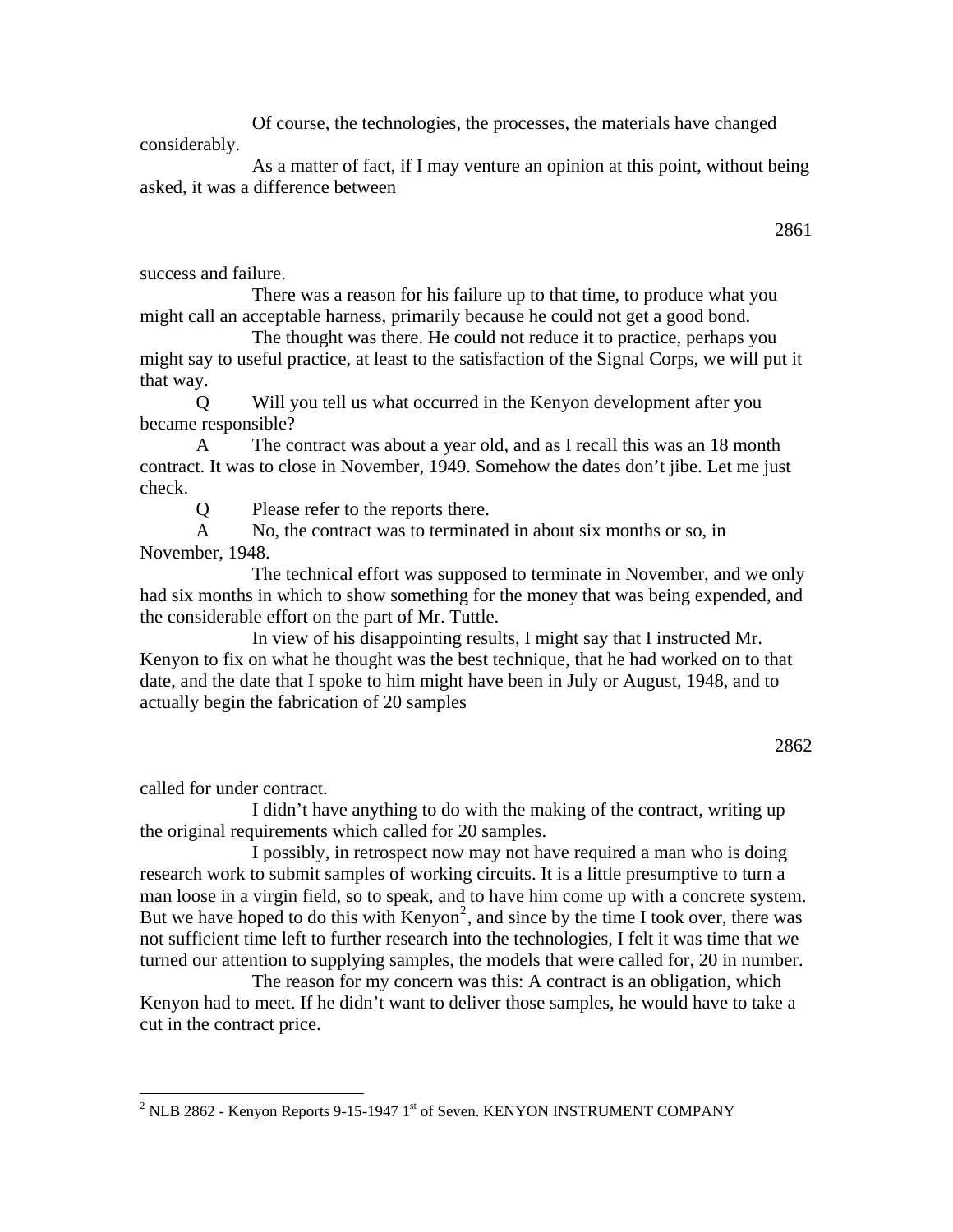He had been diligent, he had been active, and generally speaking from the research point of view, he had done a fairly thorough job or exploring the arts within his sphere of knowledge.

 I think it would have hurt him to have to relinquish a substantial sum for non-delivery of these 20 samples.

 In discussion with him we did agree that one of the photographic techniques -- he had a name for it called

2863

Gelati silver halide.

 He was most enthused about that particular process. This had nothing to do with etching. This was one of the other tangents that he had explored.

 But it seemed that he was able to form a conductive image using that technique, and we agreed that we would use that process of harness making to actually put together this assembly, and this we proceeded to do, during the remainder portion of the contract, while he continued to, on a more limited fashion, explore the technologies.

I will invite your attention, Mr. Danko, to page 5 of the final Kenyon report of March 15, 1949, and particularly to that portion near the bottom of the page which reads as follows: "Acid resist stencil image.

 "Many photographic emulsions can be made to serve as acid resists, but only to certain of the oxidizing acids such as HNO3. Had it been possible to discover during the part of the program devoted to metalizing insulators a means of getting a satisfactory bond between plastic and such a metal as silver or copper, the acid etching technique might have proved useful in the project."

 Do you find that the statement to be an accurate statement and to reflect the opinion that you have given with regard to the Kenyon effort?

MR. BLENKO: If the Court please, I object to the

### 2864

question. I don't know whether the witness is being asked to state his own knowledge, or simply to state that that is what was in the report and what Mr. Tuttle had told him.

 THE COURT: I thought he was being asked to state whether or not he had concurred in that statement.

MR. BIRCH: That was my intention, Your Honor.

 MR. BLENKO: But is that a concurrence on the basis of experience and his own independent review of all of these methods, or is it simply a concurrence that that is what Mr. Tuttle told him or reported?

 THE COURT: No. You don't concur in what somebody told you. You may agree that that is what they told you. You concur in the result expressed, you don't concur in the result expressed.

 The question, as I understand it, is whether or not Mr. Danko agrees with the statements made, regardless of the source of the statements, and is that a correct summary of the state of the art as he believed it to be as of that time.

MR.BLENKO: As he believed it to be or knew it to be, is my question.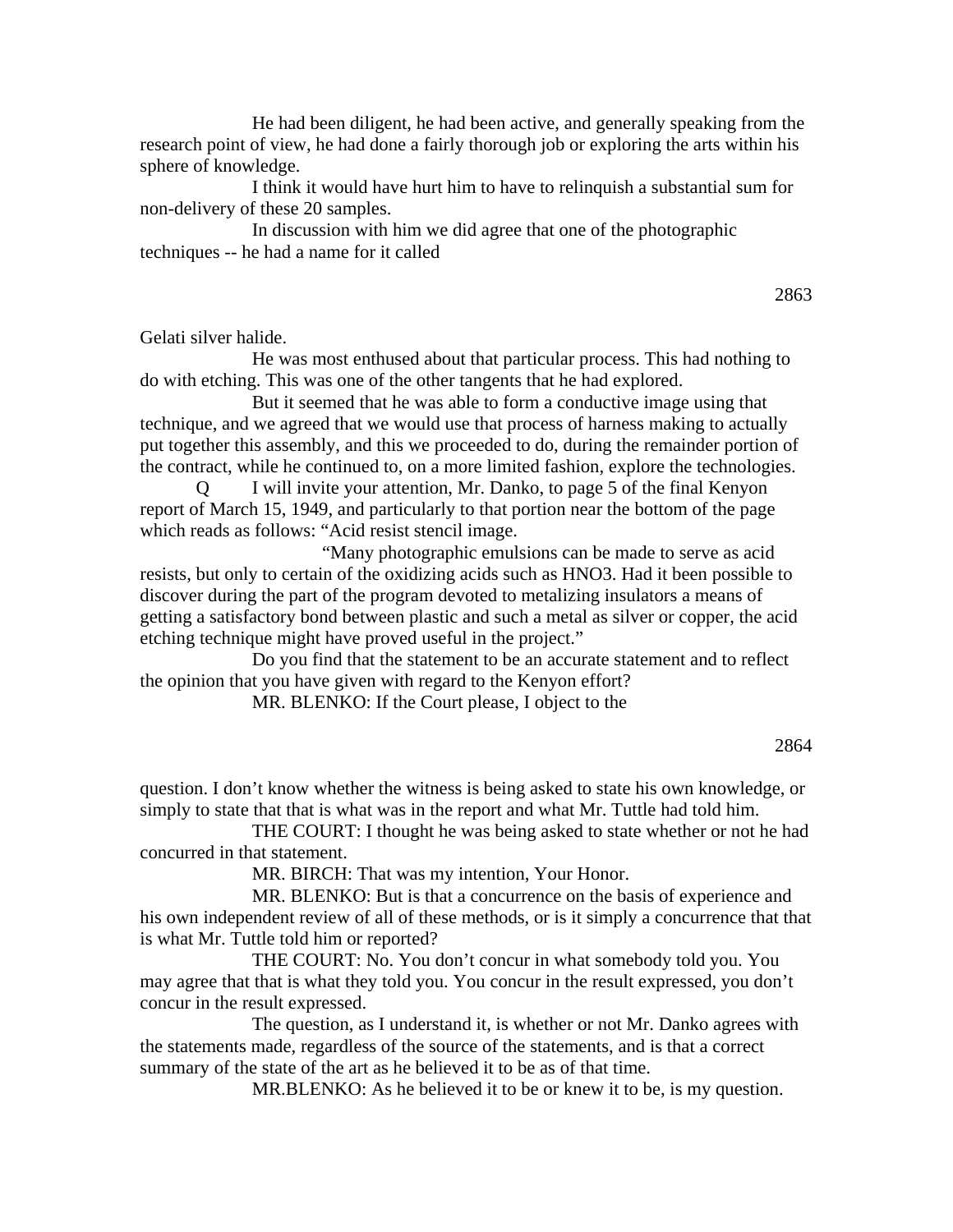THE COURT: Mr. Blenko, I may regard as knowledge that which you consider to be only my belief.

 I don't know how you can say a person knows a thing to be true. All he can say is that based upon the information he has, he has a completely satisfactory conviction that it

is true, but that doesn't make it true.

 Therefore his purported knowledge of the truth does not make it true. All I think anybody can say is that this was their affirmative belief or conviction or opinion as of a particular time.

MR.BLENKO: Very well.

What report are you referring to?

MR.BIRCH: This is the last one, Mr. Blenko.

MR. BLENKO: What page?

THE COURT: It is a question of semantics and logistics, perhaps, Mr.

Blenko, but if your field was religion, I would have less difficulty.

BY MR. BIRCH:

 Q Mr. Danko, in view of the colloquy you have just heard, I will ask you is the statement we have read into the record an accurate description of the Kenyon effort as you understood it with respect to the foil etched technique?

A I concur with that statement.

MR. BLENKO: What page were you on again? MR. BIRCH: Page 5.

MR. BLENKO: Page 5? Thank you.

BY MR. BIRCH:

 Q Mr. Danko, following your experiences with Kenyon, what was the next step in the Signal Corps development of

2866

printed circuitry, or if there was a development which was concurrent with the Kenyon effort, please tell us what that one was.

A Well, it was a neophyte, so to speak --

 THE COURT: Let me interrupt. I didn't mean to interject myself extensively there, but I think we ought to have an understanding on it.

 What was influencing me, I believe, Mr. Blenko, was this: When I write an opinion, I think I know what the law is. After it has been reviewed, I sometimes find out I did not. So that all I can express is my opinion of what the law is, not that it is in fact the law. That is in substance what I had in mind.

MR. BLENKO: Yes.

 THE COURT: I may still be convinced that I knew what the law was, but for practical purposes, I am told I don't.

BY MR. BIRCH:

Q Do you recall the question, Mr. Danko, or would you like it read?

2865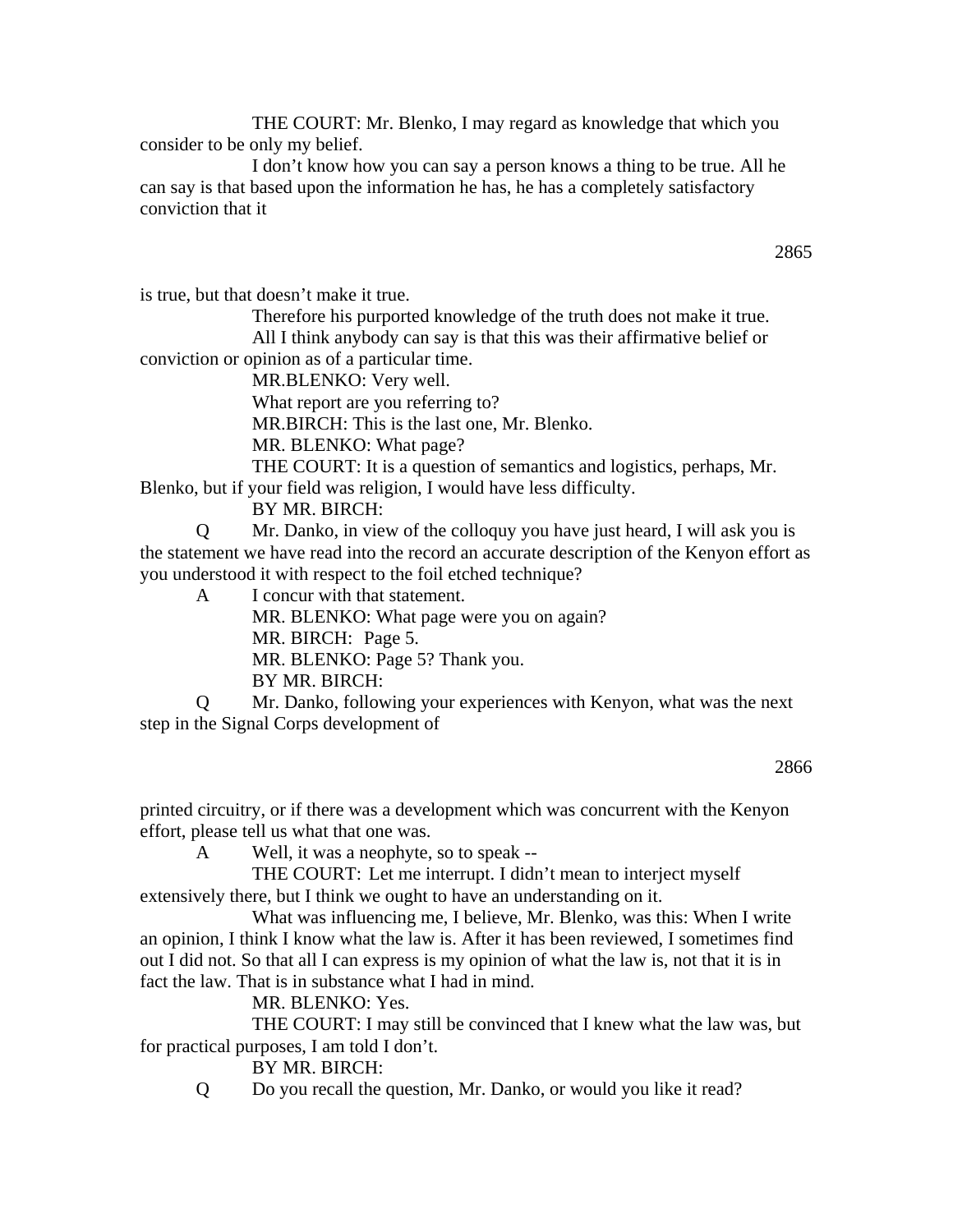- A Well, essentially what was the next step?
- Q That is correct, sir.

 A Being newly assigned to the project, I felt that there is a need for a sampling of opinions of other people in the country, specifically in the electronic industry.

 I didn't feel that I wanted to live in an ivory tower confined to Fort Monmouth, so to speak, with regard to what was going on in the world.

 So one of the first things I suggested is that the Signal Corps approach a number of leading electronic people and to get their viewpoints on this whole activity.

 A decision had to be made over here, actually, with regard to the long range projection of the Signal Corps, as to whether we were going to take this whole subject of printed circuitry up as a serious research and development effort, or whether this first exploratory search that we made with Kenyon, which was disappointing, generally speaking, could essentially be the death knell of our activities.

 At the time truly we already had solicitations out for lab development of printed circuit assemblies. These were to ultimately become the Balco and Herlec contracts.

 The contractual operation was already in effect, when I arrived in June, 1948, so I didn't have any control over those.

 But I did feel that we had to have more substance and more opinions and more knowledge of what was going on in the printed circuit field other that what we were able to read, and we were able to get from Kenyon.

 So I did suggest to Mr. Abramson that we conduct a survey, and we planned that survey accordingly in July.

 We picked the mid west, because of the concentration of electronic industries there, and we did in fact perform such a tour in the period, 27 July to 4 August. That was within two months or so of the time that I took over the project.

 This was an effort to learn a little bit more of what was going on in the outside world by first hand knowledge, rather than by reading through literature.

- Q On whom did you call, Mr. Danko, if you remember?
- A Well, I will have to remember now.

Zenith, Motorola, Beck's, Minneapolis-Honeywell, Minnesota Mining,

Belmont Radio, and it seems there are one or two more that I can't recall at the moment.

THE COURT: Any RCA or RCA affiliate?

THE WITNESS: No, this was the mid west only.

BY MR. BIRCH:

- Q You later contacted RCA, did you not?
- A Yes, much later.
- Q We will get to that a little later.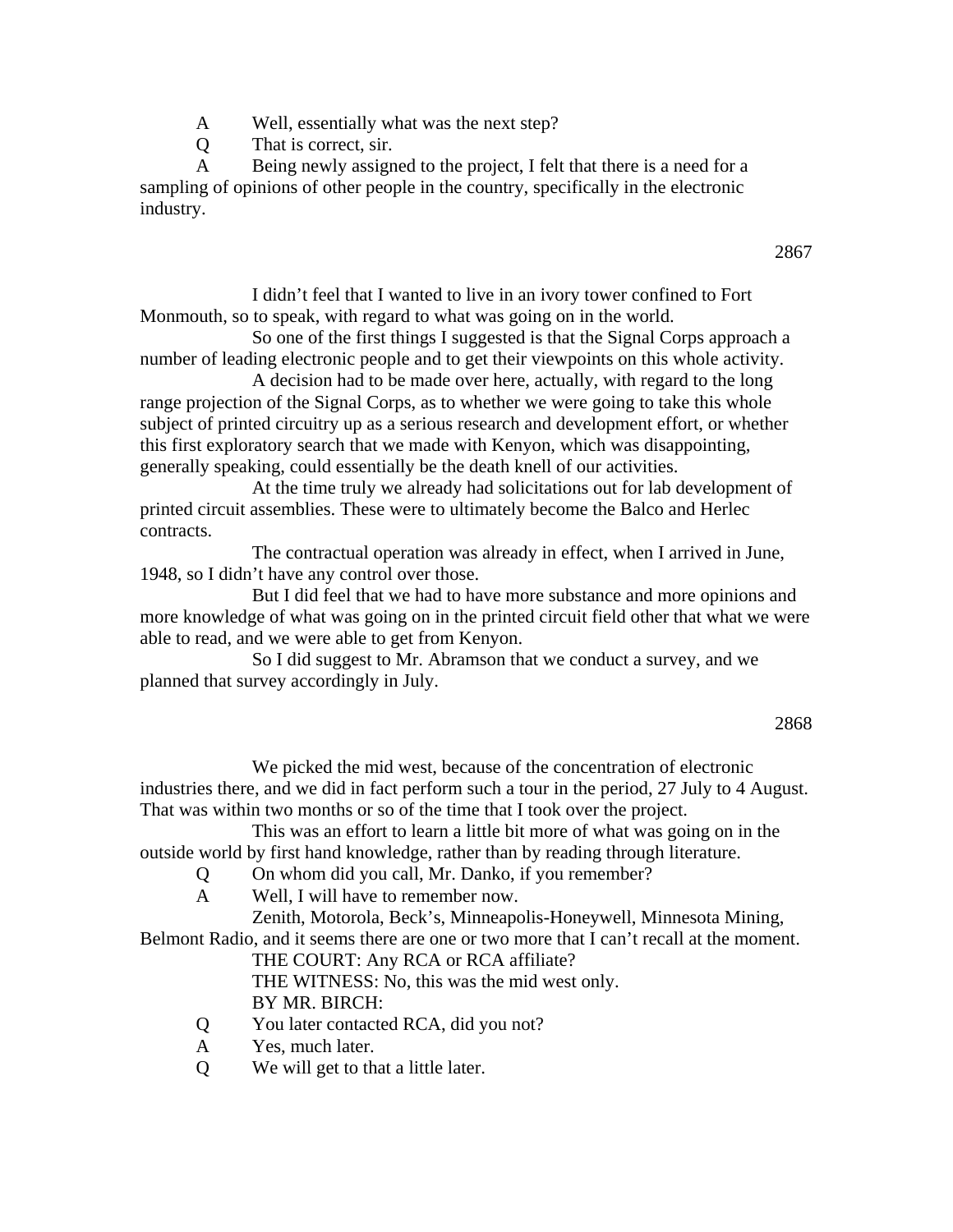Can you tell me, as we go down this list, what you found to be the stat of the art of printed circuitry at each of the organizations upon which you called, and first let us consider Zenith.

- A Well, again, I am falling back on memory.
	- If I hesitate, please forgive me.

2869

Zenith was interested in a remote sort of fashion.

 As I recall, they did not have any printed circuit activity as such in the house. They were, as they put it, watchful and assessing the art as a development, but they were, themselves, not participating.

Q Motorola, what did you find the activity to be at Motorola?

 A I would say it was essentially the same. They were another one of the watchful waiters.

 They themselves, as I recall, at that particular time, did not indicate to me that they were carrying on any printed circuit activities.

If I refer to some document I might be a little bit more precise.

Q Surely.

THE COURT: Yes.

 A I am afraid I do not have that document. Perhaps you might proceed.

 Q Were you then not made aware of any research activity of Zenith at that time in the printed circuit field?

A I was not made aware of any activity at Zenith.

- Q I am sorry, Motorola.
- A Or at Motorola, as I recall.
- Q Did you subsequently become aware of printed circuit development by

Motorola?

2870

 A Yes, the Pla-Cir process subsequently was announced. When I say subsequently, that was several years later, and it was announced by Motorola.

Q And you have no idea what the date of inception of their research was?

- A No, sir.
- Q Or what level it might have been at at the time you were there in 1948? A No.

 THE COURT: At the time that you were making this survey, did you have any feeling or impression as to whether or not you were being given full, complete and frank disclosure, or whether there was any holding back?

 THE WITNESS: Generally speaking I would think that we did have open sesame, so to speak, with various people we contacted. They were frank and we were frank.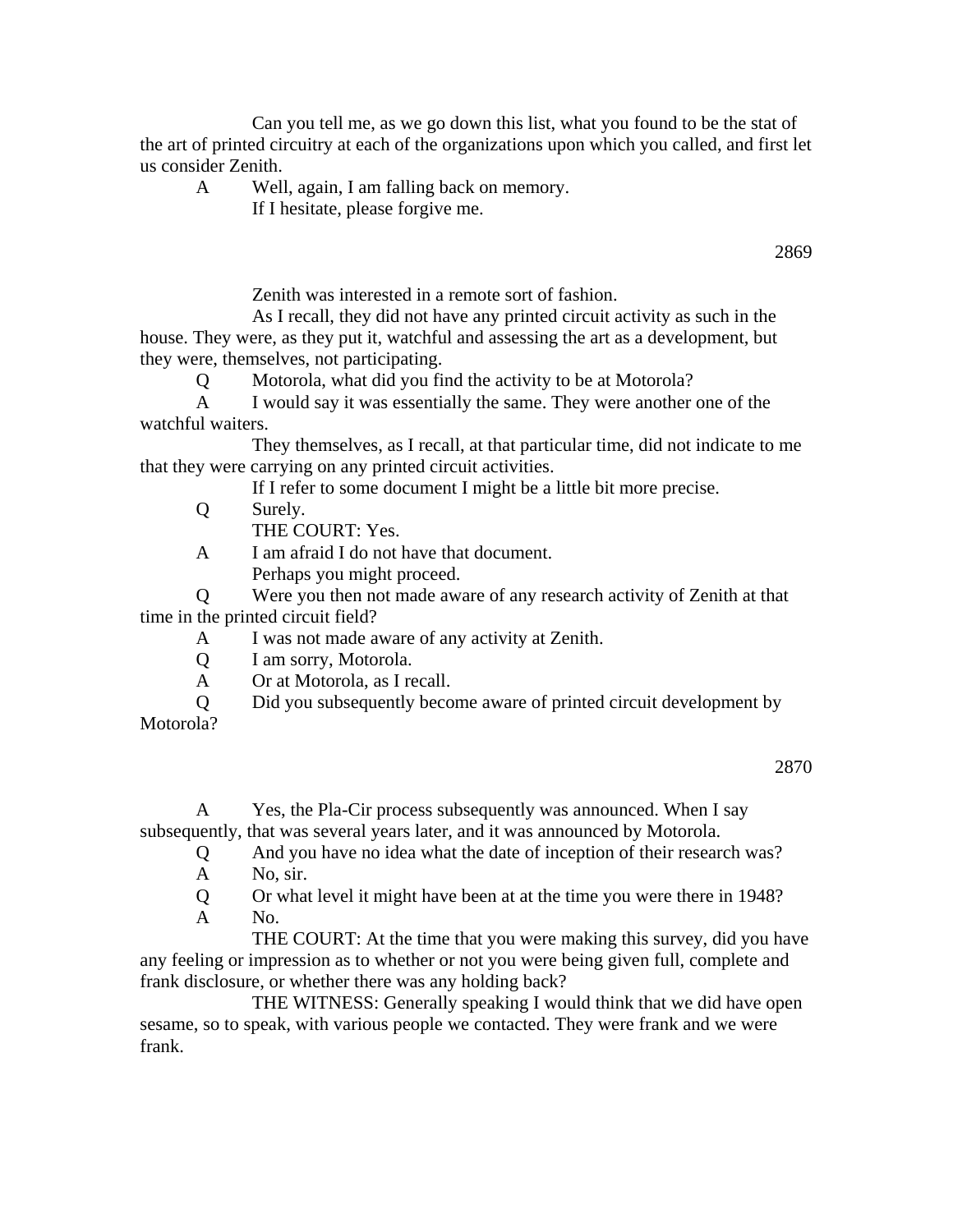We told them this had to do with a decision that had to be made by the Signal Corps, as to whether to pursue this particular art, and I do feel that in almost every case we did get an open expression of interest, and what was going on in the house.

 The thing that we did find considerable reluctance on on the part of some of the people that we contacted was to divulge process details, the propriety techniques or materials or approaches.

 They would, in those cases, merely generalize. On the other hand, others allowed us to see almost everything.

 Incidentally, one other activity I did forget to mention, and I don't know how I could possibly forget, was Centralab. We included Centralab in our tour.

 $Q$  How did Tele-Tech<sup>[3](#page-18-0)</sup>, Mr. Danko, did you visit them?

A I think we did at that time.

 Q I ask the question because I happen to know they were in the mid west at the time.

 A I think at that time we did, but if not at that time, shortly thereafter we did contact Tele-Tech.

 Q I ask the question because I happen to know they were in the mid west at the time.

 A I think at that time we did, but if not at that time, shortly thereafter we did contact Tele-Tech.

 Q The next one you have mentioned is Becks. Can you tell us, as fully as possible, your relationship with Becks?

 A Becks was not one of the big names obviously in the electronics industry. He had been contacted by the Signal Corps via a letter, several months

before, indicating to us that he had something in the way of printed circuits, and in a subsequent reply we indicated that inasmuch as we were going to be in that area, that we would like to contact him personally, and discuss this material that he wanted to show us.

 Q I will hand you a compilation of documents which has been marked in evidence as Defendant's Exhibit 423, and ask you if you can recognize the first letter appearing in that file, under date of July  $8<sup>th</sup>$ , I believe it is, or  $6<sup>th</sup>$ .

2872

It is July  $8<sup>th</sup>$ , 1948, to the Commanding Officer of the Signal Corps, unsigned on this copy.

 A This was received from back at the Signal Corps. I recall it. It was signed. This apparently is a carbon copy, possibly.

 Q Yes, that came from Mr. Beck's file. Please continue.

 $\overline{a}$ 

<span id="page-18-0"></span><sup>3</sup> Telex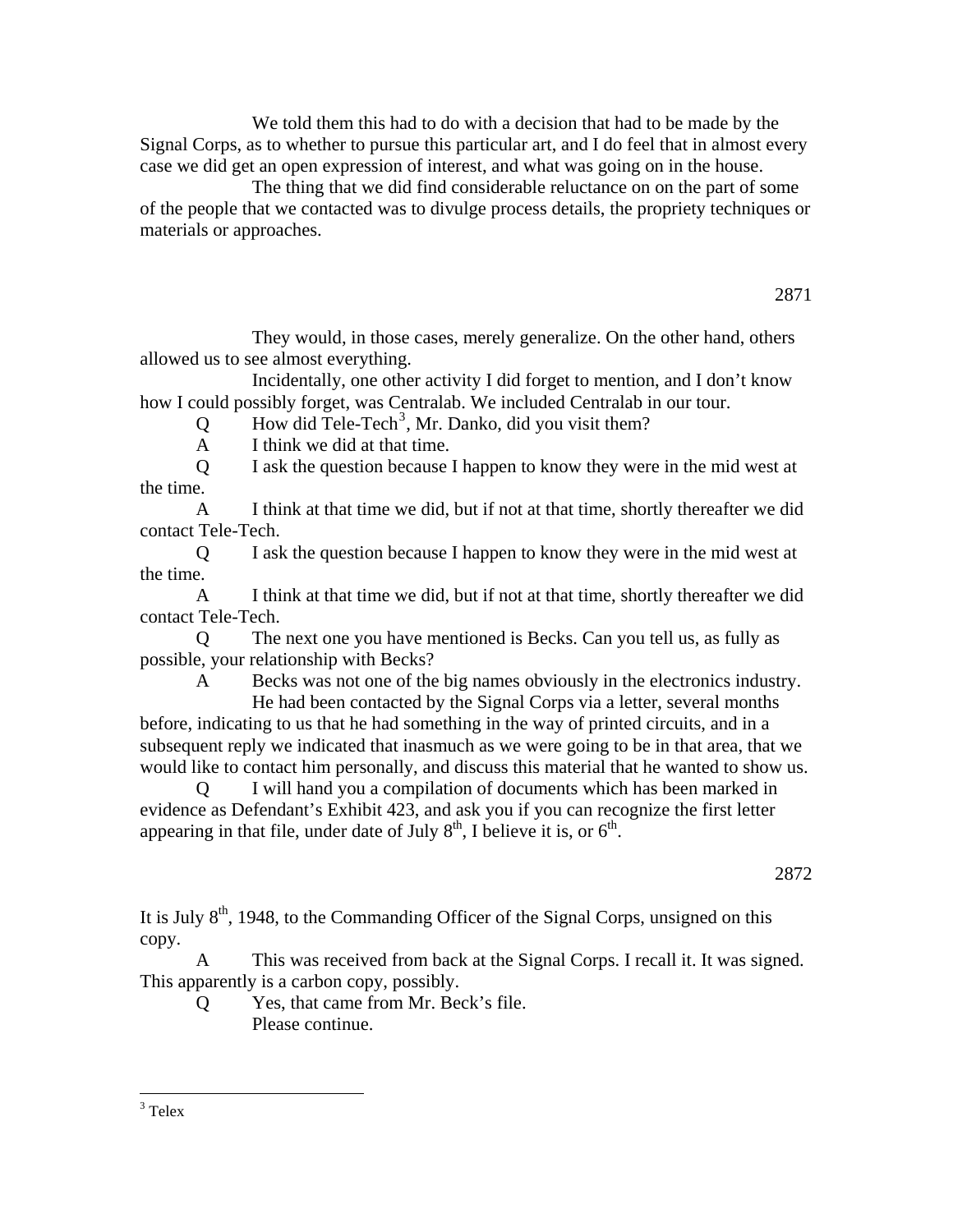A We did contact Mr. Beck on the  $2<sup>nd</sup>$  and  $3<sup>rd</sup>$  of August, two days, apparently, at which time he showed us end products of the process which he identified as the Beck process, and from then on I think that is the way we referred to it.

 Mr. Beck was one of those whom we had contacted who was reluctant to give us any details as to how he made his products.

 However, he did tell us that he was associated in the past and had been associated with the Buckbee Mears people, a photoengraving organization. He showed us some of the products of the Buckbee Mears, and took us on a tour of the plant of Buckbee Mears.

 In many ways he let us know that it was the facilities of the Buckbee Mears, and the talents of Buckbee Mears that were behind his process, without telling us what it was.

 We saw etching tanks, at Buckbee Mears. They were making reticules at that time, and we saw some of the very fine

2873

work that was being done by the photoengraving process.

 As a matter of fact, it was my first experience with a commercial photoengraving organization, where I could see the large volume type of operation that was going on.

 Mr. Beck showed us a number of circuits that he had made, apparently just samples of various types, and expressed a desire to find a useful end for his product, presumably of primarily the military. He felt that we were in the market, so to speak.

 This was his point of entry, and he essentially asked us to assist his product.

Mr. Danko, I will show you a series of four photographs which have been marked as Defendant's Exhibits 419-A, B, C, and D, and ask you if you recognize anything you see in any of those photographs?

A This 419-A is just an office space.

Q Do you recognize any of the people?

 A Well, this gentleman over here, on the upper right, or this gentlemen next to him, is John Beck, I would think. It has been a long time.

 Q That is justifiably confused. It is our understanding that we have three Beck brothers here.

A I must admit they all look alike.

THE COURT: And a Beck daughter.

Q And a Beck daughter, that is correct. Mr. Beck

2874

testified he kept everything in the family.

A I would say on 419-B, the gentlemen in the upper right is Mr. Beck.

Q Do you recall having seen any of the equipment that is there in use?

A Well, the laminating press, I have a vague recollection of. There wasn't

too much interest on his part, as I say, to discuss these process details. He felt they were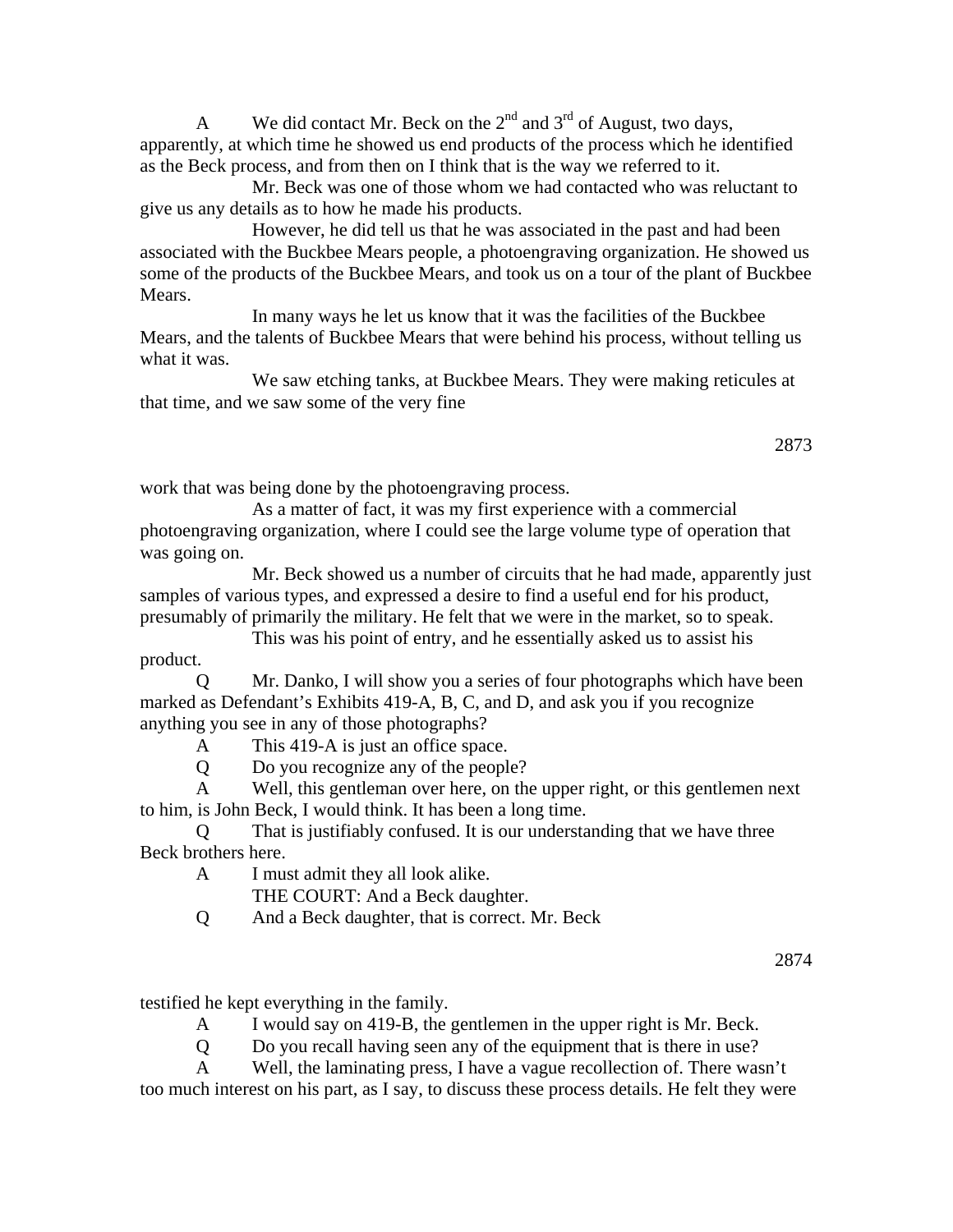proprietary, but he did say that he could let us have it, after he had studied the possibilities, or however he phrased it. I don't recall right now.

 But I merely say that he was reluctant to give it to us, but he said he could give it to us in due time.

We were truly not interested in the process, but merely to see whether this again was one of those one shot laboratory type of things, or whether it had mass possibilities.

 After all, the Signal Corps is a substantial buyer of electronic equipment for the Army, and the thing we were looking for was something that did have possibilities for production.

 Some of these techniques are rather sophisticated, and sometimes requires Fort Knox to make one sample out of it. So in essence, we were looking for something that would be easy to make, economical, reproduceable, and could be honestly speaking available from many vendors. That is the

essence of the components philosophy, is to get things from many people, of a uniform grade, at a very good price, and immediately on demand.

 Q Would you please look at the remaining photographs, 419-C and D. Do you recall having seen the equipment?

 A No. Frankly the only thing that retains an impression is this laminating press. These other activities, I am sorry to say, I cannot recall as such. It has been quite some time back.

 Q Mr. Danko, you have testified that Mr. Beck showed you through the Buckbee Mears plant, and you had seen etching equipment. Did you see the photographic equipment?

A Yes, cameras.

 $\overline{a}$ 

Q Can you tell us when you came away from the tour on the  $2<sup>nd</sup>$  and  $3<sup>rd</sup>$  of August, 1948, whether or not you had any idea of how Mr. Beck was making printed circuitry that he showed you?

 A Well, I had an idea, certainly. The association which he himself and Buckbee Mears, the fact that he had had a prior employee relationship with Buckbee Mears, suggested that some of the talents that he had used at Buckbee Mears were now being used in making these circuits which he showed us.

 But we were confused as to how he managed to get those little feet that he had on each terminal, on each termin-

#### 2876

al spot, on a printed wiring harness that he showed us.

I show you an object that has been marked in evidence as Defendant's Exhibit  $422^4$  $422^4$ , and ask you if you can identify it.

<span id="page-20-0"></span><sup>&</sup>lt;sup>4</sup> NLB 2876 - #422 Circuit mailed to Mr. Beck, assembled by Lanzalotti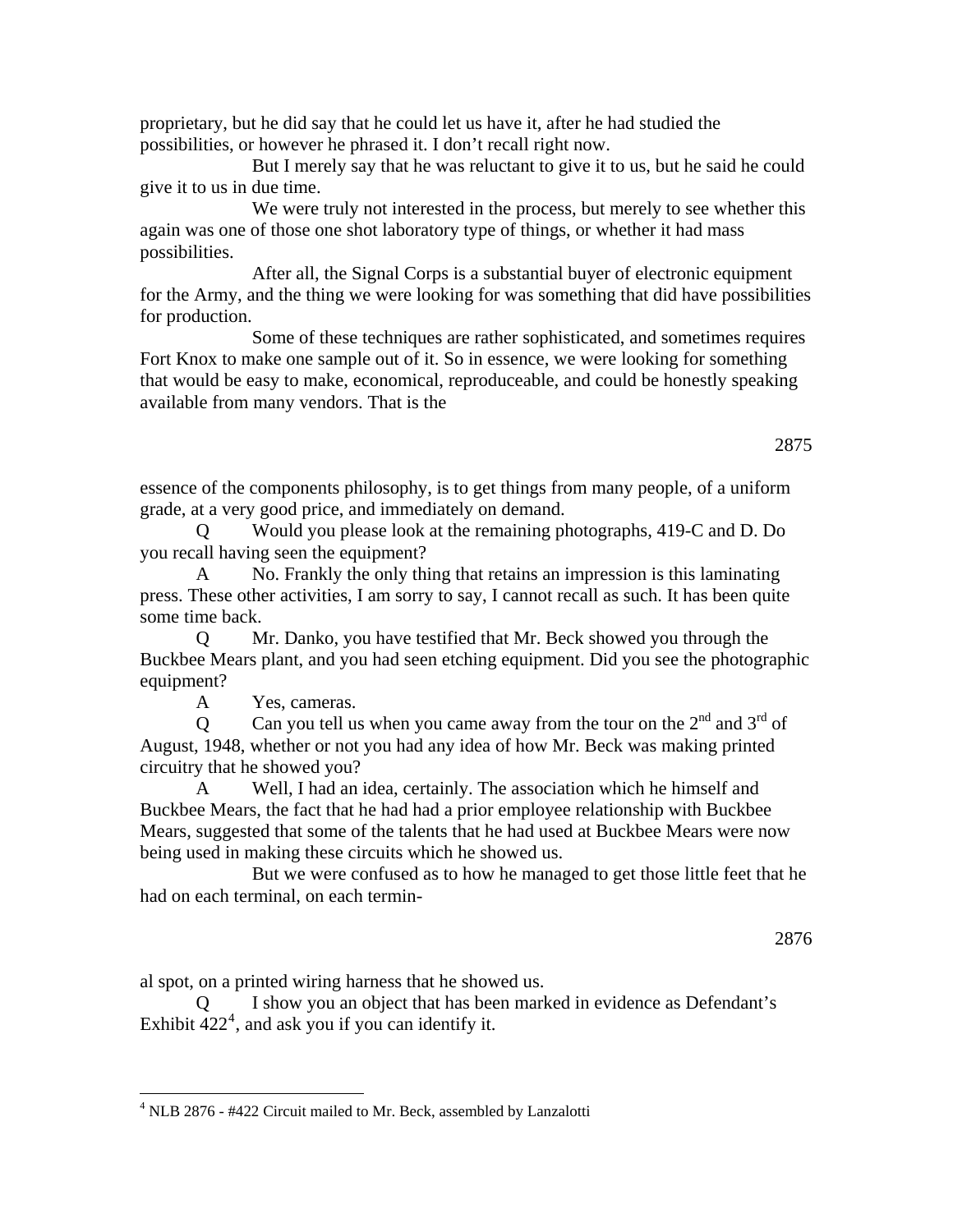A It looks like the circuit that -- I have a record that we mailed this to Mr. Beck after receiving certain procured printed wiring boards from him. This was made by Mr. Lanzalotti, at Fort Monmouth Laboratory. It looks very much like it.

Q You mean the components were assembled on the board by Lanzalotti?

A Right.

 Q Would you turn that board over and see if you can find the little feet? A Yes.

Q That you have testified about?

A Yes.

 Q As I understand your testimony, you were confused with respect to how those little feet got outside the board; is that correct?

A Right, and we could not rationalize the etching process and those feet.

As it subsequently developed, and as Mr. Beck<sup>[5](#page-21-0)</sup> has now permitted us to reveal his process, in a recent letter, it was a multiple etching operation, a two etching resist, or two

2877

resists operation, where he partially etched down the first time, and resisted the surface again, and then proceeded with a secondary etch.

 But these are the panels that we subsequently did receive at the Signal Corps on a purchase order.

 Q At the time that you left the Beck plant, did you have a belief with respect to how Mr. Beck was producing printed circuits?

Yes, I would say we had a belief, but it was not supported by anything at all that Mr. Beck said. He never used the word "etching" in relation to his product. It was just by association.

 Q Just we we may be more clear on the record, Mr. Danko, will you state that belief which you say you had when you left the Beck organization?

I believed that, when I left the Beck's plant, what he was using an etched technique in the production of the samples that he had shown us.

 Q You have referred to samples by Mr. Beck and/or his organization produced for you.

I will ask you to look at a further letter in Defendant's Exhibit No. 423<sup>[6](#page-21-1)</sup>, which is dated 14 September, 1948, and ask you if that letter refers to such samples.

 A Well, -- we did follow up our contact with Beck with a request that he supply us with samples made to out prints, so to speak, and this is the letter that described what we were going to procure from him.

 Q Perhaps this is a good point to illuminate us all with respect to the way the correspondence is handled.

<span id="page-21-0"></span> 5 NLB 2876 – Multiple etching process by Beck

<span id="page-21-1"></span> $6$  NLB 2878 - 9-14-1948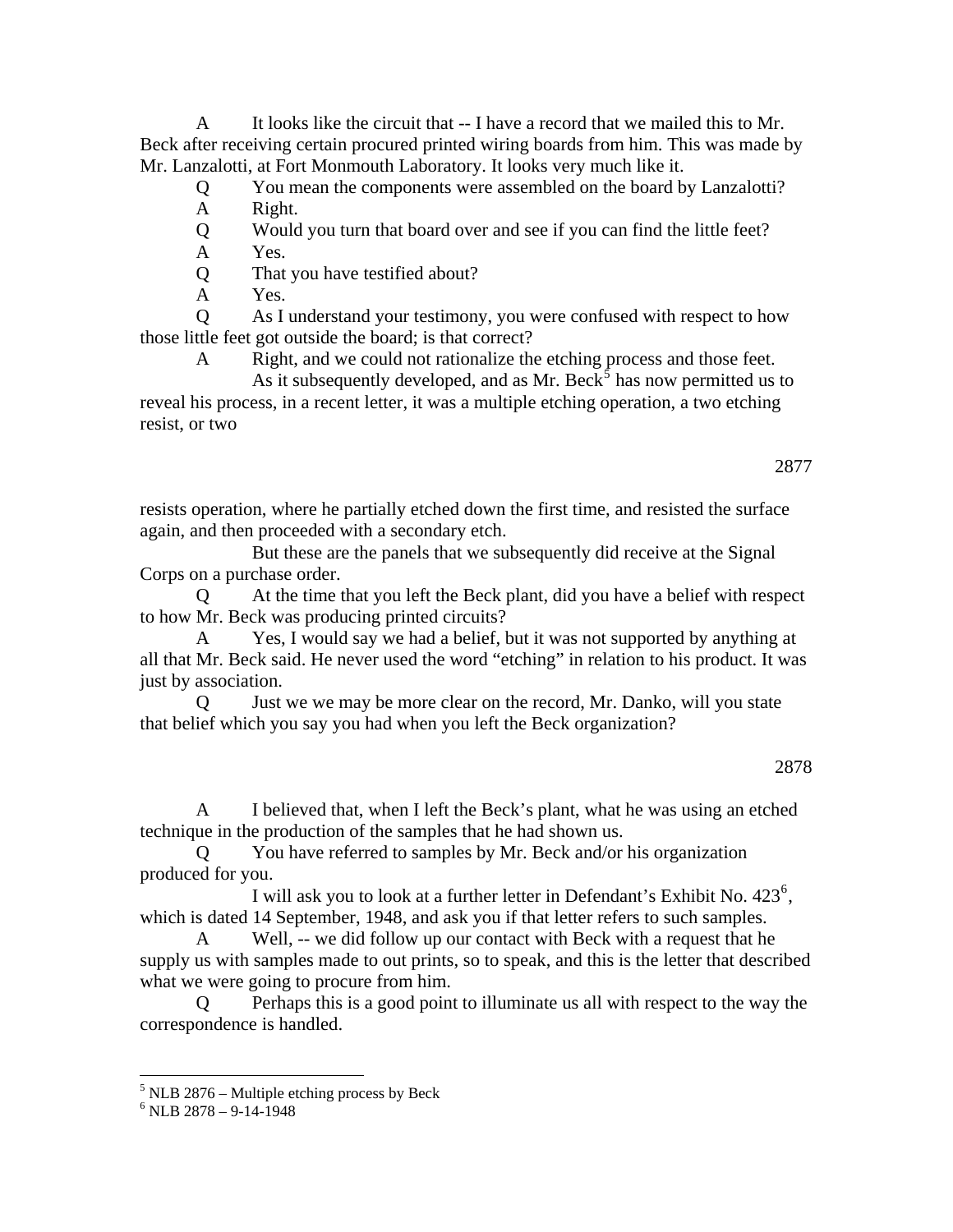I see some initials up in the top right hand corner of the letter of September 14, 1948.

Can you tell us who wrote the letter from those initials?

 A Well, S.D. are my initials. M.A. is Moe Abramson, and B.V.M. is Barbara McNeery, a stenographer.

 Q I note here a document which says "request for proposal and contractor's proposal," W.D. Form 104 on the bottom.

Does this document refer to the same samples?

A Yes.

2879

Q Were those samples ultimately received?

A Yes.

 Q I will hand you an object, Mr. Danko, that has been marked in evidence as Defendant's Exhibit No. 420, and ask you if you have any familiarity with that or of a similar object.

 A Well, these are similar to the samples that we received and it is a copper circuit on glass.

 If I may volunteer here, and I don't know whether this is proper or not, that these samples, when they were received at the Signal Corps, of course, were Government property, inasmuch as we paid forthem, and throughout the years we had kept these samples on hand.

 And prior to this hearing, I had gone to our ancient files, as we call it, and had resurrected these samples, and I had laid them out in an orderly fashion to help clarify the situation, if there is any need for clarification, with regard to what we received at the Signal Corps on the Beck purchase.

 I have such samples on hand, if that is proper. And, as I say, I am volunteering some information here.

I think we would be interested in seeing the samples in detail. Would there be onjection to having them marked into evidence if they can be returned at a later date?

2880

 A I have no objection. They have served their purpose so far as we are concerned, they are historical specimens, and they are useless to us in that sense, but I would like to have them returned.

Q All right.

Will you produce those samples?

 First, however, I would like you to look at another document here with respect to the exhibit you have just identified. I have letter here of 14 September, 1948, which we have just looked at.

A Yes.

 Q And appended thereto is a sheet No. 1, bearing the date of 9 September, 1948, and the title Tone Control Circuit.[7](#page-22-0)

<span id="page-22-0"></span> 7 NLB 2880 – 9-9-1948 Tone Control Circuit enlarged draftsmen's drawing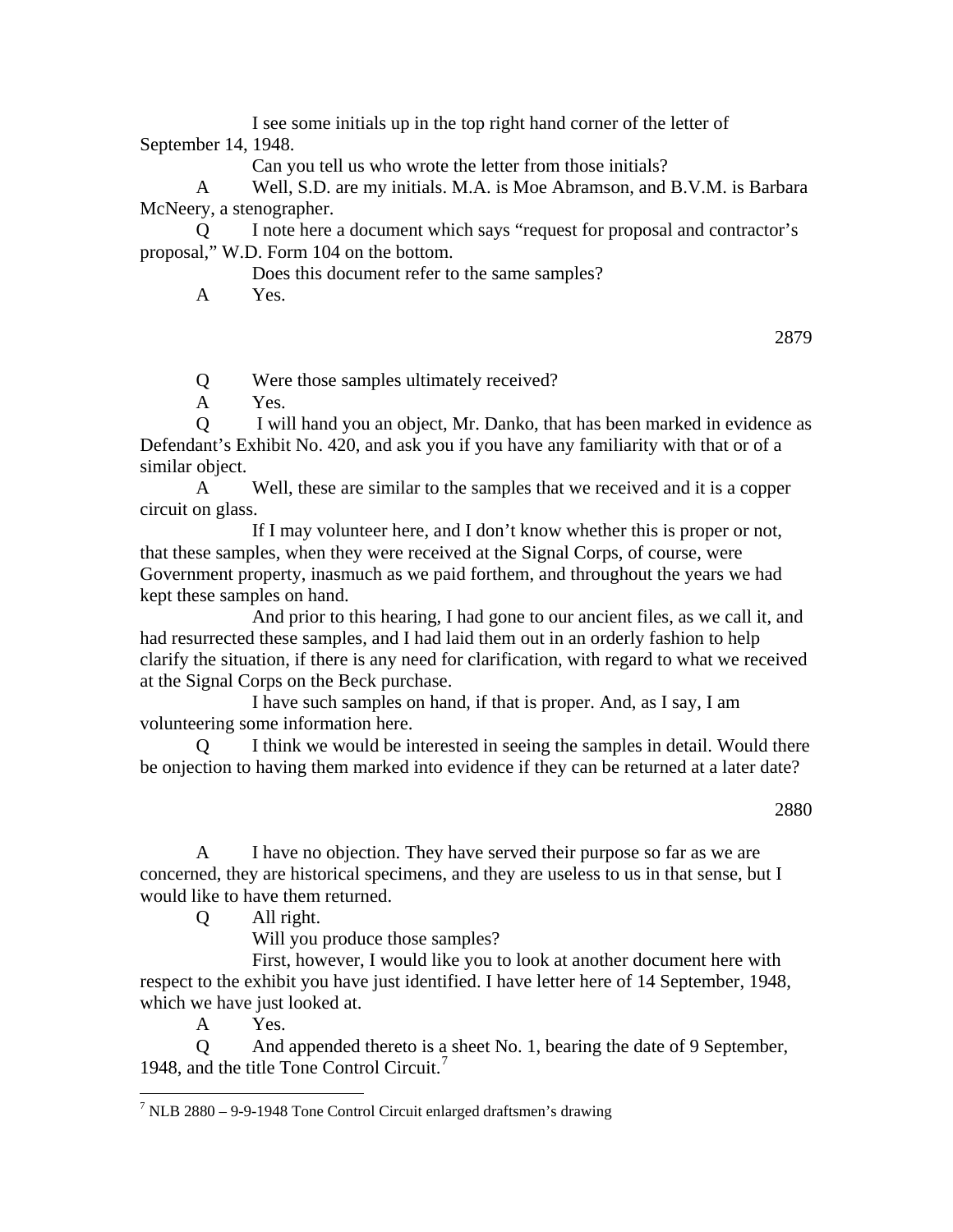I will ask you if there is any similarity between the tone control circuit on the sheet and the sample you have in your hand?

- A They are identical, it is an enlarged draftsman's drawing.
- Q Would you please produce the samples if you have them?
- A (Witness complies)
	- MR. BIRCH: Mr. Blenko, would you like to come and look at these

samples.

Q Now, can you run through these, Mr. Danko? As I

2881

understand, these are the samples which were obtained from Beck?

 A Well, this is the residual, after all we did test some of them; undoubtedly we lost some of them, but this is what is still in our files, so to speak, and they are identified by the same numbers that are on the purchase order, item 1, item 2, item 3, item 4, item 5.

Q All right, let me get the purchase sheet

Would you hold this please (indicating)?

 As I understand your testimony, Item 1 is – would you read that from the purchase order please?

 A "Pattern metal No. 1, copper prepared by Beck process on unglazed steatite."

Q Are those the samples which show under Item 1?

A Yes. There are three specimens.

Q Would you please read --

A "Pattern metal No. 1 copper prepared by Beck process on glass."

 Four samples on the purchase order, and we do have five samples on the card, one of which is identified as an extra samples volunteered by Mr. Beck along with the

2882

order.

 Q I will ask you to compare Item 2 in the folder, which we are examining, which contains the samples you have produced, with Defendant's Exhibit No. 420.

A The patterns are identical.

Q Would you please read Item 3?

A "Item 3, pattern metal No. 1 copper prepared by Beck process on

phenolic."

Q I note that the surface of Item 3 is essentially flush, is that the fact?

 A Well, Mr. Beck, in submitting these items, did indicate – did identify every sample by its peculiar construction.

 Now, he used variations in the Figure 4 item, three samples submitted, and we have so identified them on there, and the identification, for example, the first sample is identified as bonded with B-adhesive and sealed with same. Those are my words, type A.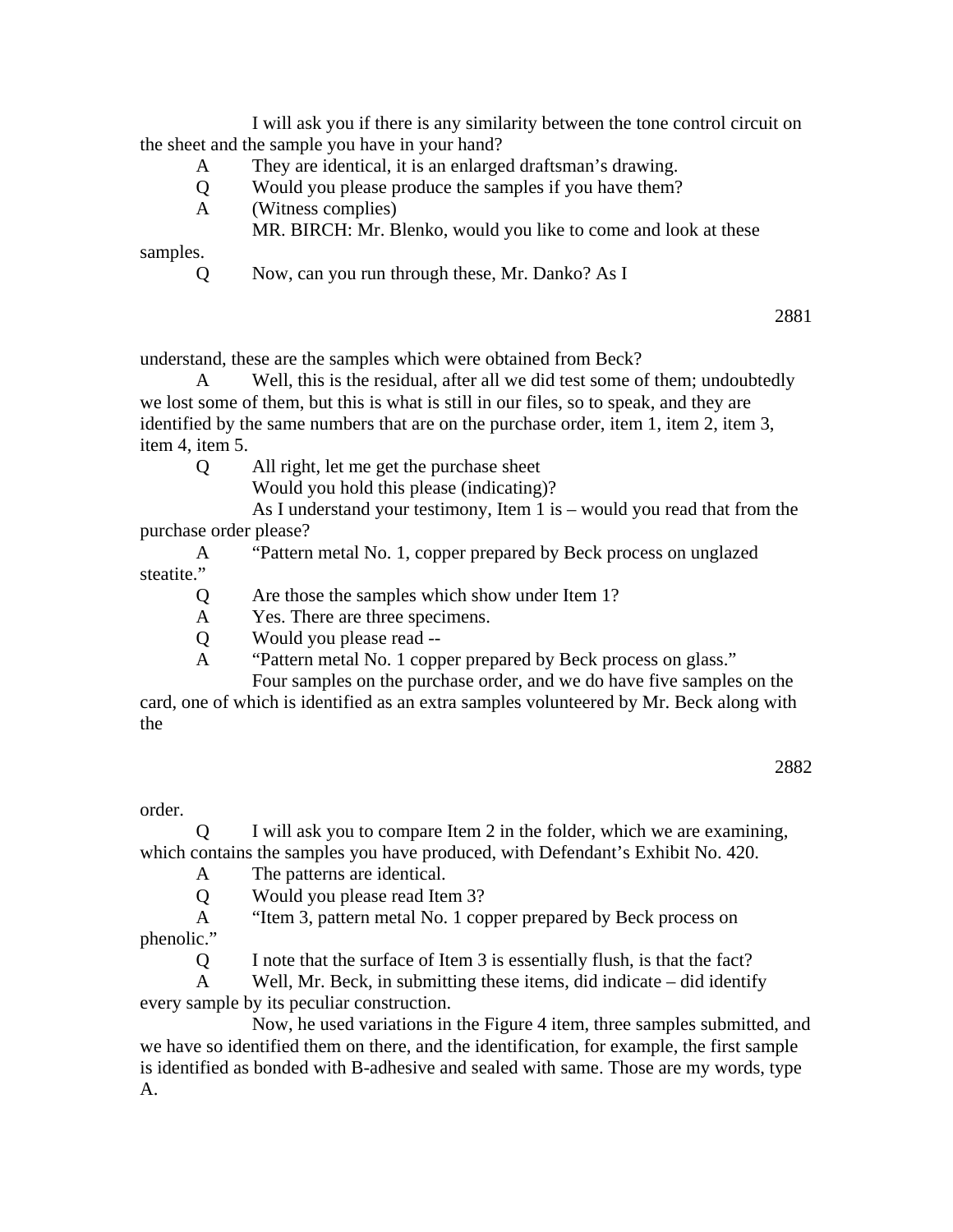Now, Mr. Beck identified, in the letter which is in our records, with the characteristics of each one of those, what he sealed with it, what he surfaced it with, and also what the base material was. There is such a letter in the file.

Would you look at that compilation, Mr. Danko, and see if you can find such a letter?

2883

 A (Witness examines exhibit) No.

 $Q$  I invite your attention to Defendant's Exhibit No. 423<sup>[8](#page-24-0)</sup>, which is a compilation of correspondence between Beck and the Signal Corps, and particular to – let me if there is a date on this – particularly the latter of January  $18<sup>th</sup>$ , 1949, and to an accompanying sheet, and ask you if that is the descriptive sheet you referred to identifying these samples.

A That is right.

Q Would you go back to your purchase order and refer to Item 4?

A Item 4, pattern metal No. 1, copper prepared by Beck process on methylmethacrylate," and that is the item – these four samples we have on the sheet here (indicating).

Q You mean in the folder that you have supplied containing the samples?

A Yes.

Q Would you read Item 5?

 A "Item 5, pattern metal No. 2, copper prepared by Beck process on phenolic."

 Q I note that we have a fixed group in the folder, Mr. Danko, which is entitled "Other Samples (Letter from Beck to Signal Corps 18 January 1949, no charge)": where did this sample come from?

2884

 A This came with the letter of 18 July from Mr. Beck, volunteered by him as above and beyond the order, and they were not tallied in on the order; they were essentially what you might call gratis samples.

 MR. BIRCH: I offer in evidence the folder of samples which has been identified by the witness.

MR. BLENKO: No objection.

THE CLERK: Defendant's Exhibit No. 459.

(Thereupon, a folder containing samples of Beck process marked Defendant's Exhibit No. 459.)

# BY MR. BIRCH:

 Q My attention has been called to the fact that you said 18 July, Mr. Danko, is that the date that these actually were received?

A No, 18 January, 1949.

THE COURT: Item 5 refers to copper on both sides.

<span id="page-24-0"></span> $\overline{a}$ 8 NLB 2883 – P.O. and I.D. the same 1 thru 5 #423 1-18-1949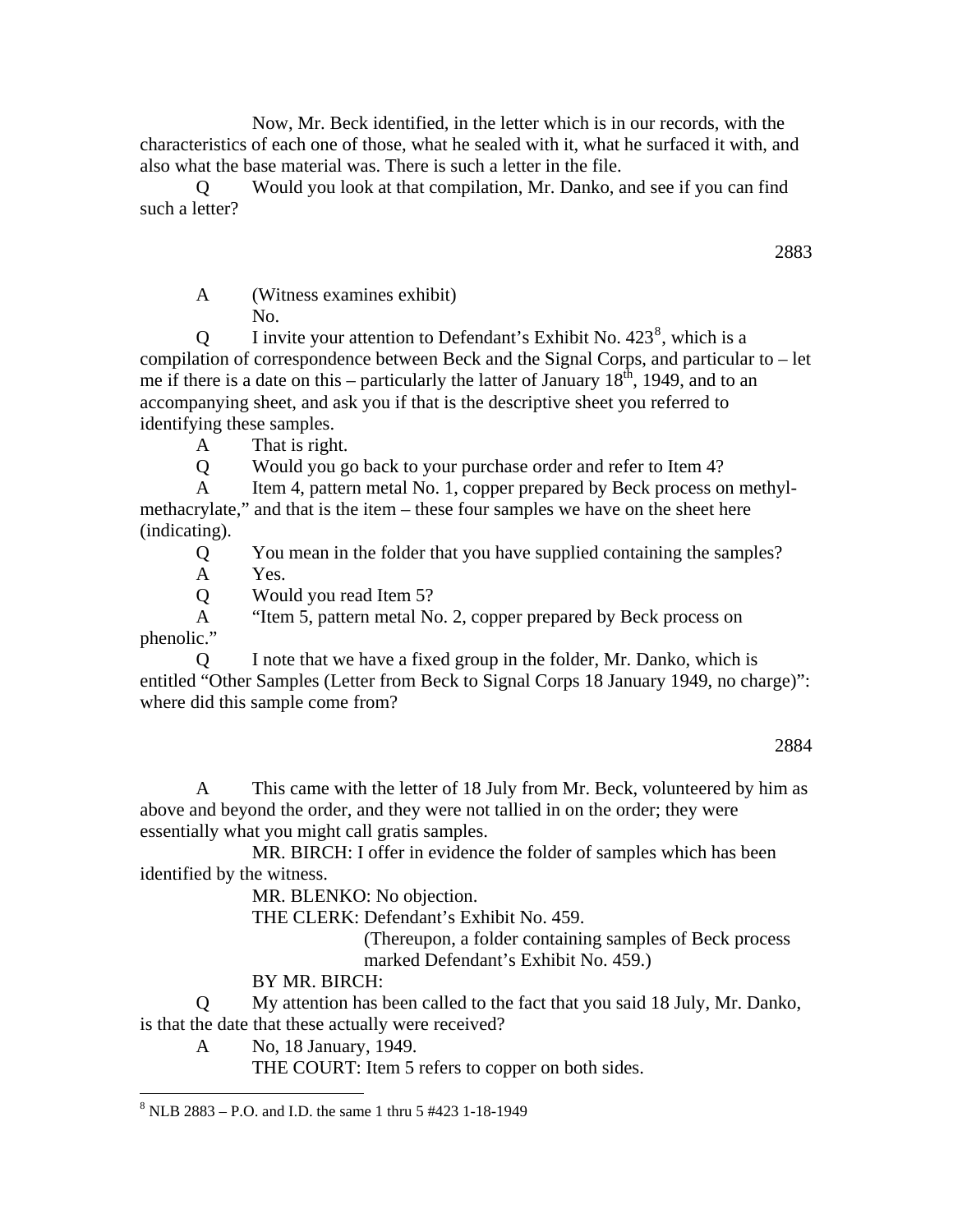### BY MR. BIRCH:

 Q Mr. Danko, you have identified a purchase order. I will hand you a group of documents which received from the Signal Corps under certification, and which contains six different items.

 The date of the receipt of the certified documents being 24 October, 1961, and I will ask you if the first item in that compilation is the purchase order that you have pre-

2885

viously looked at?

A Yes.

Q Would you look at the next item in the file and identify that if you can?

 A This is an incoming tally, which records a shipment coming in, checked against the contract itself.

Q And does that incoming tally establish the receipt of the samples?

A It establishes the receipt of the 16 samples.

Q Now, proceeding through that compilation of documents –

A I am sorry, 20 samples, five times four.

Q Would you please identify, if you can, the remainder of that?

A The next item over here is Component Material Branch Information

Bulletin 102, written about seven months after the receipt of the Beck samples.

- Q The next item?
- A (Indicating)

Q Yes.

Please identify the hand written memorandum in that compilation.

 A It certainly is my handwriting, dated -- called the Beck Signal Corps activity, dated July, 1953.

Q Can you tell us why that handwritten memorandum

2886

was written?

A As I recall, this was on  $-$  was related to our  $-$  a patent application that had been made by the Signal Corps for a process called Auto-Sembly. And it was essential, apparently, to clear up certain points with regard to the origin of the concept and historical background, and I think that this document, handwritten, was prepared by me for our patent activity in the clarification of certain points which they had asked me to elaborate.

Q Have you read the memorandum recently?

A No.

 Q Would you please look at it, particularly the first page or two, and tell us whether or not the statements there made accurately reflect the relationship you have just testified about with Beck's?

> THE COURT: We will take a short recess. (Short recess taken.)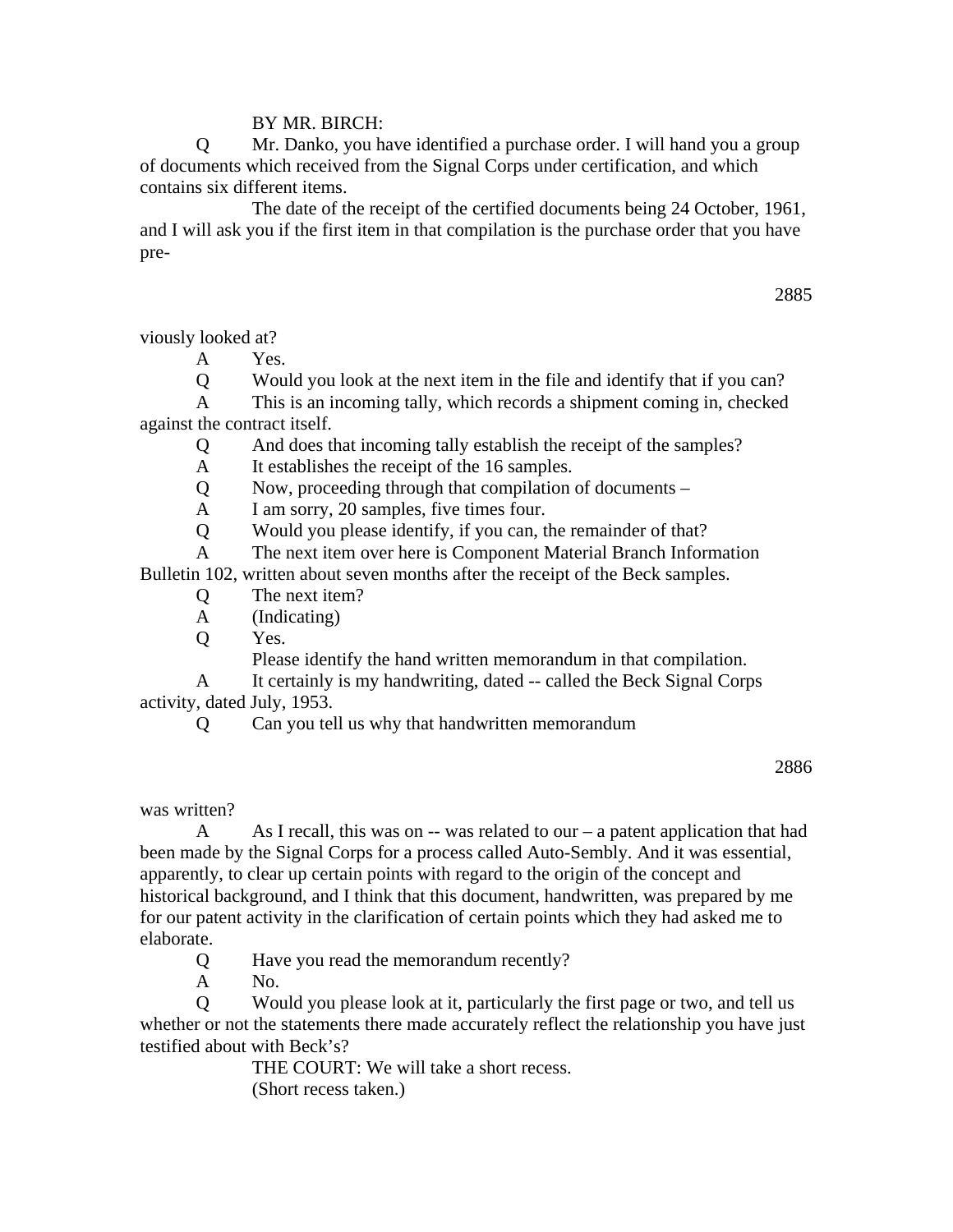THE COURT: Good afternoon.

Mr. Birch.

BY MR. BIRCH:

 Q Mr. Danko, before the recess, I had invited your attention to the handwritten memorandum of July of 1953, and asked you to read it and tell us if you could why it was written.

 THE COURT: He said it was in connection, he thought, with a patent application relating to the Auto-Sembly.

Q All right.

He has now read the entire article.

A I have.

Q Do you have anything to add?

A No.

 Q I asked you specifically to review the article and see whether it accurately stated the facts with respect to the Signal Corps' relationship with Beck's.

A I believe it does.

Q Now, would you go to the final document in this compilation under date of

1 July, 1948, which is entitled "Information Bulletin No. 68": can you identify it? A Yes.

 This was prepared by Mr. Abramson and myself as one of the first documents when I took over the project engineer's status in printed circuitry.

### 2888

 Q Now, noting the date of 1 July, 1948, how would you place that report as compared to the activity with Kenyon and Beck's?

In other words, how much of Kenyon had gone by at that time?

 A Well, as I said before, I had been on this activity, now at that time this was written and issued, not more that a month or so, and this is essentially a summary or a reference point from which I would take the next action, so to speak.

 This is looking back over what had transpired, and essentially summarizing the situation as Mr. Abramson and I saw it as of 1 July, 1948.

Q Do you know what distribution was given to Information Bulletin No. 68?

A In general Information Bulletins were an "In House" organ.

 However, where there were people outside of the laboratory who had interest in this activity, we did, either sometimes on request or voluntarily, offer these information bulletins on a professional exchange basis. So, primarily, this is limited as an in-house document here, and at that time we were occasionally distributing them outside.

 Q I notice on the chart, which forms a part of Bulletin 68, there is a compilation of the printed circuit processes, and I note, under Item B, there is a little sub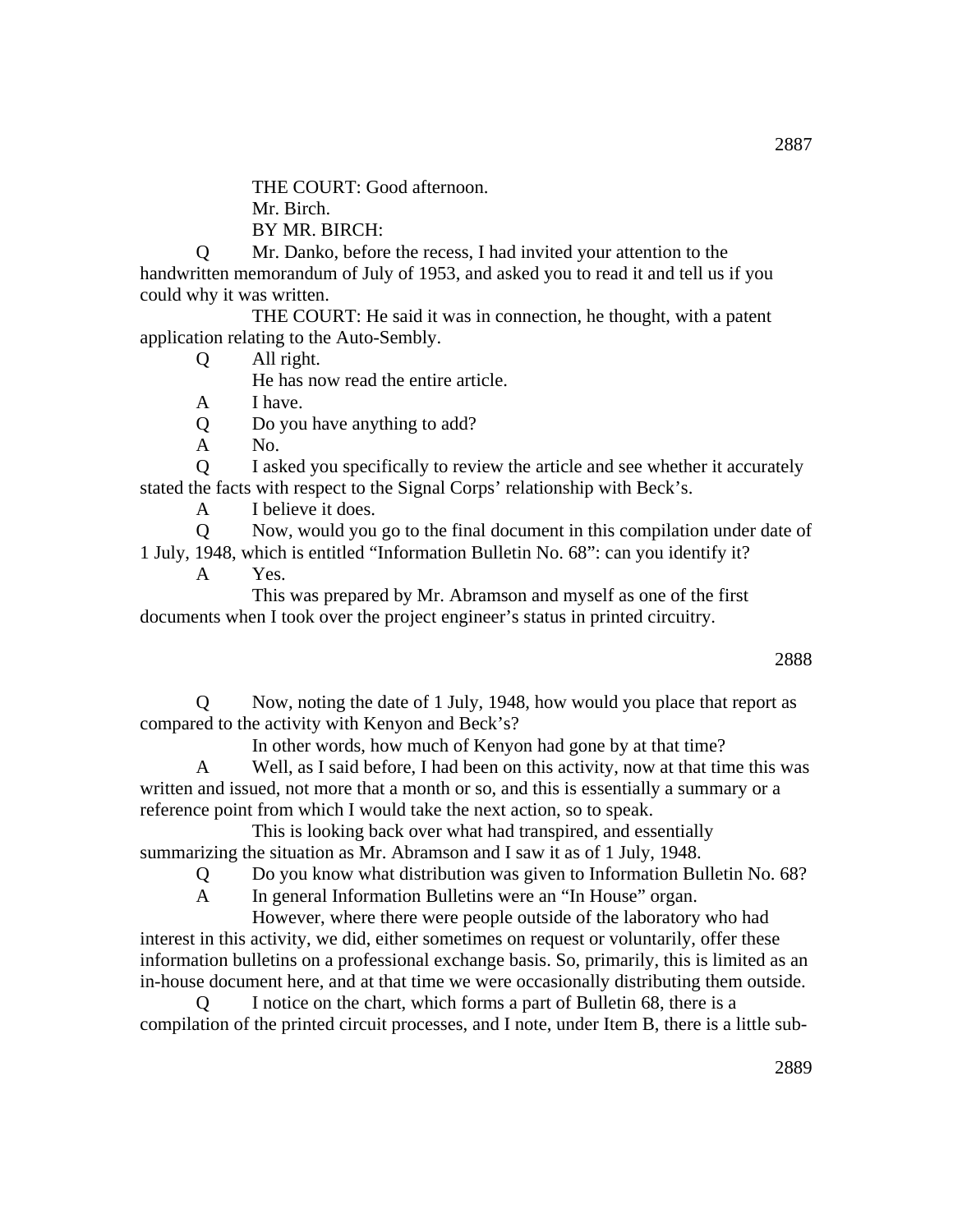script "Two" in the center column, and that same "two" appears under Item D, and I note on the final page of the tabulation it says "Two experimental" in the footnote.

Did you, in that compilation, include the Kenyon work?

A It was intended to reflect some of the Kenyon work.

Q Can you tell us which of these particular items reflected the Kenyon work?

A In the tabulation, I would say Item 1-C which refers to photograph resist, and the words "differential acid etching."

 Q I note in the second column the words "vacuum evaporation, metallic conductors, metallic resistors, protected by photoresist during acid etching," is that your characterization of the Kenyon process as disclosed to you?

A Yes.

- Q And the "two" means that it is experimental?
- A Right.

 MR. BIRCH: I offer in evidence the compilation of documents certified by the Signal Corps, which have been identified by the witness.

MR. BLENKO: No objection.

THE CLERK: Defendant's Exhibit No. 460.

 (Thereupon, compilation of documents certified by Signal Corps marked

2890

### Defendant's Exhibit No. 460.)

# BY MR. BIRCH:

 Q Mr. Danko, I would like again to invite your attention to Defendant's Exhibit No. 423, which is a compilation of correspondence passing between the Signal Corps and Beck, and, in particular, I would like you to look at the letter of 28 February, 1949, and the little clipping which is stapled to the back of that letter, and ask you if you can identify it?

 A Yes. This is a portion of a report on the results of our survey trip through the Mid-west in July and August of 1948.

 We had clipped out that portion that related to Mr. Beck's operations to let him know what our summary view was of his process.

 Now, the reason for clipping it out is that we did not want him to know what we had said about other organizations, which, of course, was in a continuous report; we only cut out that portion which was of interest to him.

 Q Where in this cut out that you identify did you start describing the Beck process?

A Well, only insofar as an end product is concerned.

 As I said before, Mr. Beck would not divulge the process steps. So, we merely comment here on the general characteristics of the end product, namely that he had in-

2891

vented a method of depositing a metal on any base material in thicknesses up to 20 mils.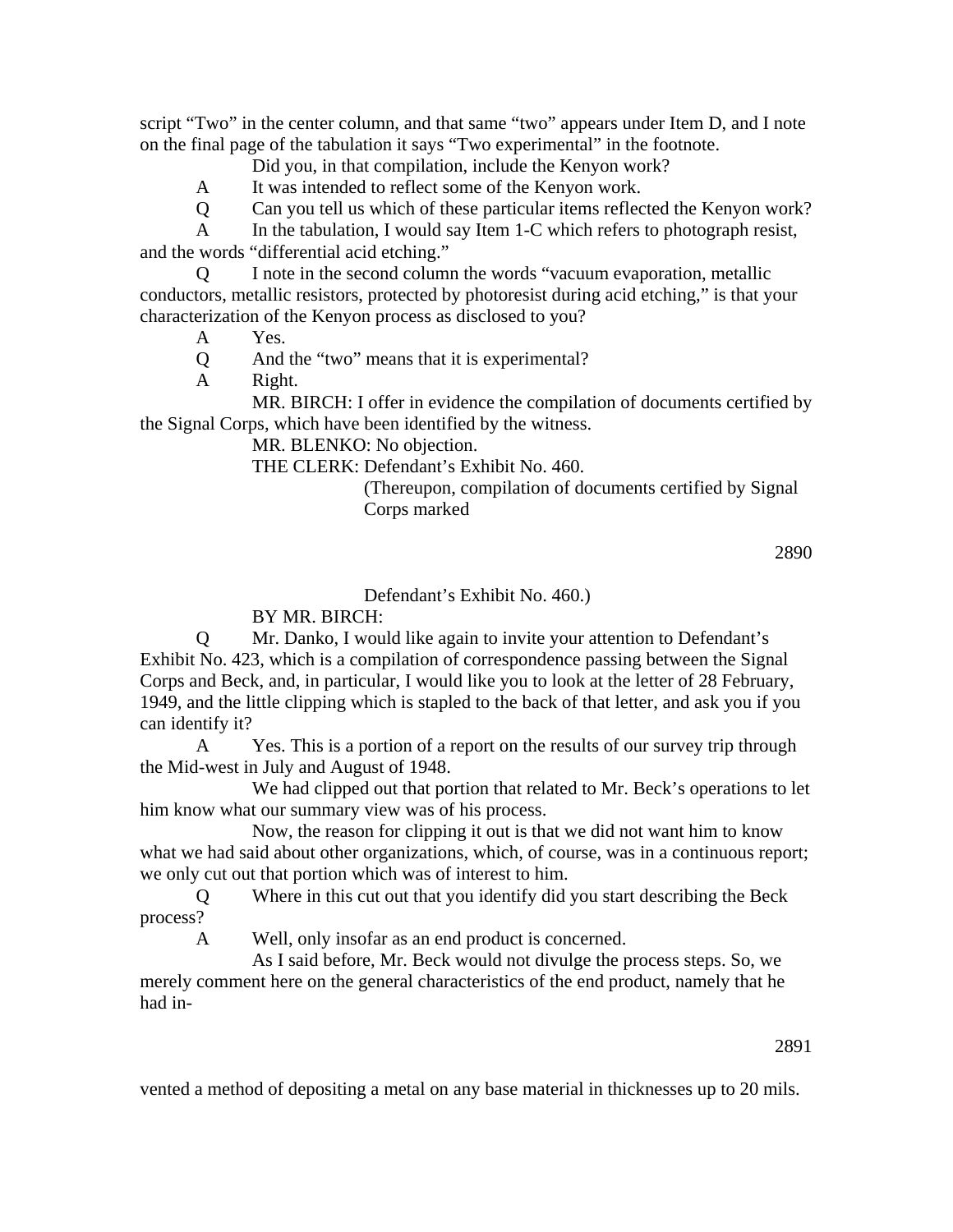Q Would you read the rest of that into the record, please?

 A "The exact nature of the process was not disclosed but details were promised through formal channels. The process exemplified by submitted samples appears to have definite advantages. The comparatively thick metal layer is an excellent conductor. The possibility of using any base material (from thin plyable plastic sheets to ceramic) is very desirable. Designs can be plated on both sides of a base and ribbon or eyelet connections made through the material. The production cost is assertedly low, and the process is very flexible in that a circuit change can be made very readily without expensive changes in molds, dies, et cetera. Soldering to the metal pattern is easily done, the tinning being effected electrolytically. The Signal Corps proposes to investigate the process further by requesting specific patterns be laid on various types of materials. These will be checked for ruggedness, shock resistance, conductivity, adherence, et cetera. It is to be noted that Beck's process is confined to the conductive pattern only and does not include any components as such."

 Q Now, as I understand your testimony, those samples which you there reflect the intention of the Bureau to order,

are the samples which you did order and receive, which are exemplified by Defendant's Exhibit No, 459, is that correct?

A That is right.

 Q Did you continue in your relationship with Beck's after the receipt of those samples?

A Yes, for some time there was an exchange of correspondence.

I recall perhaps one or two more personal contacts with Mr. Beck.

Q Did you find that the Beck process continued to be satisfactory?

 A Well, we had run some solder dip tests consistent with the concept which we had arbitrarily called Auto-Sembly, and the Beck patterns satisfactorily withstood the solder dip test. On the basis of solder dipping alone, the Beck samples were excellent, particularly those samples with claw feet.

 Some of the survey samples that did not have claw feet also were satisfactory.

 I would say then that the Beck samples from a strictly functional point of view met the criteria for Auto-Sembly harness.

 Q By feet, you mean the little tabs on the bottom of Defendant's Exhibit 422?

A Yes. They were particularly good, and it seemed

2893

that they helped maintain the bond between the pattern and the insulating base during the solder dip operation.

I will invite your intention to a letter of 3 May 1949 appearing in a further compilation of correspondence furnished by the Signal Corps, and certified as authentic, and to this statement in the fourth paragraph: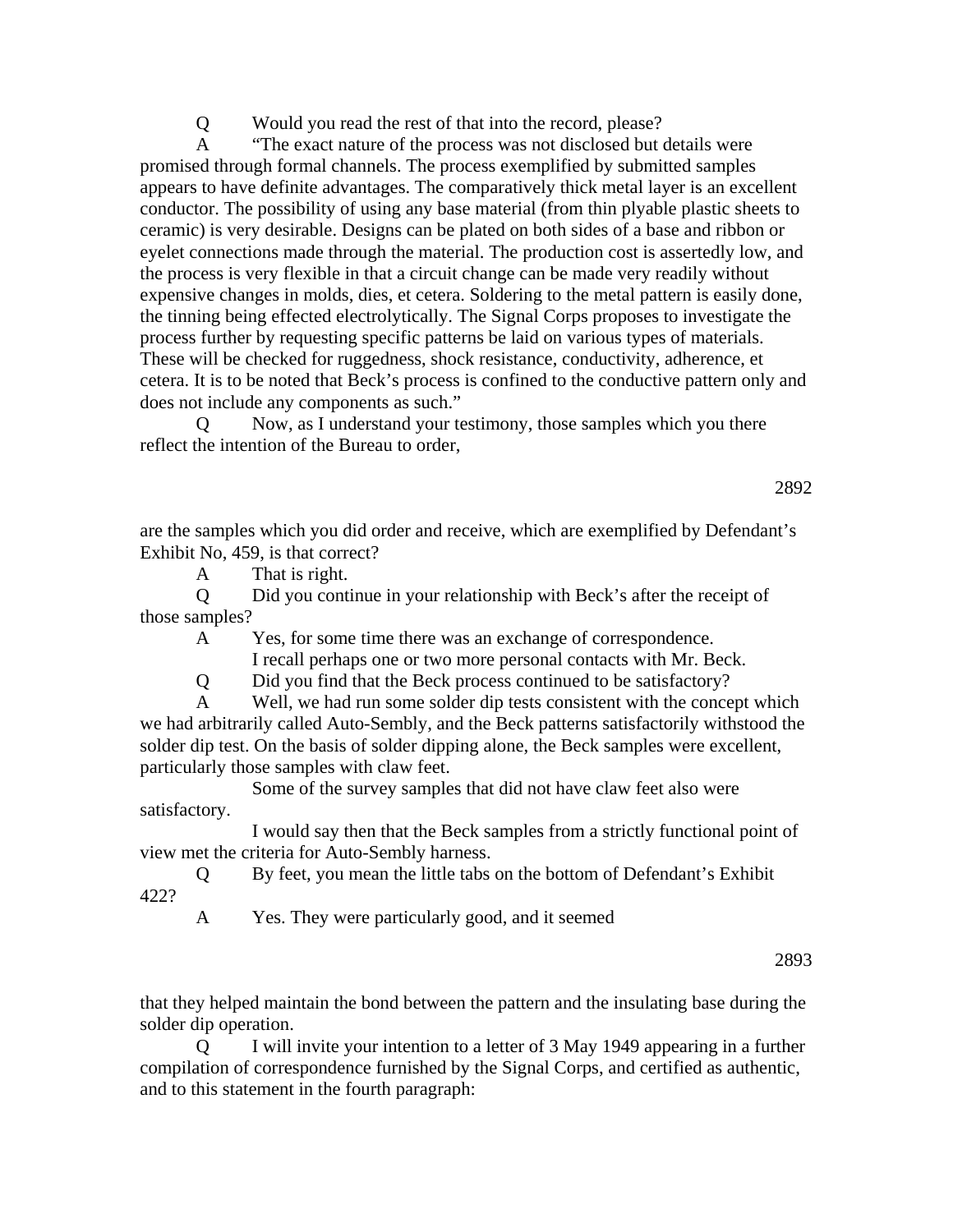"In view of the progressively better results being realized with your pattern technique, this Branch intends to recognize the Beck process as one of the acceptable metallization techniques, and will recommend its use in applicable laboratory designs."

Can you identify that letter?

A Yes. I prepared that letter, and it is in our files also.

Q Does the statement I have read accurately reflect your opinion of the Beck

devices?

A Yes.

 Q Would you please examine the certified compilation and tell me whether you have had opportunity to examine a similar compilation?

A Well, I got a duplicate of these photostats.

Q As they were furnished?

A Yes.

 Q Can you identify all of that correspondence as coming from the files of the Signal Corps?

2894

 A Yes. I haven't identified these one by one, but I assume that since this is a ribbon (indicating) that these are all proper and they did come from the files.

 In other words, I furnished the originals to Mr. Prouty, who subsequently, I think, saw to it that those were duplicated.

Q For the record, who is Mr. Prouty?

A He is our patent advisor at the Fort Monmouth Laboratory.

 MR. BIRCH: In order that we may refer to this by exhibit No. I will offer this compilation, as identified by the witness and certified by the Army in evidence.

MR. BLENKO: No objection.

THE CLERK: Defendant's Exhibit No. 461.

(Thereupon, a compilation of certified documents by the

Signal Corps was marked Defendant's Exhibit No.461.)

BY MR. BIRCH:

 Q Now, you have stated, Mr. Danko, that there came a time when Mr. Beck disclosed to you the exact details of the processes employed by him to make the samples you have identified.

Do you recall when that occurred?

A Yes, and it is a matter of record, and I have the date 24 February, 1949.

2895

Q Is that the date of the receipt of the disclosure according to your records?

 A Frankly, I don't know whether this -- includes the little lost time between the time that the Mail and Records Section gets it and I get it, which generally is a day or two days or three days, sometimes, but I assume if I followed the pattern when when I made up the chronology, that this is the date of the letter, or close to it.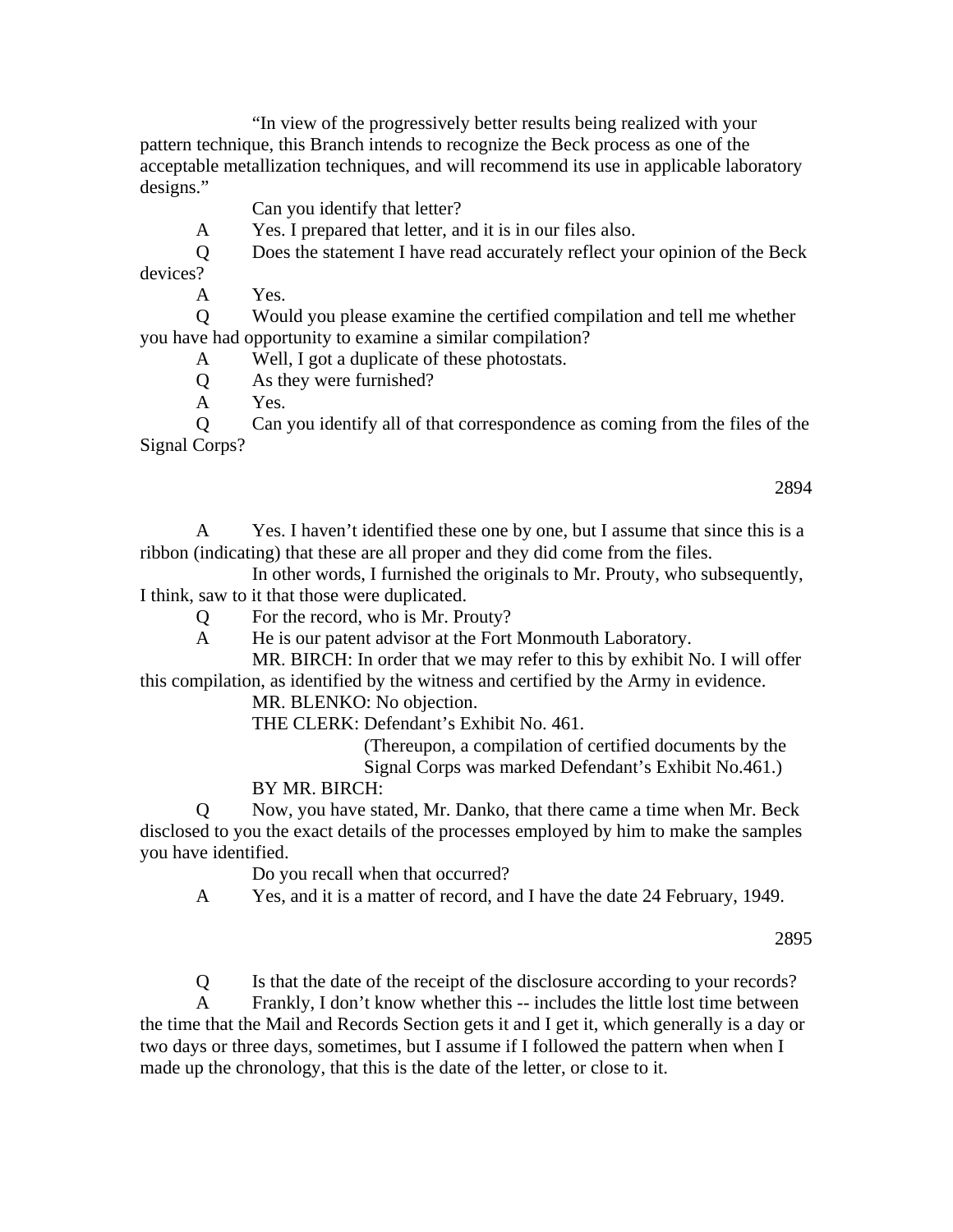Q I will hand you a further compilation of certified documents, which has been marked as Defendant's Exhibit No. 421, and ask you if that is the disclosure you received, inter alia?

A Yes, this is it, and it is dated February  $22<sup>nd</sup>$ , and my date  $24<sup>th</sup>$  apparently came from the Signal Corps stamp which ordinarily would be on the back of it -- and it is (indicating) February 24<sup>th</sup>, the date of receipt at the Signal Corps Engineering Laboratory.

Mr. Danko, we were proceeding with the group of organizations interviewed by you on your tour.

 Let me first as you was Bulletin 75 ever released in toto? Bulletin 75 being the trip report?

 A No, I think we were -- we restricted that circulation in as much as it involved comments on organizational attitudes and processes and perhaps some in-house work. We did not include any process details in that survey report, but its

distribution was very limited, it was strictly an in-house distribution; if any did get outside, I am sure it was inadvertent, other than what we ourselves sent out, namely to Beck; we did cut out the excerpt and mail it to him.

6-1 Q Now, the next organization you have listed as being visited in the period between July  $27<sup>th</sup>$  and August  $4<sup>th</sup>$ , 1958, was Minneapolis-Honeywell. What did you discover at Minneapolis- Honeywell with respect to the state of their progress in the art of printed circuits?

 A Minneapolis-Honeywell had a technique unique of those that we had discussed up to now.

 They were stamping out a grid or harness to retain the terminology I have adopted, out of a solid sheet of material.

 This harness was fairly rigid, after it was stamped out on a solid sheet, and this harness was then dropped over electronic components, physically situated in such a way as to make connections with this harness, and then soldering, or machine screw attachment was resorted to.

 In the final operation, as I recall, they snipped out portions of this harness, which were not necessary to perform the electronic function, but had been included to provide rigidity and integrity, I think you might call it, of the harness.

 Originally you could hold the harness up, after they got through laying it down, and attaching the components, and snipping off the parts, and these became isolated interconnecting conductors.

Q Next you went to Minnesota Mining. What did you do

there?

2897

2896

2898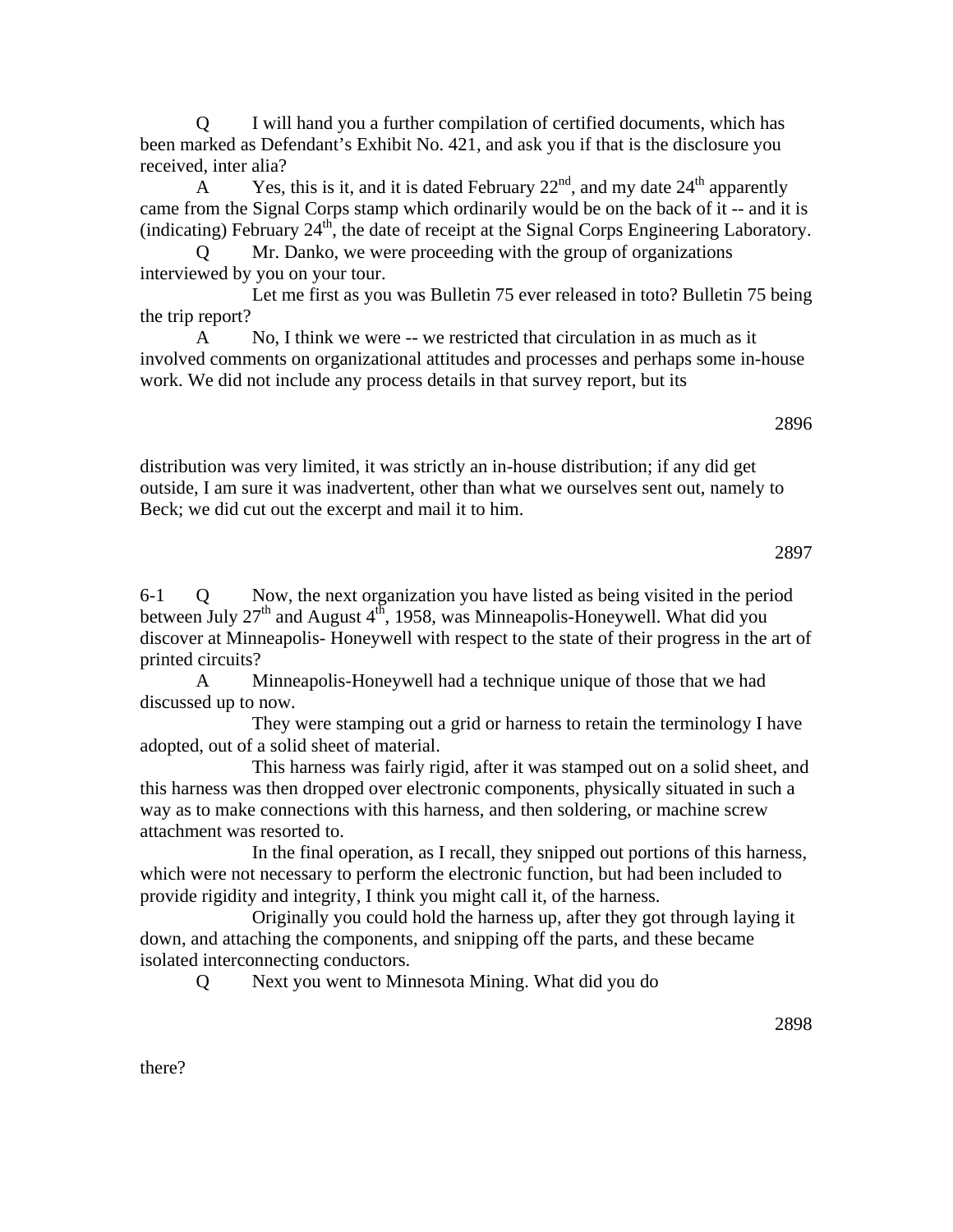A Minnesota Mining was making a tape, which could be used as a stencil for spray deposition of metal on insulating surfaces.

 They themselves did not have any activities in printed circuitry, but they refer us to an organization, as I recall, called Spray Wire. This organization used a gun, which vaporized metal wire and sprayed it on to any surface that you desired, through this Minnesota Mining stencil, and we had such a demonstration for us while we were in that area. It was part of the Minnesota Mining contact.

The next organization is the Belmont Radio. What did you find at Belmont?

A Belmont I would categorize as one of those watchful waiters.

 They told us that they did not have any activity going on in the house. I don't recall much that related to our purpose.

 In all of these, even though sometimes you did get a negative response, it was meaningful to us, because it showed that another organization was not interested, or was a watchful waiter, as I call them.

 So the fact that we didn't get anything from the organization was significant in itself, insofar as the purposes of the survey was concerned.

2899

 Q Was there any discussion of printing and etching techniques at the Belmont meeting?

A None.

Q Your answer was none?

A None. There was no discussion.

 Q At Centralab, did you find out any more than you have previously indicated to us with respect to the general nature of their product and process?

A Centralab was very open about their techniques and their processes.

 They showed us how they were depositing components in situ, such as resistors and capacitors on barium titanate basis.

 They showed their mechanical production equipment, their soldering operations, and the only thing they would not tell us, and I could understand why, were the actual mixes that they were using to make their resistors.

 This they considered proprietary, and we certainly understood why they would not give us those or show us how they were being mixed.

Q What, if any, information or disclosure did you receive from Telex.

 A Telex was applying a printed circuit process which can be described as follows: As I recall, they deposited an air drying silver ink on a clear plastic base. They then

2900

deposited presumably by screening techniques, a carbon composition ink, and I believe they attached capacitors by soldering into appropriate places on the printed circuit pattern.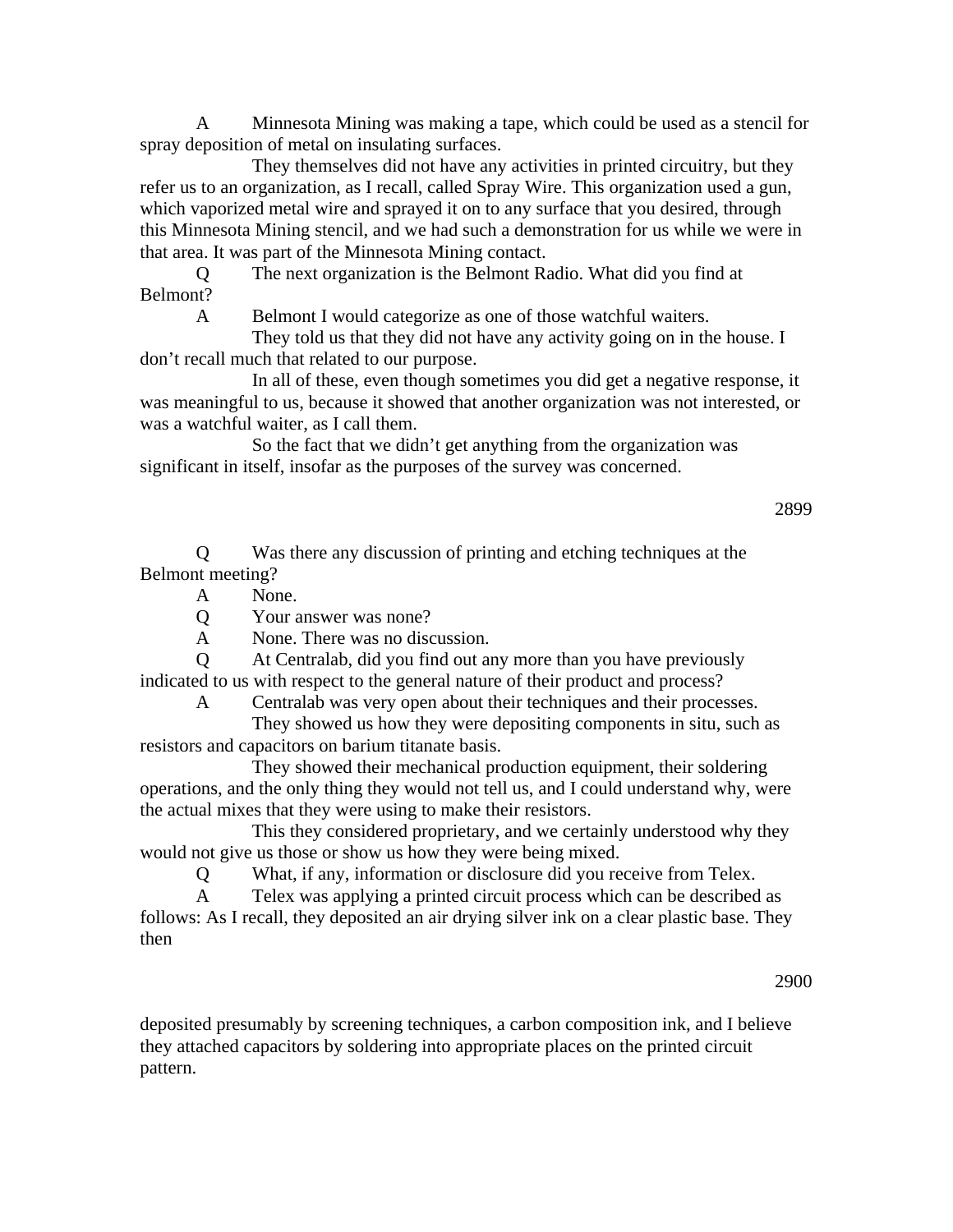This was part of a hearing aid. And to the extent that they were actually introducing such assemblies for market, this was the only extent to which they indicated that they were involved in printed circuitry.

 I am not aware of any further research and development that was going on within the plant.

 Q Accordingly, with respect to the organizations you have discussed, the only organization which led you to believe, as you put it, that printing and etching was being done in the electrical field with Beck?

A Yes. But that was again by association.

 Q Mr. Danko, after your return, and I assume your preparation of your report as bulletin 75, what was the next activity at the Signal Corps with respect to printed circuitry?

 A One was the obvious follow-up of the Beck procurement, which we proceeded to do.

 Parallel to all that we had discussed so far, was the initiation of the Balco and Herlec contracts; as I mentioned earlier, with these two contractors, we were anxious now to use specific circuits to make printed circuit assemblies.

2901

Once again they were given some license as to the method of operation.

 The reason for selecting Herlec, aside from all of the other factors that go into selecting a contractor, was the fact that they were ceramics people. As a matter of fact, the Herlec people were derivatives personnel-wise from the Centralab organization.

 Some people had broken away from the Centralab organization and formed the Herlec Corporation. So there was a background of printed circuit know-how of the Centralab type with the Herlec Corporation, and that was the inducement to proceed above and beyond what Centralab was doing, through Herlec.

 The Balco people were not ceramic specialists as such. They had done some previous metalization work on coils for the Signal Corps.

 They were research minded people, and very learned about various scientific disciplines, namely, there was a tremendous depth of knowledge there of a research nature, and we felt that they would be an excellent corollary to Herlec Corporation, in exploiting other techniques of printed circuitry, although the exact technique they were to use was not defined in the technical requirements.

 Summing thus up another way, we turned to two other organizations now to further pursue the arts, even though the

2902

survey results as such had not been completed.

 As a matter of fact, the contractual operations had already been started some time ago, so I couldn't stop them anyhow, even if I wanted to.

Did either or both of Balco and Herlec work in the print and etch field in the production of circuitry?

A No, not at the time.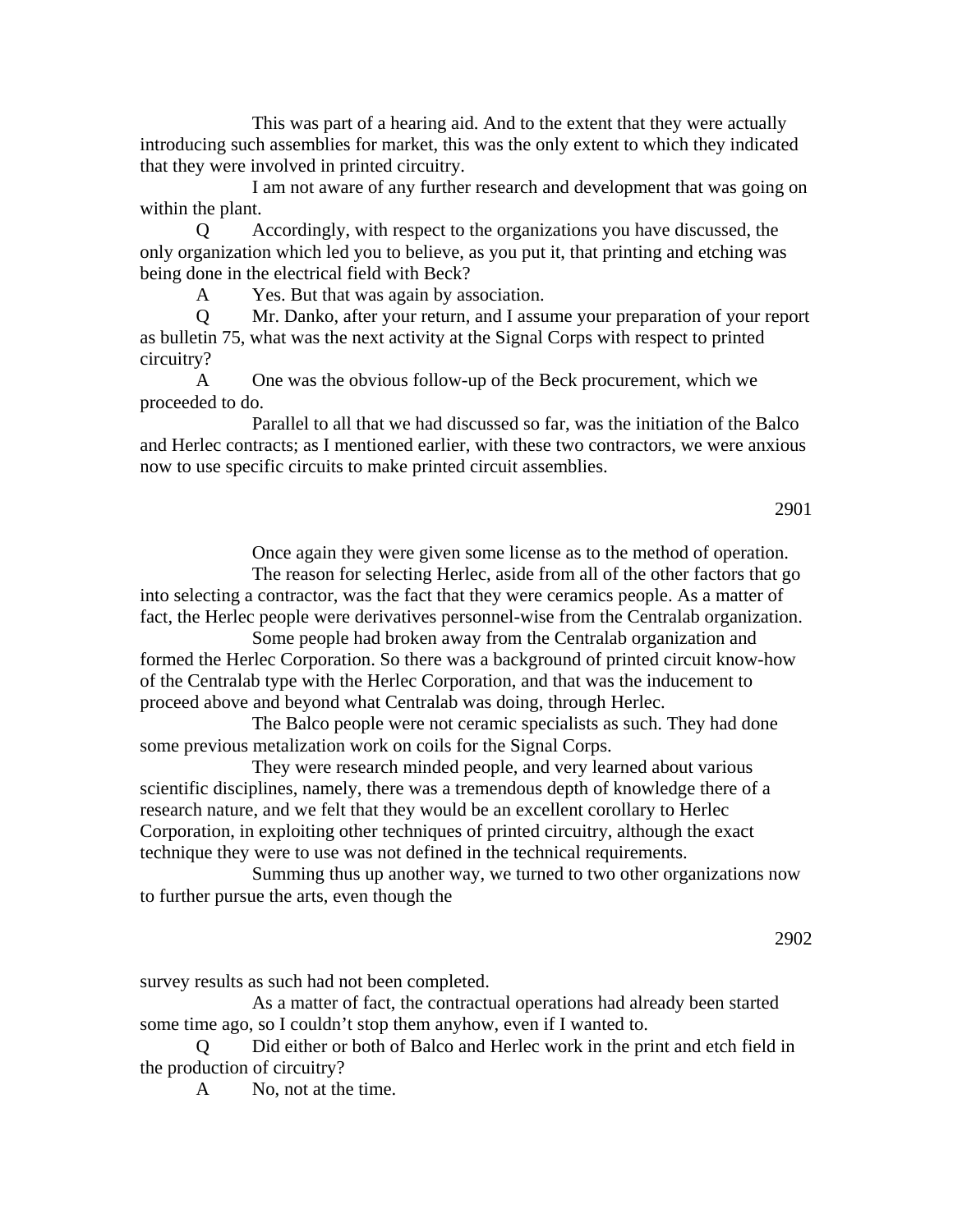Q When did they begin such activity, to your knowledge?

 A Well, it is difficult for me to establish dates, but we kept a continual liaison with them. We furnished both of them with Kenyon reports, as a part of the normal exchange between a project engineer and the contractor.

 So they had access to the Kenyon reports. We had many discussions of what had transpired under the Kenyon contract, up to that date, that is, and we discussed the successes and failures and the potentialities of some of the other approaches that had been described in the literature. So both of them, as a matter of fact, initially, as I recall, were best approached as of that date. That was the ceramic approach, silvering of ceramics, and that was their initial intent.

 We had no objection to it. Perhaps I should explain, because this may be confusing. If we had seen Centralab, why pick on Herlec and Balco? The Centralab operation process, I should say, was limited in its capabilities, electronically

2903

speaking. It could handle RC type of circuitry, but it did not have the general applicability to electronics, which is characteristic of the Signal Corps.

 We have coils, transformers, quartz crystals and such, which did not lend themselves to two dimensional printing, such as Centralab was pursuing.

 So we were thinking that we should try to use the available components made by people who know how to make them, namely quartz crystals, by people who had been in the quartz crystal business, transformers by the people who know how to make transformers, rather that expect a man who has had no prior experience to develop the art of making a transformer in some fashion on a two dimensional basis.

 Now, we had to have this versatility in components, so that we could make circuits to cover the broad spectrum of usage that we had.

 Centralab did not permit us to do that, and that is why we turned to Herlec to see if there is some relief that we could get to bring into the context of printed circuitry these components conventionally made, but attached by some method to a chassis, a printed wiring chassis.

 Q When did you at Fort Monmouth in the Signal Corps laboratories first print and etch a circuit yourself?

A Well, I would say that would be in 1949, it was

2904

quite some time after.

 We had, I remember, a competent contractor in Kenyon. He was pursuing the technologies. He was contacting people who knew the plastics industry, Sam Tour, Incorporated. These were consultants, and the level of people Kenyon was contacting was excellent, so that you might say, as far as technologies were concerned, we had an organization working for the Signal Corps.

 As far as in the house capabilities were concerned, we were not interested in duplicating what Kenyon was doing, namely etching.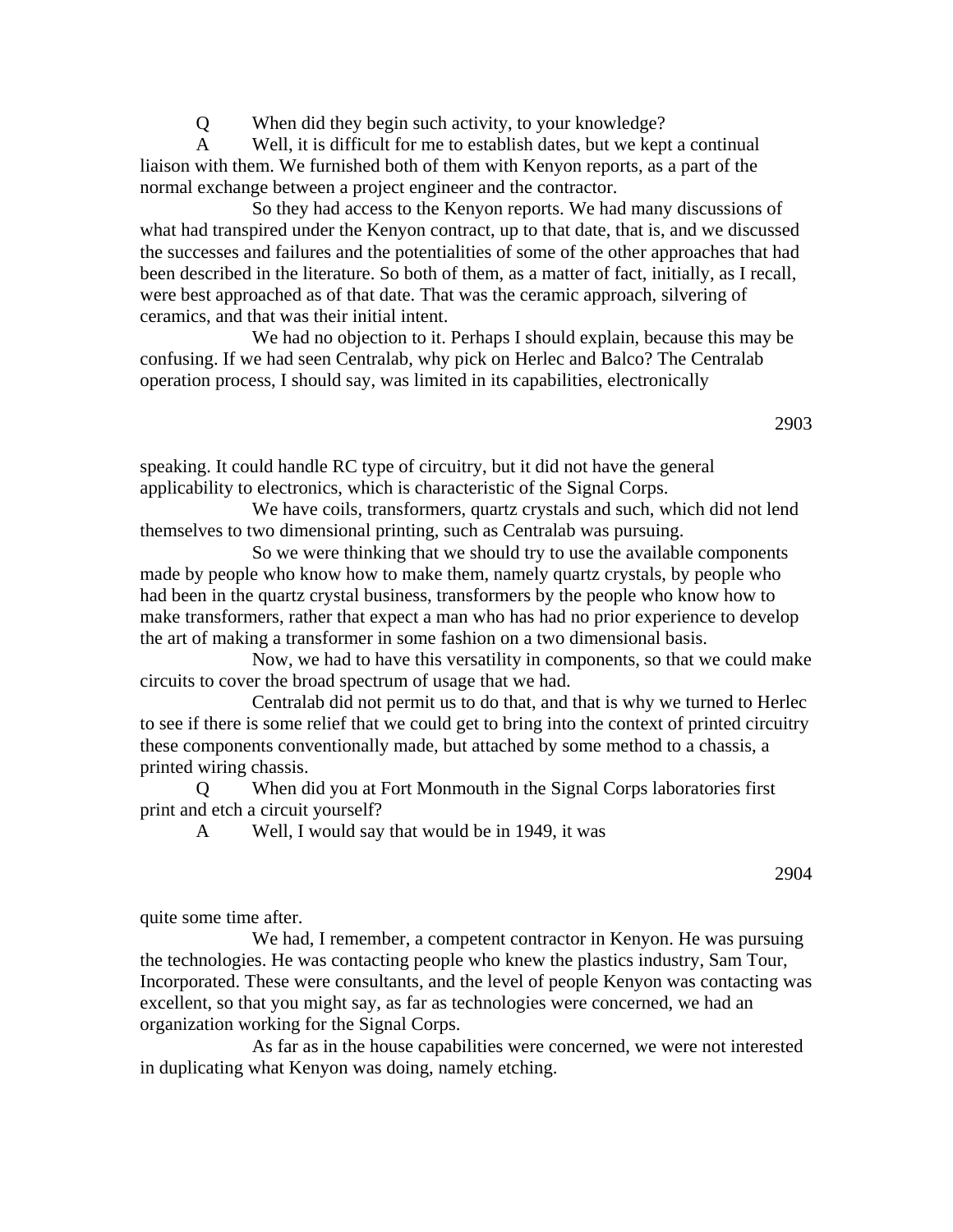However, in 1949, subsequent to the receipt of the bonded Beck samples, and subsequent to a visit to RCA, we -- I might get a specific date. We did etch within the Signal Corps, and that date, I would say, is April, 1949.

Up until that point then your contacts with contractors and other people who were etching were your only contacts with the techniques?

A Right.

 Q What other contacts did you have, following your return from the Midwestern tour, and your further activities with Balco and Herlec, which you haven't given us? Who was next on the list?

 A We contacted, I would literally say hundreds of organizations in the next year, year and a half, in an effort

2905

to feed into the Signal Corps to get inputs that would help us stabilize our position for the future.

Here we are dealing with a mixture of suggested approaches.

 The National Bureau of Standards symposium in 1947, for example, presented, if I may use a facetious term, a whole smorgasbord of technologies, and it was a question of any potential user to try to pick a good one out of that, and generally the one that you picked had to do with your own talents for doing that particular process.

 If you are a ceramicist, and you had familiarity with ceramic technologies so that in this period following our survey, we tried to get more of these inputs to help stabilize our position with one of these techniques with which we were going to select.

 Q When did you next encounter printing and etching as a technique to produce a circuit?

 THE COURT: You referred to the Beck Samples and visit to RCA. Does that visit to RCA have any significance other than fixing a time?

 THE WITNESS: No, it had some significance to us. Certainly, as a matter of fact, it was a rather important visit. This visit to RCA occurred on 25 May, 1949.

 Mr. Abramson and myself, if I may call this this, had a continuation of this tour concept of getting informa-

2906

tion. This was one of the many other stops that we made.

 THE COURT: It doesn't quite tie in, if you began your printing and etching in April, 1949.

 THE WITNESS: I am sorry. I must correct that April, 1949. April comes before May, and it seems that I have pulled two boners over here, one is a simple addition, before, and now on date.

A few days after May  $25<sup>th</sup>$ , is when we actually performed some etching within the Signal Corps. So that would be June, 1949. I am sorry.

BY MR. BIRCH:

 Q Did you have any other contact with an organization working this field, and employing the printing and etching technique before you went to RCA?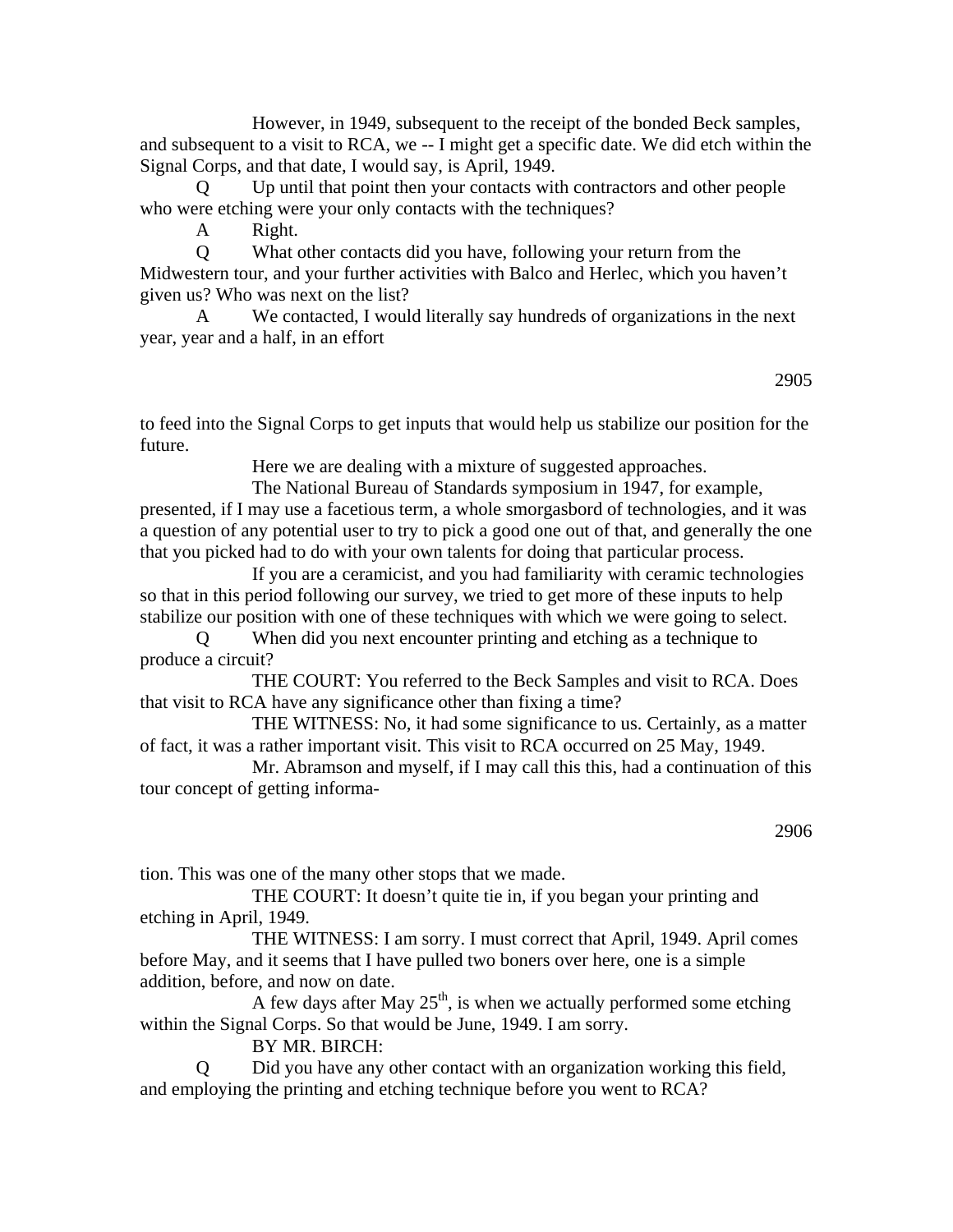A The only other contact we had was with Glass Products Company, and this was a correspondence type of exchange.

 Q I will hand you a compilation of documents, which has been marked in evidence as Defendant's Exhibit 454, and you will note the first item is a letter on the letterhead of Glass Products Company, and signed by Mr. Nathan Pritikin, a letter of October 5, 1948. Is that the Glass Products Company to which you refer?

A Yes. This followed about a month or two after our survey.

2907

Q Will you tell us briefly what you experience with Glass Products was?

 A Well, as briefly as I can, after the first exchange of correspondence, we did get some samples from Mr. Pritikin.

 We did subsequently visit Mr. Pritikin, but at no time did Mr. Pritikin ever identify his process to us as etching.

 It was again by association and examination of his specimens, that it was obvious to us that he must be using a photographic technique, because of the fine line work that he was getting. He identified his process, one of them, as inlaid circuits.

Another one, I recall, was micro screen circuits.

 The inlaid circuit technique was particularly interesting, but at no time did Mr. Pritikin identify his process, or associate it with etching in our presence.

 Q Did the samples which you saw indicated to you anything with respect to how they were made, other than photographically made.

No. We were interested in end products, and it would appear that these were being made by some photographic technique, the circuits that were mentioned in the course of our conversation. I know I retained a feeling that somehow he was using, what I would categorize as a transfer technique.

But this was nothing that he told me. It was some-

thing that I deduced from what he was saying.

 But he was very tight about his processing, and most anxious to protect himself.

 As I recall, he even told me that he was not interested at the time in filing for patent disclosures, because of the possibility that he may have to reveal process details.

 Q Mr. Danko, I will hand you an object which previously has been identified, or a similar one, has been identified and marked as Defendant's Exhibit 451. Have you ever seen one of those before?

 A I believe these are some of the samples that Mr. Pritikin showed us, or mailed to us. I don't know which it is now.

 I have seen these, and I do associate them with Glass Products, or something similar to what he was making.

 Q When, if ever, did you determine how Mr. Pritikin was making his samples, such as the commutator, Defendant's Exhibit 451?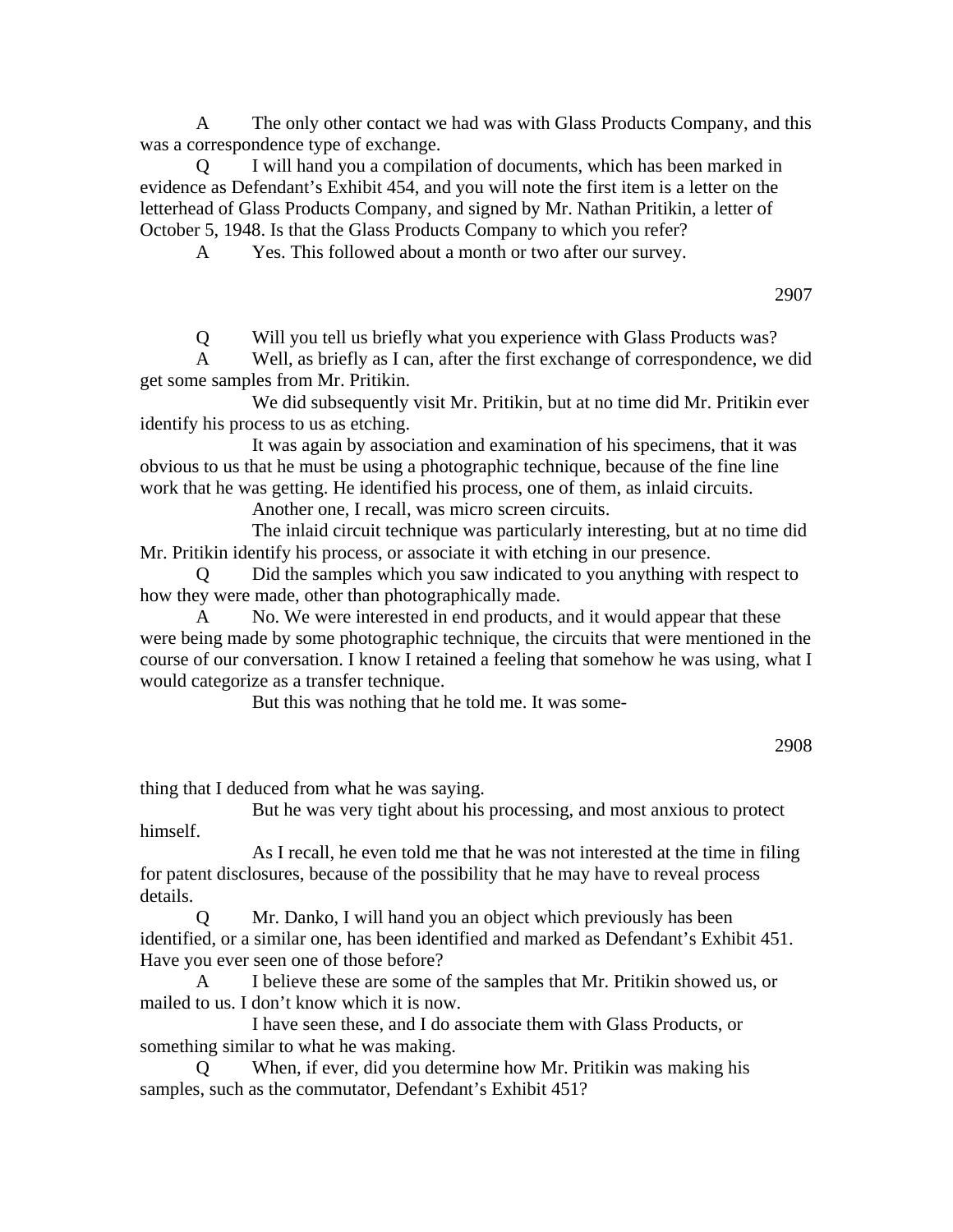- A I never did.
- Q You never did?
- A No.

 Q What other organizations did you do business with and have contact with? I am interested particularly in those organizations which disclosed to you printing and etching techniques in the production of circuitry?

 A Well, it seems we are talking in a time frame before we went to RCA. Offhand I can't think of any others in 1948.

 Q I will hand you a series of documents which plaintiffs have introduced and marked as Plaintiffs' Exhibit 48, and ask you if that refreshes your recollection in any way.

Yes, these are apparently the notes which were delivered to the Signal Corps in 1949, in a letter somewhere in the beginning of January, as an enclosure to a letter from Sprague to the Signal Corps.

Q And what, to your knowledge, was the origin of those notes?

A Well, they were prepared by a Mr. Holman, as I recall.

 Perhaps it is just a matter of checking here. Yes, it is a Mr. Holman to a Colonel Adams of Sprague Electric Company, and we had to send those notes back, subsequently, in October of 1949 on Mr. Killen's request. It is somewhat difficult for me to recollect now what was in those notes. I do recall that in those notes mention was made of the British interest and etching of foils, so that as of the time we received these notes, which my chronology here indicates was about 15 January, 1949, plus or minus a few days, one day either way, depending on whether it was a weekend or not,

2910

we did receive notes on a Henderson & Spalding process, as I have got noted here from Mr. Killen.

 Q Do you have recollection at this time without examining the notes, of whether or not those notes contained disclosure of which you were not already aware?

 A Well, I will say it did disclose something I was not aware of, but I must qualify it.

 It made reference to an etching of foil technique, developed by Dr. Eisler. But it also referred to something which we had not considered. I believe it was in that letter, in those notes, rather, about folding circuits, flexible circuits.

 Namely up to this time we were talking about rigid bases, and I believe it was in that letter, or subsequently that we did receive from the British, directly or indirectly, mention of folding circuits which to us was novel. This is an idea that never occurred to us.

 There were not process details, as I recall, given in these notes, which I have here, other than to merely say that circuits were being made in England, by an etch foil technique, but what the etchant was, or what the bond was, that I don't think was in these notes.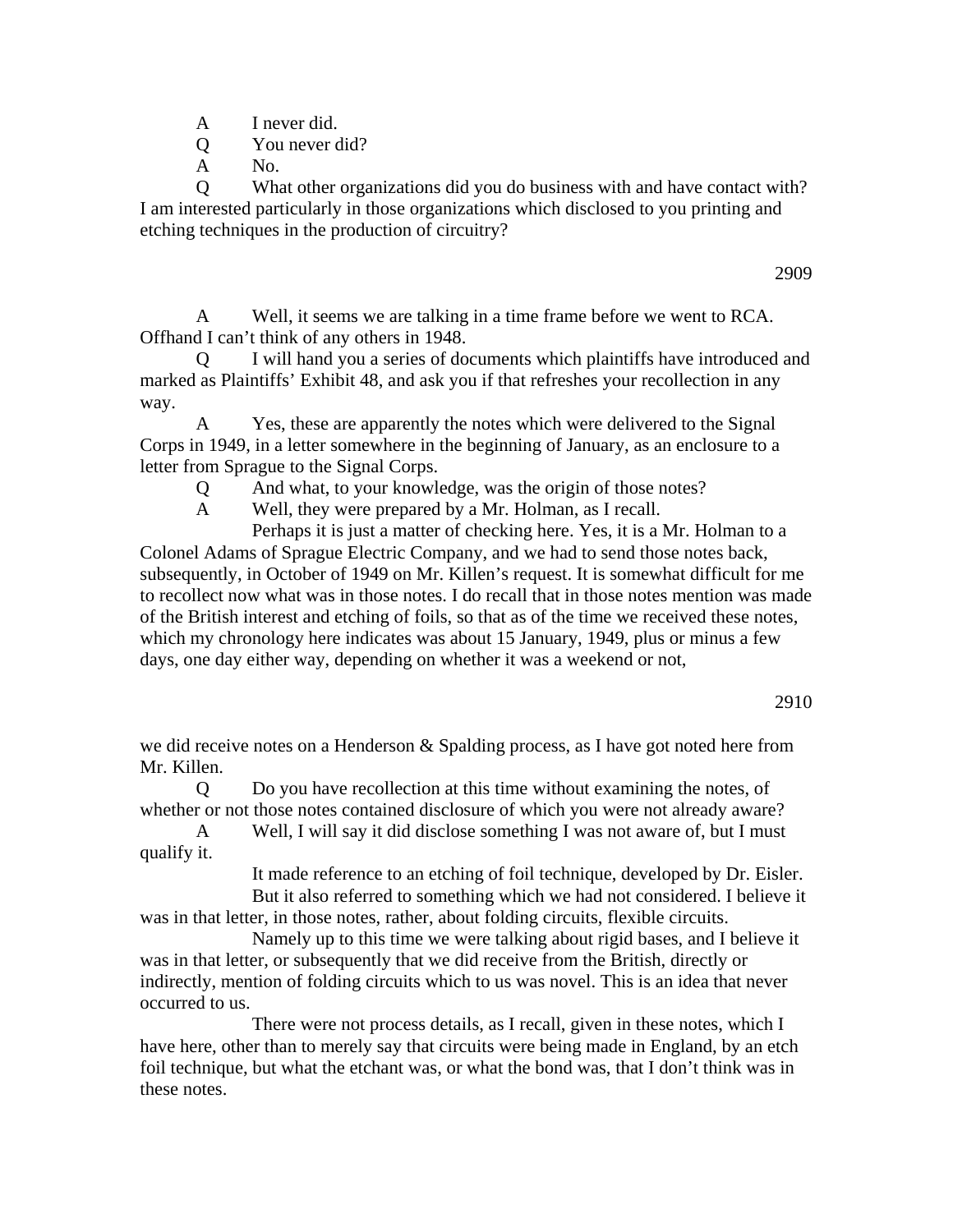Q The notes will speak for themselves, Mr. Danko, so we won't bother you with reading them at this point.

Do I gather from your testimony that other than the

2911

foled circuitry you were aware of the techniques suggested by those notes?

 A Yes, Kenyon, in conventionally speaking, had been pursuing that particular approach.

 We fled that Beck was using that approach, as of that date, and we still did not know whether Beck was or was not.

 But outside of the merely saying that this was a technique of etching of a foil laminate, that was nothing new in that sense.

 However, it did indicate for the first time that someone in Britain was actually pursuing the etched approach, which was news to us up to that time. I don't believe we had heard that any such parallel work was going on in England.

 Q Did you have any other contacts with printing and etching before your trip to RCA on May  $25<sup>th</sup>$ , 1949, to your knowledge?

A No, I don't recall, and they do not show in any chronology over here, any other contacts relating to this particular technology.

Q Would you tell us then what occurred at RCA on May  $25<sup>th</sup>$ , 1949?

 A Well, again, to complete our Midwest survey, we contacted an east coast equipment manufacturer, RCA, and we were invited to sit with them and discuss the status and

future potentialities of printed circuitry.

We brought our samples with us, the collection representing the state of the art, and in a conference with perhaps four or five RCA engineers, we outlined the purpose of our visit, the work that had gone on, including the work at Kenyon, and the work going on at Balco and Herlec, and generally laid out the problems that we saw, the objective we were trying to reach.

 They in turn took us to their production facilities, where they were making certain electronic components, namely turner coils, by etched technique.

We saw the actual production area, where such turner coils were being made, from the fresh copper clad laminate which I saw for the first time, and a photoresist operation, the etching, the cleaning and so forth, and the various steps involved.

 At that time we were advised that this was a proprietary category. I don't think that they quite used that word, but it was privileged information, perhaps you might call it, and that we should not discuss the details of their process, and we did respect that request, and in my subsequent mention of RCA we did in fact refer to it merely as the RCA process, without associating it with etching at all.

 It wasn't until subsequently, later in 1949, that we did get written permission from RCA to even refer to their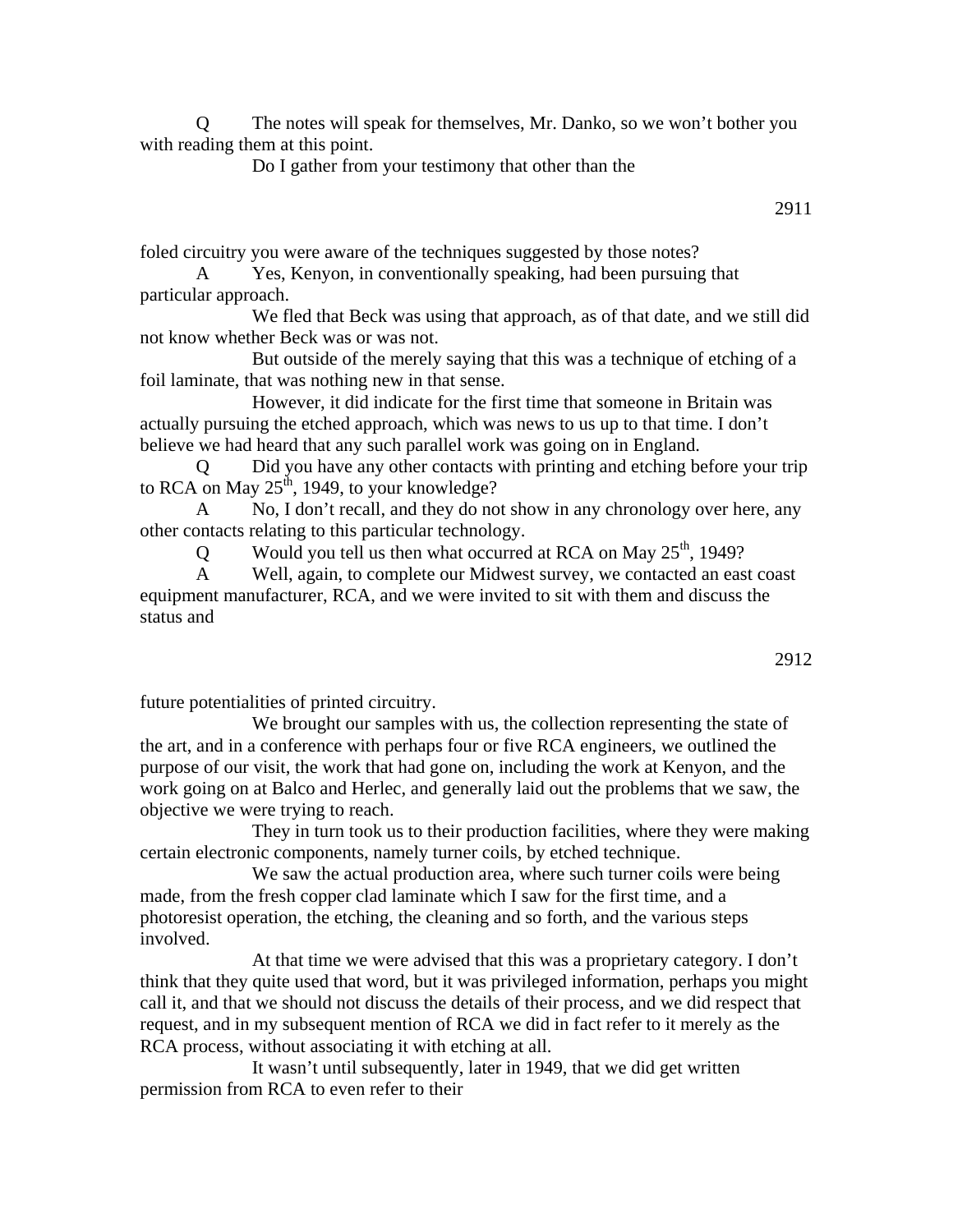process as etching.

 Then from there on we did identify RCA as using an etched process. Q During your visit to RCA, Mr. Danko, did you become aware of any facts which would indicate the source of RCA's information?

 A None. I do recall Mr. Mackey, Don Mackey, the engineer in charge of this whole operation. He and Dr. Black told me that they had been working with Synthane Corporation for Some time – I don't believe he identified the time period – on the development of a copper clad laminate, and to me, of course, I was quite enthused to see for the first time commercially what I thought would be commercially available a clad laminate of exceedingly fine surface texture, and apparently a good bond. The old fingernail test could be applied and there was sufficient adhesion to suggest that RCA had something there that was above and beyond the items that we had seen on the Kenyon contract.

 Q Did you receive the impression or any indication as to whether or not this was an original RCA development, and by that I mean their use of these technique to make tuner coils?

 A I don't think I probed RCA as to the origin of their concepts. It had been published, of course, by Kenyon in the National Bureau of Standards symposium proceeding, where he

had discussed the etched technique, and, of course, this was a practical running production line, which embodied usage, whereas previously Kenyon was searching and hunting for and approach.

 Q I will hand you a brochure entitled "New Advances in Printed Circuits." A Yes.

 Q This is the U.S. Department of Commerce, National Bureau of Standards, miscellaneous publication 192, previously marked in evidence as Plaintiffs' Exhibit 39, and I will ask you to look at page 51 and tell us whether or not that is the Kenyon publication to which you refer?

A Yes.

Q Did anything else significant happen at your call at RCA?

 A Well, the point that might be important here, is that RCA was confining its production strictly to inductors or coils.

 At no time did we ever get from them any extrapolation of these techniques, into printed circuit harnesses. That is the idea that we approached to them, and suggested to them, was the problem that we were facing.

 They then and there related what they were doing with the Synthane copper clad to this solution, that it portended  $-I$  hope I am using that word properly  $-$  to our ambitions, or our objectives, namely that here was a material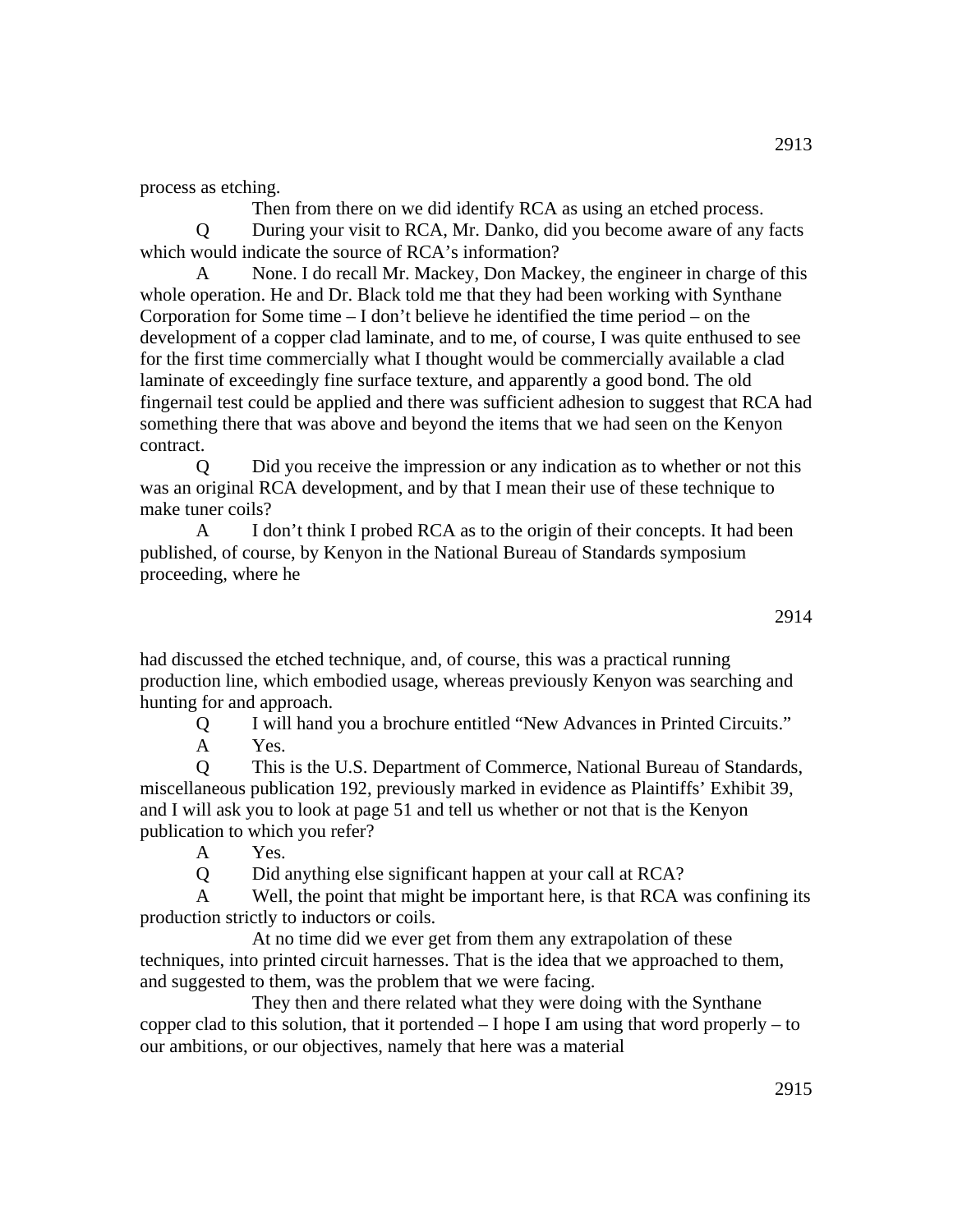that possibly could solve some of the problems that we had so painfully gone through with Kenyon.

 Q If I understand you correctly, you are testifying that you and Mr. Abramson suggested to them the extrapolation to boards from the pancake conductances?

 A Yes. We were interested in the material that they had, in making printed wiring harnesses or printed wiring boards.

In order to preserve continuity, will you continue with whatever relationship you had with RCA after that date?

We did then and there, as I recall, request them to give us some of their reject samples of copper clads, so that we could try these out ourselves. We did take them back, and they did give us several smaller pieces. We did take them back, and they did give us several smaller pieces. We did take them back, and they did give us several smaller pieces. We did take them back to the laboratory. At just about that time we did one in the chemistry laboratory. I don't remember what the resist was we used, wheter it was asphaltum, but I do recall we used some sort of resist, and we did actually etch out just to get a feel for the reality of this thing, and the fact that there was a fairly good bond with this material.

 Frankly, this material to us was remarkable, if I may use an adjective that is strongly unusual, in that it was something that we had been looking for for quite some time, and here for the first time we actually did see a very smooth, clean looking, copper clad phenolic, in contrast to

some of the mutilated horrible looking things that Kenyon had made.

 I had seen some of these efforts of his, and they were very amateurish looking. This was a very professional looking piece of material.

 Q In your subsequent experience with that material, did it live up to its looks?

 A Yes. Shortly thereafter Mr. Abramson received the idea, we thought it was original at the time, of resorting to an offset printing press for depositing the resist.

 The reason for that is that the offset printing press has tremendous production capabilities. As fast as you can feed the material into the press, that is how fast it can put on the resist, an ink resist, and ink surface, on which you would then dust asphaltum, heat this asphaltum so it would liquefy, and form a good resist for subsequent etching with ferric chloride.

 So pursuing Mr. Abramson's suggestion, we visited an organization called Etched Products in Long Island City.

 After briefly explaining to these people what the purpose of our visit was, namely to try to print a resist, which was a new term to them, a new concept, namely applying it to printed circuitry, it was something new to them on this copper clad laminate, which they had not seen before.

We proceeded with a very simple experiment. We went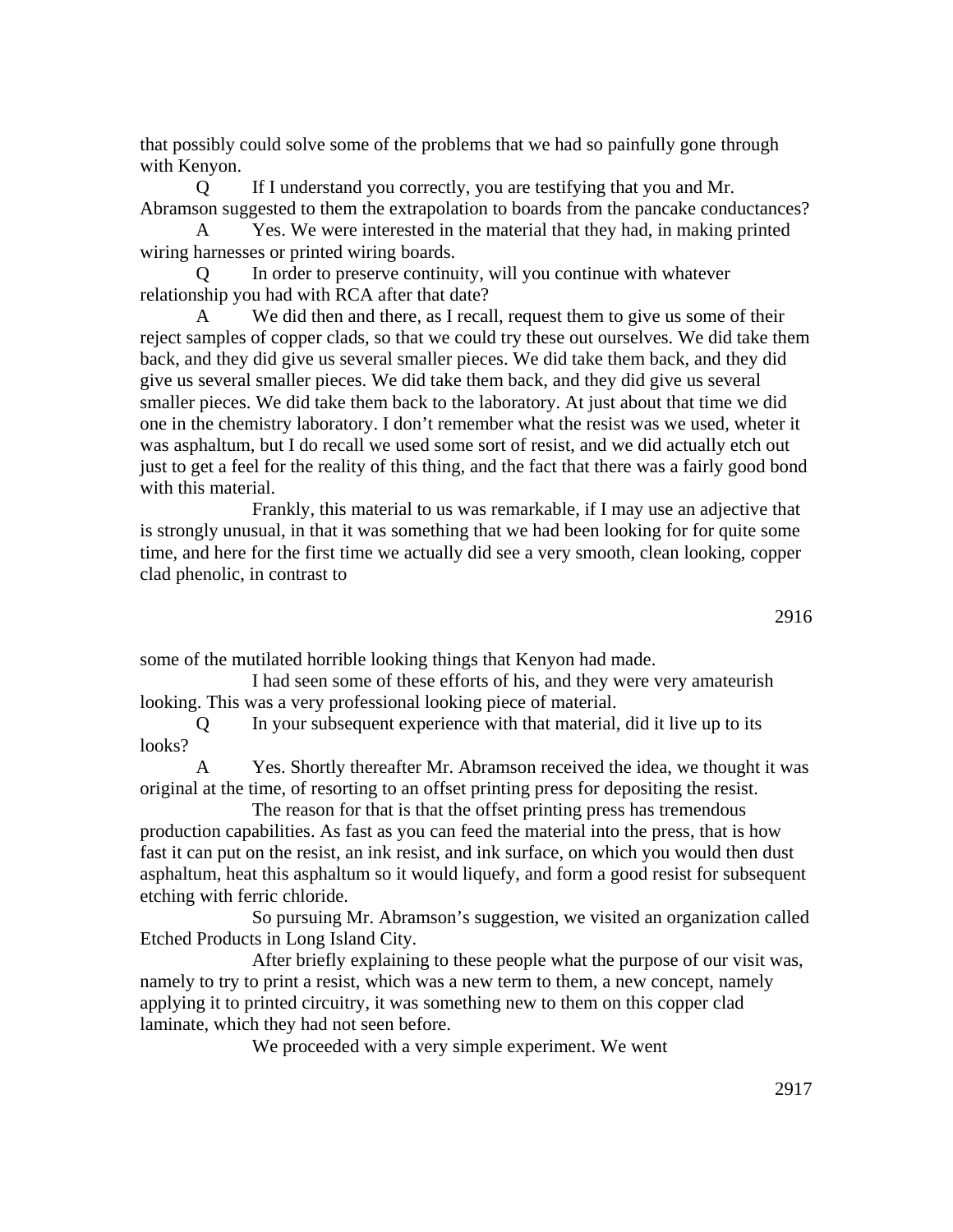up to one of their offset printing presses, which incidentally happened to be printing bathroom scales, and stopped the presses, so to speak, and just looked at his laminated in place of metal that was in there, that was being processed, that was being printed. After a few adjustments for height, or whatever it was, they made one roll of the press over that thing, and we got this beautiful impression of black ink on the phenolic laminate, supplied by RCA previously.

Q You mean you had the bathroom scale on the copper clad?

A That's right. We had a bathroom scale on a copper clad.

 They proceeded to dust asphaltum on there in their conventional way, and then put it into their continuous running bubble etchant's baths, and after a few minutes of etching, they were withdrawn to lo and behold, we did have a beautiful reproduction of this bathroom scale.

 We did notice, however, that there was a slight wrinkling of the copper clad, which immediately did suggest that there was a defect in the bond, possible due to inadequate thermo resistance, namely the bond might have softened, and the copper expanded, and as a result it wrinkled.

 But feeling as we generally do about these things, if the concept is sound, that the technology will follow to improve that, we felt the laminate could be improved. I never

had any doubts that further improvement could be made in the laminate.

 To use this it was eminently successful since it pointed out that there we had the production aspect, covered and satisfactorily solved, so to speak. We could use an offset printing press, although the photoresist technique that RCA was using was also a substantial producer as a process.

 So basically we had here what RCA was doing, and here is another idea of an offset printing press, both of which did suggest to us that finally perhaps we did find an answer here to our harness problem.

 From then on we had several other contacts, a follow up with Etched Products, which never could quite appreciate why we didn't come to them before by Etched Products didn't possibly appreciate the fact that there was no copper clad laminate before available.

 We followed up with Etched Products subsequently, and bought samples from them, as I recall, and they further refined their processes. They also were using some photographic techniques laying down the resist. It was common routine in their house.

 Q Did Etched Products Corporation actually produce circuit boards or circuit harnesses for you?

A Yes, they did. I believe we did procure a number of

2919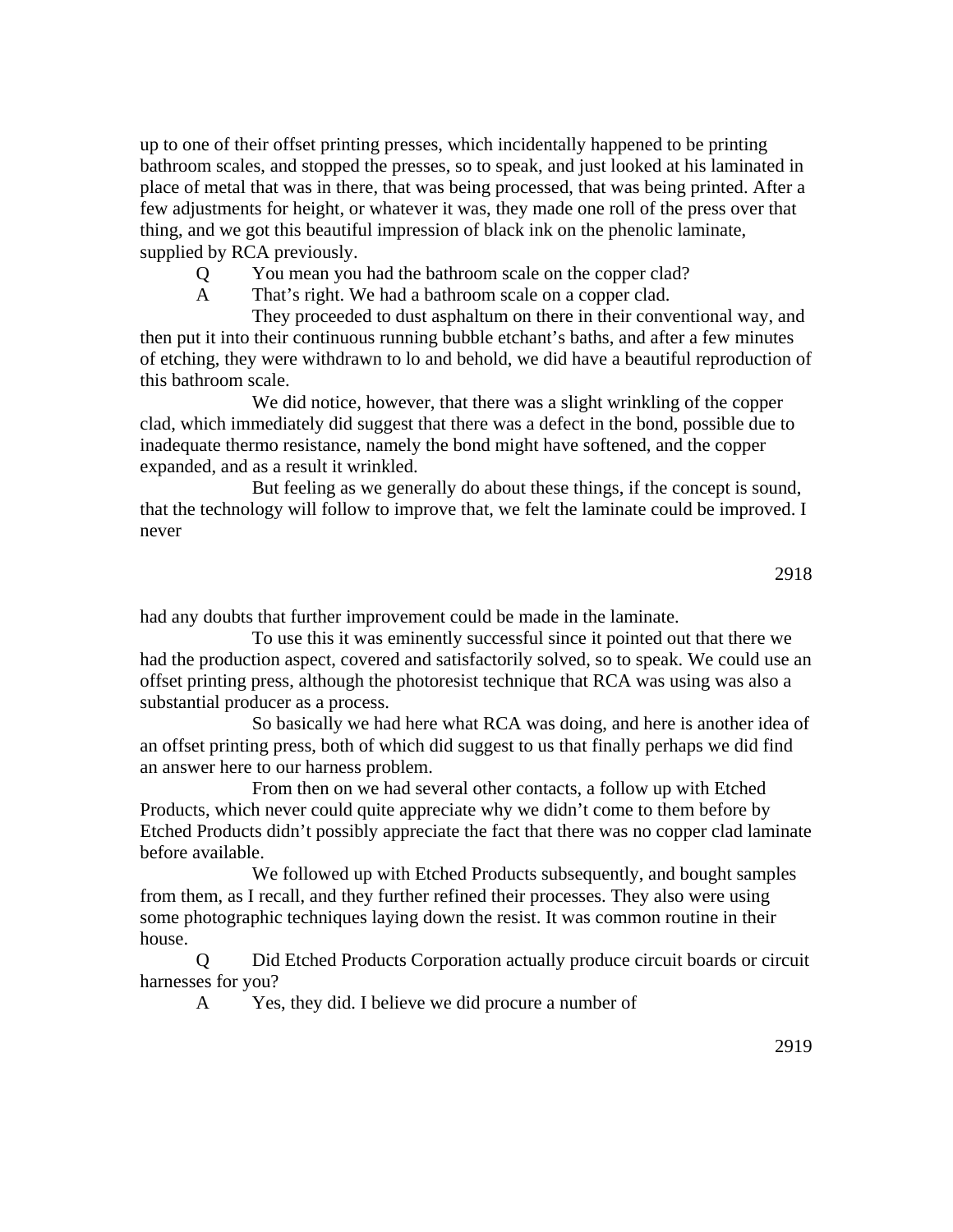samples from them. It was subsequent to this date, of course. I would say at least six months afterward. We did supply them with patterns, master drawings from which they did make us boards.

 Q I believe your testimony is that Etched Products viewed this as a whole new concept at the time you first approached them?

A No. Its application to printed circuitry was new to them.

Q Yes, that's right.

 A Yes, they were in a decorating business, so to speak, making escutcheons and dial nameplates and dial faces and so on.

 Q Will you continue and complete the RCA story, if there is anything left to tell?

A I don't know if there is much.

 We continued our liaison with RCA. They were interested in what we were doing. First we had two activities going, one with Herlec and one with Balco, and they decided to continue this professional exchange of information. We fed them all the information that we had on a personal basis, principally through Mr. Mackey, and he in turn kept us abreast of their interests, in applying the techniques that they were then using into making harnesses.

I would feel objectively that we did suggest to them

2920

the idea of using it in a printed circuit pattern, and that is the reason that they never mentioned patterns to us, inductors, that is, for interconnecting components before.

 But subsequent to our visit we did concentrate on exchanging information on using copper clads for making conductor lines to interconnect components.

 They were interested in our solder dip concept, which we subsequently talked about.

 Q Before we get into solder dipping, and auto-sembly, Mr. Danko, when did you next hear of the British work, and more specifically the Henderson & Spalding people?

 A The contact was in January, when we first heard of the British work. We asked for samples, if I recall, of Mr. Sprague, and it wasn't until the following July that we received a communication from a Mr. Strong, advising that he was interested in etched circuits, as I recall now, and that photographs would be forwarded under separate cover to the Signal Corps.

 Q I will hand you a compilation of documents, which have been marked as Plaintiffs' Exhibit 60, and ask you if the top letter of July 8, 1949, is the letter to which you refer?

A That's right.

Q Please continue.

A We very much wished to continue this correspondence,

since this represented another input to the Signal Corps.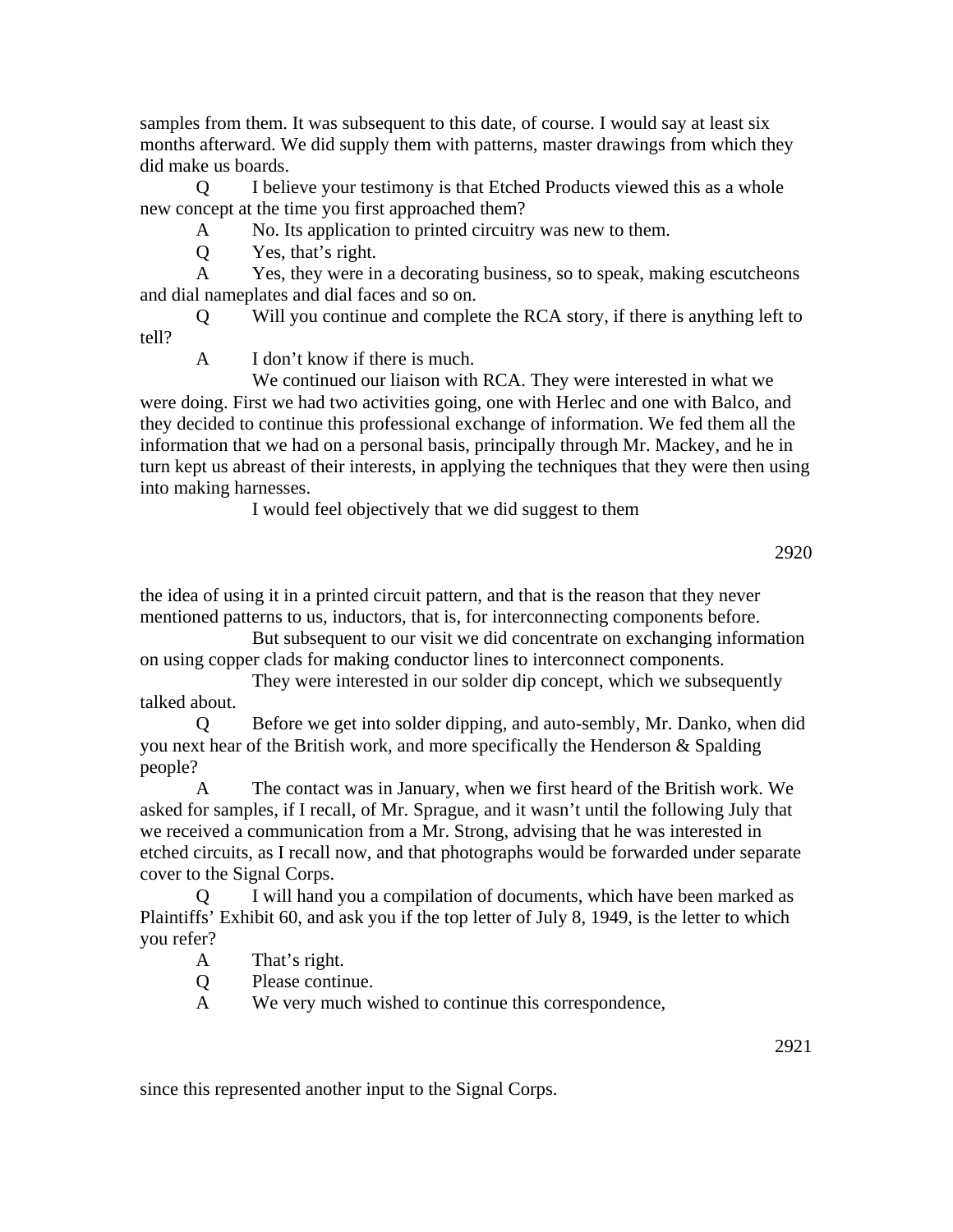Here apparently was a British effort, along the same lines that we were concentrating on.

 Their work looked very good, as we saw from the photographs that we subsequently received on 11 July.

 These were photos of etched coils. These also had folded circuits, but these were not etched folded circuits. They looked like they were cut, with a sharp object, like a razor, and then cemented or otherwise attached to a flexible base.

 There were no process details given again, other than identification of some of the photographs as being the results of an etched process.

 We in turn wrote a letter back to them. I think that letter was considerably delayed because of vacations. It was 27 September, 1949. We replied to Mr. Strong acknowledging the samples.

 Q Again referring you to Plaintiffs' Exhibit 60, is the letter of September 27, 1949, in that file to Mr. Strong, signed by A.W. Rodgers, the letter to which you refer? A That's right. That is the letter.

 We noted that we in the United States were simply progressing along the lines that he indicated to us in his letter, and as I recall, in that letter, that we expressed interest in the novelty of a folding circuit.

 Now, this novelty, of course, is the second expression of novelty, because I seem to recall that in that first letter, the notes from -- we received from Sprague Electric Company that mention was made in those notes, which you showed me previously; I didn't examine them, that mention was made there about folding circuits.

 Q I will read to you the second full paragraph appearing on Page 2 of the letter of September  $27<sup>th</sup>$ , 1949, which is as follows"

 "Our own experiences with processes similar to the Henderson-Spalding have proven the high production abilities of this approach. To date fabrications for the laboratories have been mostly based on the use of thermosetting plastics chassis and Teflon impregnated glass chassis for average and high temperature applications respectively. The use of your 'Foldable' circuits is novel and no work along such lines is known here."

Is this the portion of the letter to which you have referred?

A Yes.

Q Will you continue?

 A The exchange between Britain and the United States, namely Mr. Strong and Mr. Rogers continued, and we did receive another letter dated 7 October, 1949, from Mr. Holman, in which he requested a copy of our Bulletin 102,

2923

which had been issued about a month and a half before, and which I think we referred to in our previous -- some how he knew about the 102, I am just wondering whether we told him about the 102, or how he found out about it.

Q Just a moment, Mr. Danko, I think I can find it for you.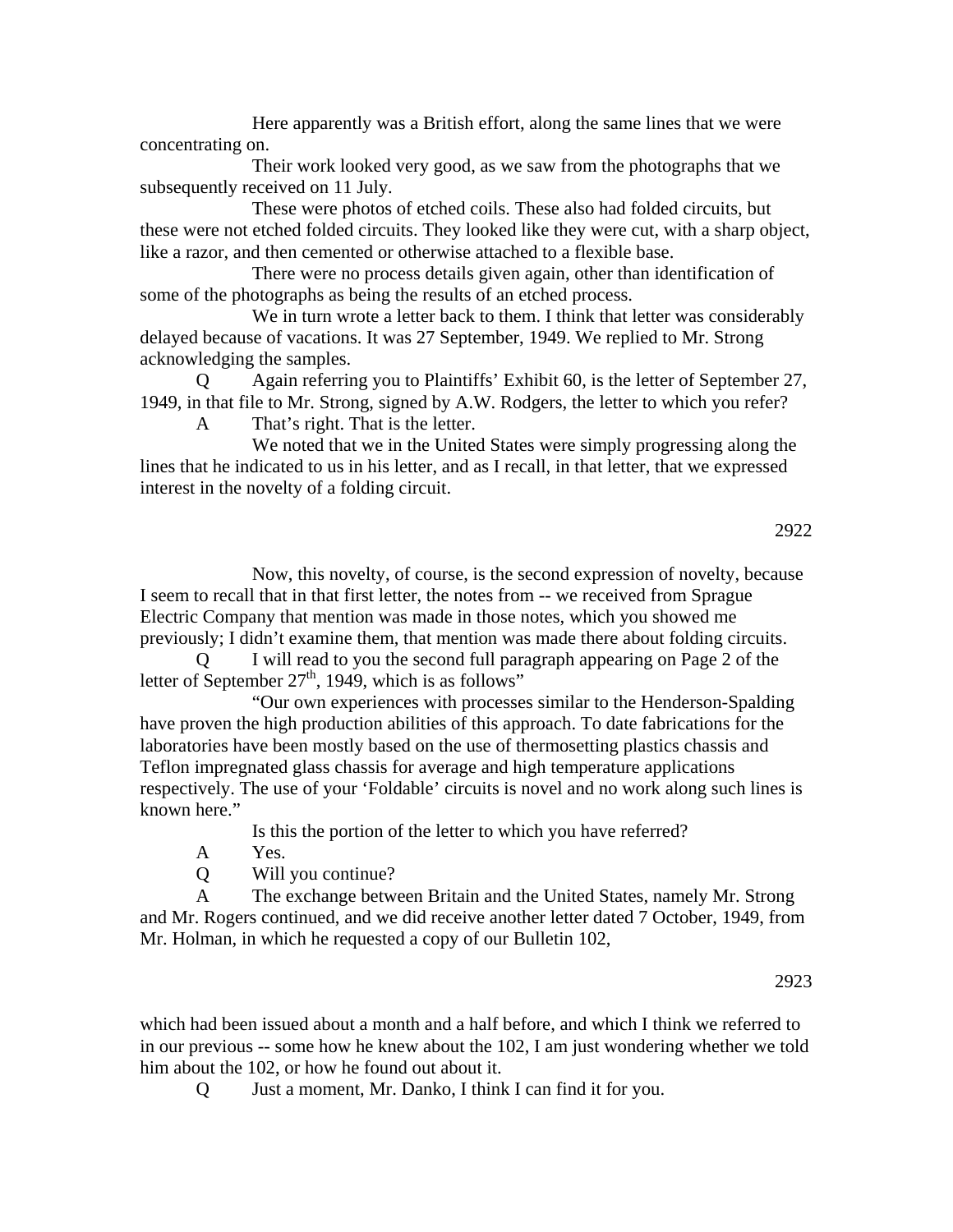In the letter of September 27, '49 from Rogers to Strong, the following appears in the third paragraph of the first page:

 "A recently issued bulletin identified as 'Components and Materials Branch Bulletin 102, Squier Signal Laboratory, Signal Corps Engineering Laboratories' summarizes the opinions and trends in the Signal Corps on the subject of printed circuitry. This bulletin should be available to you through the British Liaison Mission, which has representation here in Fort Monmouth."

 A Well, apparently, then, this is where he knew -- how he knew about Bulletin 102.

 In his letter of 7 October, 1949, he asked for a copy and also advised for the desires of this firm to have representation in the United States.

- Q Did you have further dealing with Henderson-Spalding?
- A Yes. We continued the exchanged of correspondence. The next note I have is on 19 October; is a letter

to the Director of Squier Signal Laboratory from Technograph forwarding a sample of a flexible circuit.

 This letter was interesting in that the folding circuit was on a polyethylene base. This is a thermoplastic, namely it distorts on the application of heat.

 The letter included a -- this folding circuit included a few resistors, which had been soldered to the surface of this pattern, and was intended to exemplify a method of attachment of electronic components to a plated wiring board made by our technique.

 I might express an opinion on our part that although this work was very fine inso far as the printed wiring was concerned, it was a very nice job, we, of course, were not interested in polyethylene. Polyethylene would not be permitted in our operation. It was too easily distorted by heat, as I said, and we were committed in our own minds, to soldering components onto such a printed wiring configuration.

 As a matter of fact, the samples that hey had sent us seemed to be somewhat damaged from the heat used in soldering the resistors to the polyethylene.

 And I expressed ourselves, subsequently, but, perhaps to finish with this letter, we kept asking them what would be the next step with regard to making circuits from these boards, and the form of soldering was raised, and we were most interested in knowing what their thinking was on

2925

assembly purposes.

 After all, the board by itself is useless if you can't do something with it; it was a component, that is one element to a circuit to us, so, the assembly operation was very important. We had already conceived the thing we called Auto-Sembly, whereby conventional components with pig-tail leads could be dropped through holes, perforated in the printed wiring chassis, with the wiring on the under side, and then, in a single operation, joining every one of these protruding leads to the copper pattern in a molten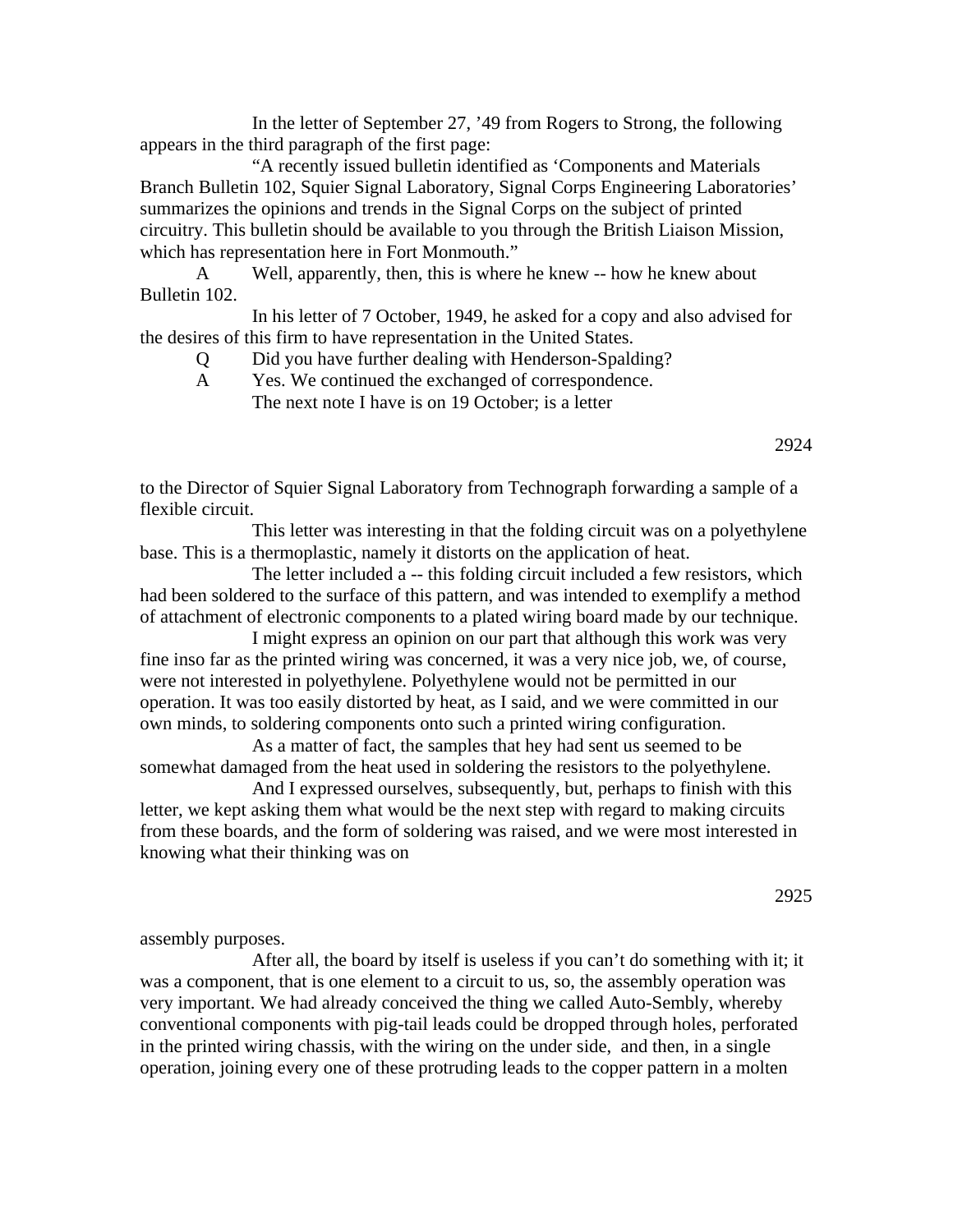solder bath, kiss the back, so to speak, for five seconds or so, and effecting all of the joints at one time.

 This is what we told them in our Bulletin 102. This was the Signal Corps' concept of the usage of these boards, and we were most interested in hearing from them what their answer was, how would they do it, this next step.

 Once again, we were inviting a professional exchange. And I think it was a very useful exchange, in a sense that we did get their thinking.

 They included -- they made the statement in this letter of 19 October to the effect that, although they had mentioned or made reference to stapling of component leads to the printed wiring pattern, this was not a feasible -- I don't know if the word used was feasible, but it was not

2926

feasible in connection with copper wiring.

Please look at my copy of Plaintiffs' Exhibit No. 60, which I will hand you, and I will show you the letter of 19 October, 1949, and specifically invite your attention to the third paragraph on the first page.

Is that the portion to which you refer?

A Yes.

 And, remembering now, that we had asked them about this hot stapling technique which we had heard, or read they desired to use, and their response in this letter of 19 October 1949 reads as follows:

 "We do not consider that hot stapling components to circuits of copper on polythene to be a practical proposition, or at least we have not hither to seriously contemplated this technique for the polythene material.:

 Their ultimate suggestion, apparently, was to solder the components, because this is what they did on the sample they submitted in that same letter.

 Q Mr. Danko, would you please read the first sentence of the following paragraph into the record?

 A "We should like to explain that these polythene circuits are still in the early stages of development and it may be that eventually spot-welding or something similar to that might ultimately prove the better method."

Q Please continue.

2927

 A Apparently it was our turn to reply to Britain, and we did in a letter of 8 November, 1949.

Q I'll show you --

THE COURT: Now, wait a minute.

MR. BIRCH: Excuse me.

THE COURT: You can't reply to a November  $19<sup>th</sup>$  letter on November  $8<sup>th</sup>$ . THE WITNESS: The 19 October letter is the letter we had been

discussing.

THE COURT: I am sorry.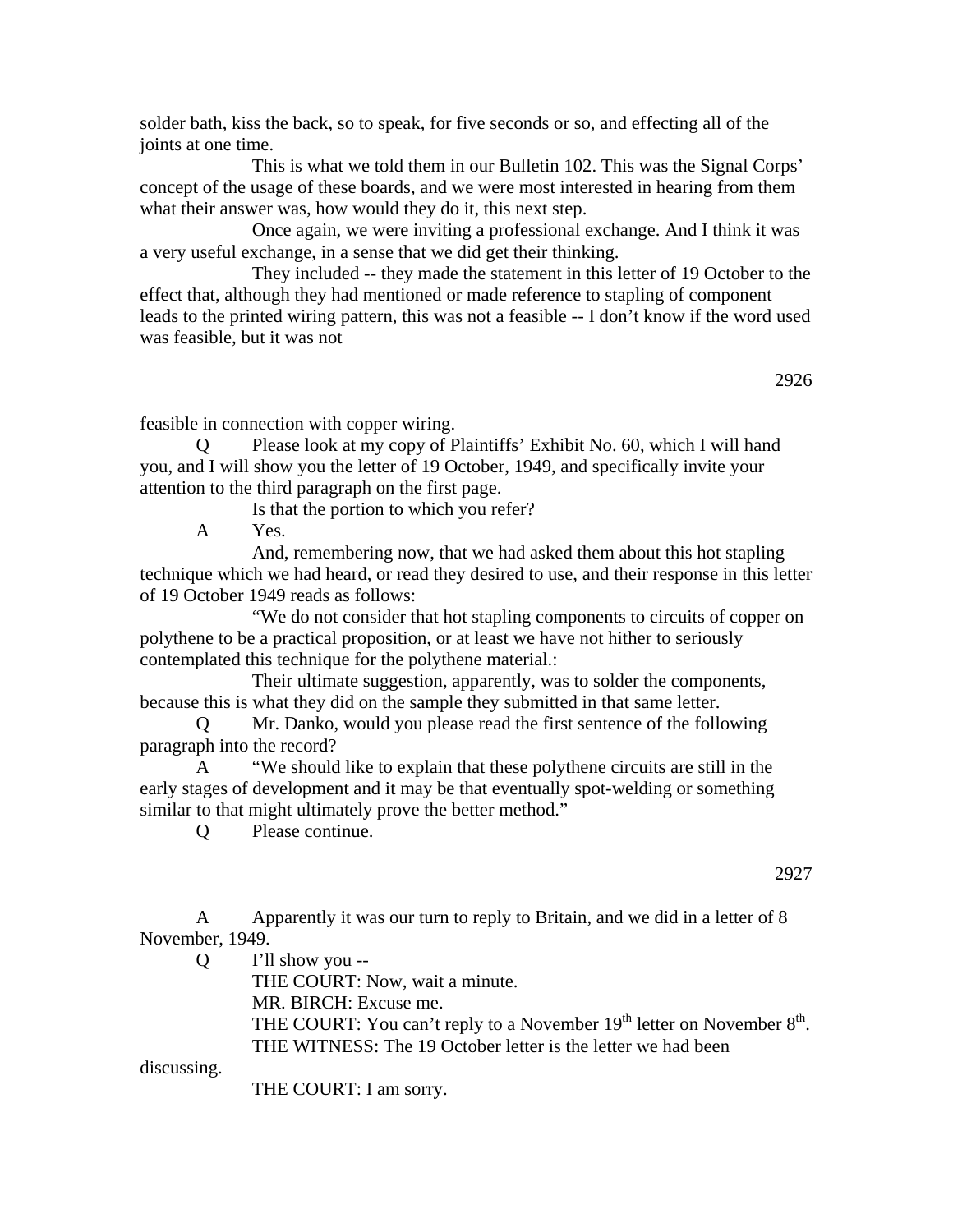THE WITNESS: And our reply to that letter was dated 8 November, 1949. Q I show you again the compilation that has been marked as Plaintiffs' Exhibit 60, and ask you if this is the letter appearing under date of November  $8<sup>th</sup>$ .

A Yes.

 We, in that letter, we advised that there were United States sources of laminates, the specific reference was the Synthane Corporation, and, since our first exposure to the Synthane copperclad laminate, I think that by that time there was another source of supply. Some how, I think it was National Vulcanized Fiber, possibly, or some other laminator.

 Anyhow, there was one other source of supply at that time, and we may have told them about one or both sources

2928

of supply.

Q I invite your attention to Paragraph two in the letter of November  $8<sup>th</sup>$ , 1949, and I will ask you if that is the portion of the letter to which you have referred?

- A Yes.
- Q Please read it.
- A The part that pertains only to Synthane?
- Q That was what you were discussing --
- A Yes.
- Q -- I believe Mr. Danko.
- A Yes.

 "You may be aware that such laminates are available commercially here in the States. The Synthane Corporation, Oaks, Pennsylvania, sells a laminate with 0.00135 mils or 0.003 mils copper foil bonded to  $1/16<sup>th</sup>$  inch or  $1/8<sup>th</sup>$  inch XXXP phenolic, one of two surfaces, and sheets up to 36 inches by 36 inches. A sample of this material will also be forwarded to you."

 Q Mr. Danko, there is an interesting sentence in the first paragraph of that same letter, where you state, or at least somebody of the Signal Corps states that "there appears to be some features which are common to the 'Technograph' and the 'Auto-Sembly' systems, primarily in the use of live metal conductors and separately fabricated components."

Now, we have dealt with this word "live metal" before.

2929

Are you the originator of the term?

- A I'm sorry to say I am. (Laughter)
- Q Would you please tell us what you meant by it?
- A We meant two things.

 We used that term to identify a conductor which had attributes of the virgin metal, specifically with regard to conductivity and appearance. Actually the word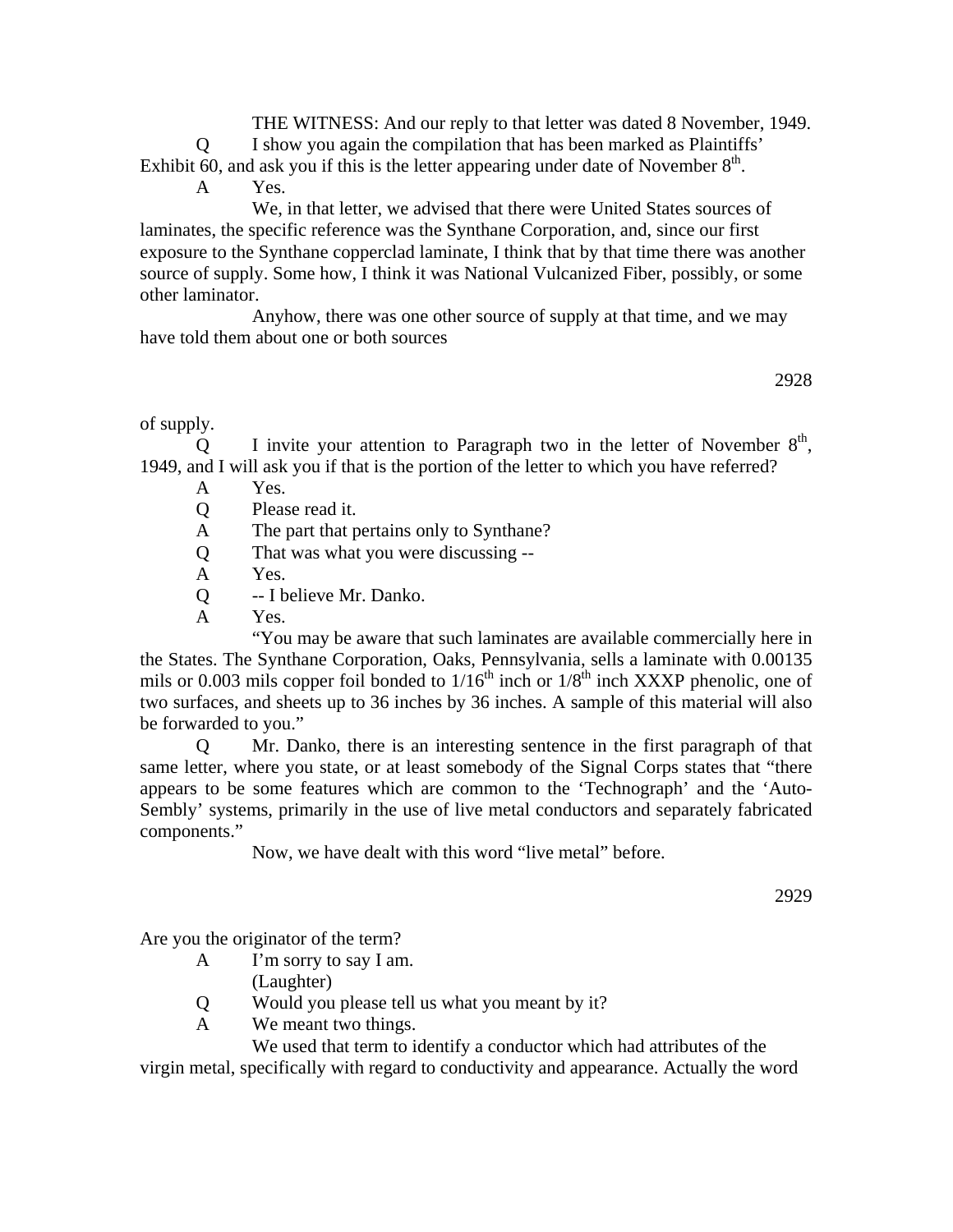"appearance" bothers me a little bit; I would rather say that the second attribute, as I think a little more about it, now, would be the solderability.

We coined that word "live" to try to draw the association to the virgin metal.

 The reason for coining a new word is to draw a distinction between that type of conductor and the type such as Centralab was using, where they have a silver powder in a binder, and by a heating process reconstitute the conductivity -- the electrical conductivity of a deposited line, and that in the Centralab silver deposited line or conductor wouldn't have pure metal within that line. There was some binder, some residual binder, or it might be porous. In this particular case both Technograph and the Signal Corps shared the belief, I am glad to say, that a good conductor is one which is live according to my definition.

The term, apparently, has been picked up subsequently

2930

by some of the laminators and some of the people in printed circuit activities, and I never felt that there was any quibbling, so to speak, about what was meant by "live."

 It was meant, intended to have a connection by the specific definition involving conductivity and, I would say, solderability, these were limited to the types of patterns that the English and we were making.

Q All right.

 Will you continue in your account of your further relationship with Henderson-Spalding?

 A This letter to Technograph, which we are still discussing, 8 November, 1949, also made reference to a British report which we had received through other channels about trouble with bonding.

 Now, I don't recall the date of that report, but, apparently the English were having trouble with bonds. Apparently the bonds were not satisfactory to them, and I would be willing to grant that we weren't satisfied, either, because we wanted to improve those bonds. I think we were communicating with Synthane Corporation during this period, pointing out that their bonds were not fully satisfactory for the solder dip operation. Sometimes the bonds were good bonds, sometimes they were not. And I think we wrote a letter, or two letters, possibly, to Synthane, pointing out that we, as a potential user would wish to see a better bond.

2931

And the English also apparently had problems with the bonding.

 Q Mr. Danko, I hand you a report entitled TRE Technical Note No. 36, and I ask you whether or not that is the report to which you have referred, and if you wish to look at the letter of November  $8<sup>th</sup>$ , 1949 --

 A Yes, I have no doubt that is the report. I haven't seen this report in all these years, and I don't recall specifically what is in it, but at the time I wrote that letter apparently I had just gotten through perusing it.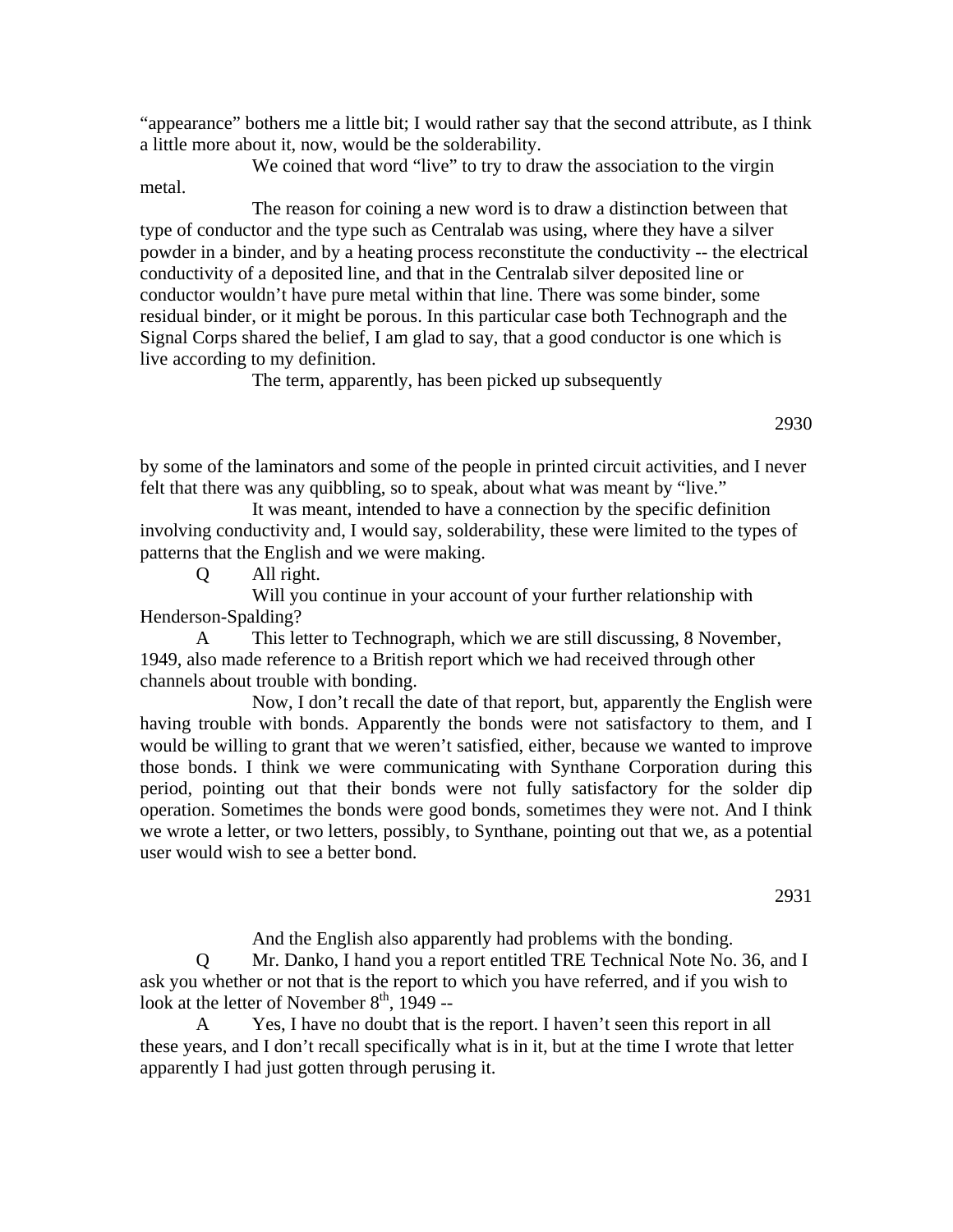Q Do you place in the point of time the receipt of that report to sometime just prior to November  $8<sup>th</sup>$ , 1949?

 A Yes, I think the fact that I used the words "just recently" would suggest the fact that we had received one I would say within a month.

 Q I would invite your attention to the last page of that report, Mr. Danko -- I think it is before the drawing and graphs, the report proper, and particularly to the material under numerical paragraph 7 "Acknowledgements" and the fact that Messrs. Henderson and Spalding are there listed (indicating).

A Yes, they are so listed.

MR. BIRCH: I will offer the TRE report identi-

2932

fied by the witness in evidence.

MR. BLENKO: No objection, but, let it be noted that the date appears on the last page which is June, 1949.

THE CLERK: Defendant's Exhibit No. 462.

(Thereupon, TRE technical note No. 36

was marked Defendant's Exhibit No. 462.)

BY MR. BIRCH:

 Q Can you recall, Mr. Danko, whether or not you are certain you had received the TRE 36 shortly before November  $8<sup>th</sup>$ , or whether or not you had received it as far back as June?

 A Well, I don't think we would have gotten it in June. The channels of communication with Great Britain were such that I would estimate it would take at least a month for it to reach us, assuming that it was issued on the date that Mr. Blenko indicated,  $8<sup>th</sup>$  of June, you say?

> MR. BIRCH: I believe there is a date in June, isn't there, Mr. Blenko? MR. BLENKO: That is right.

BY MR. BIRCH:

Q All right.

Will you continue?

 THE COURT: Well, we will have to stop sometime and this might be a good time to do so.

2933

 I was wondering, I am going to have to adjourn promptly at 4:00 o'clock. Is there any chance that Mr. Danko can be finished if we cut the luncheon recess short? MR. BIRCH: I think so, Your Honor. I don't have a great deal more. There are some other items I wish to take up with the witness. THE COURT: Can you do it in half an hour?

 MR. BIRCH: I think I probably can. THE COURT: I mean can we have lunch in a half and hour? MR.BIRCH: Oh, I am sure we can do that.

THE COURT: Well, let us try it.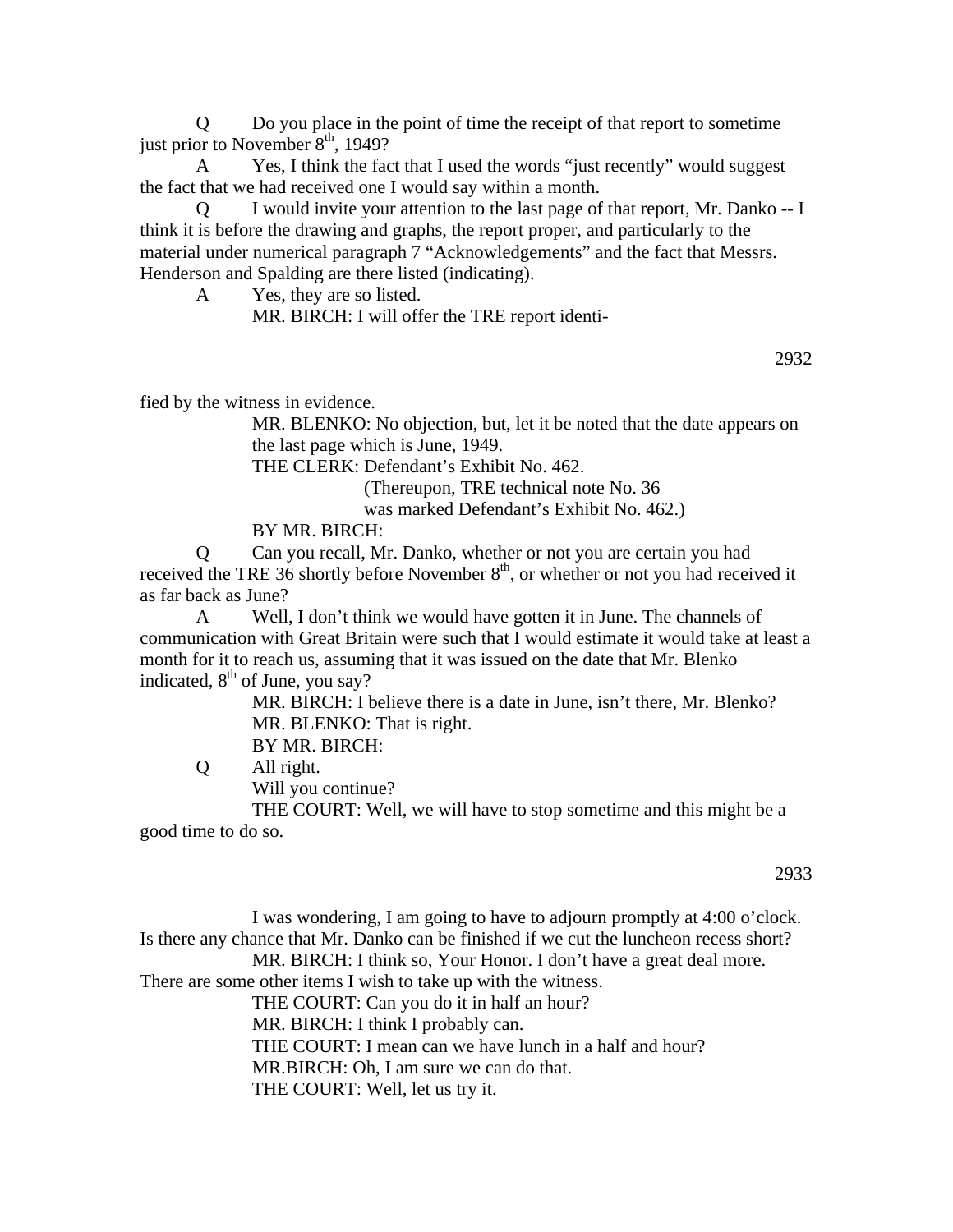2:00 o' clock.

(Thereupon, at 1:30 o'clock, p.m., a recess was taken until 2:00 o'clock

p.m.)

## IN THE UNITED STATES DISTRICT COURT FOR THE DISTRICT OF MARYLAND

 $- - -$ 

Technograph Printed Circuits, Ltd. And Technograph Printed Electronics, Inc.

Vs. No. 11421 Civil

Bendix Aviation Corporation

## Transcript of Proceedings Before Hon. R. Dorsey Watkins, Judge

| Volume: | 22-A | Date: November 21, 1961 | Pages: 2834 to 2993 |
|---------|------|-------------------------|---------------------|
|         |      |                         |                     |

## Frank Figiel Official Reporter 520 Post Office Building BALTIMORE 2, MARYLAND Lexington 9-4103

2934

# $I N D E X$

| Witness                      | Direct Cross |           |
|------------------------------|--------------|-----------|
| Stanislaus F. Danko (Contd.) |              | 2838 2963 |

# $E X H I B I T S$

| Plaintiffs'                           |      |  |
|---------------------------------------|------|--|
| Number                                |      |  |
| 438. Information Bulletin No. 19      | 2970 |  |
| 439. Third Quarterly Report of Herlec | 2984 |  |
| 440. Balco Quarterly Report           | 2985 |  |
|                                       |      |  |

Defendant's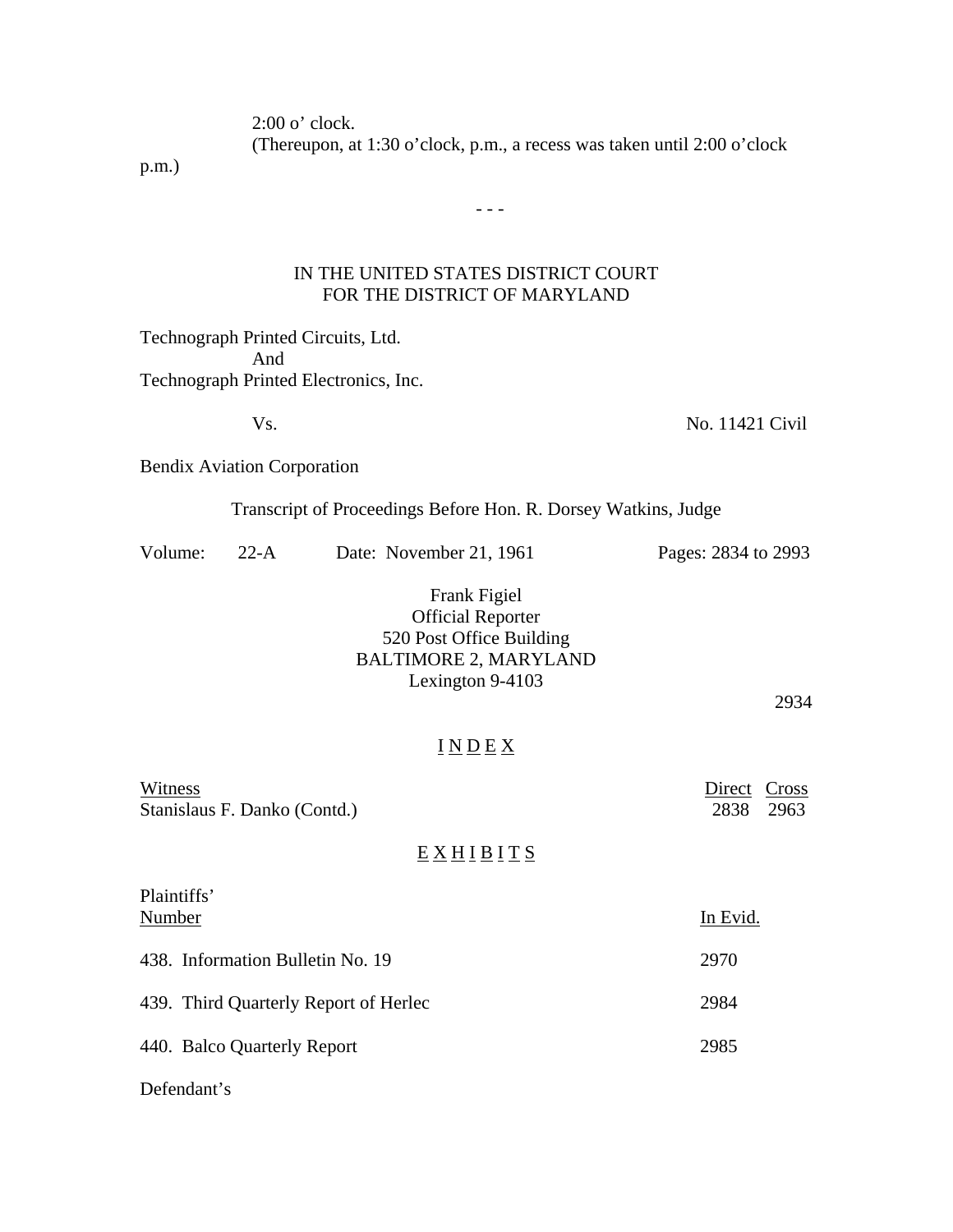#### Number

| 463. File History of Abramson & Danko application    | 2947 |      |
|------------------------------------------------------|------|------|
| 464. Patent 2,756,485 <sup>9</sup>                   |      | 2947 |
| 465. National Electronics Conference                 | 2956 |      |
| 466. Article Printed Circuits for Military Equipment | 2957 |      |
| 467. Article Printed Circuitry for Transistors       | 2958 |      |
| 468. Paper delivered at IRE                          | 2958 |      |
| 454-A. Glass Products letter                         | 2959 |      |
| 423-A. Letter Beck to Signal Corps                   | 2960 |      |
| 469. Sample Part made by Pritikin                    | 2962 |      |

2935

#### AFTERNOON SESSION

-----

 THE COURT: Good afternoon. Mr. Birch. BY MR. BIRCH:

 Q Mr. Danko, before the luncheon recess you had been considering the correspondence which had been exchanged between the Signal Corps and Henderson & Spalding in England, and I believe the last item to which you referred was a letter of November  $8<sup>th</sup>$ , 1949, if I am correct.

A Yes.

 Q Would you please continue in your discussion of what occurred between the Signal Corps and Henderson-Spalding?

 A Well, we received a reply from Technograph dated 8 December, 1949, and the highlights of that letter are the following:

 The British mentioned limited availability of foils in England. Their preference for polyethylene bases, and they raised some questions about the feasibility of

<span id="page-49-0"></span> 9 Attached Note - Patent 2,756,485 ordered on 10/22/64 from Mrs. Haggins X-61584 will be available in about 2-3 wks. To be sent to S. Danko.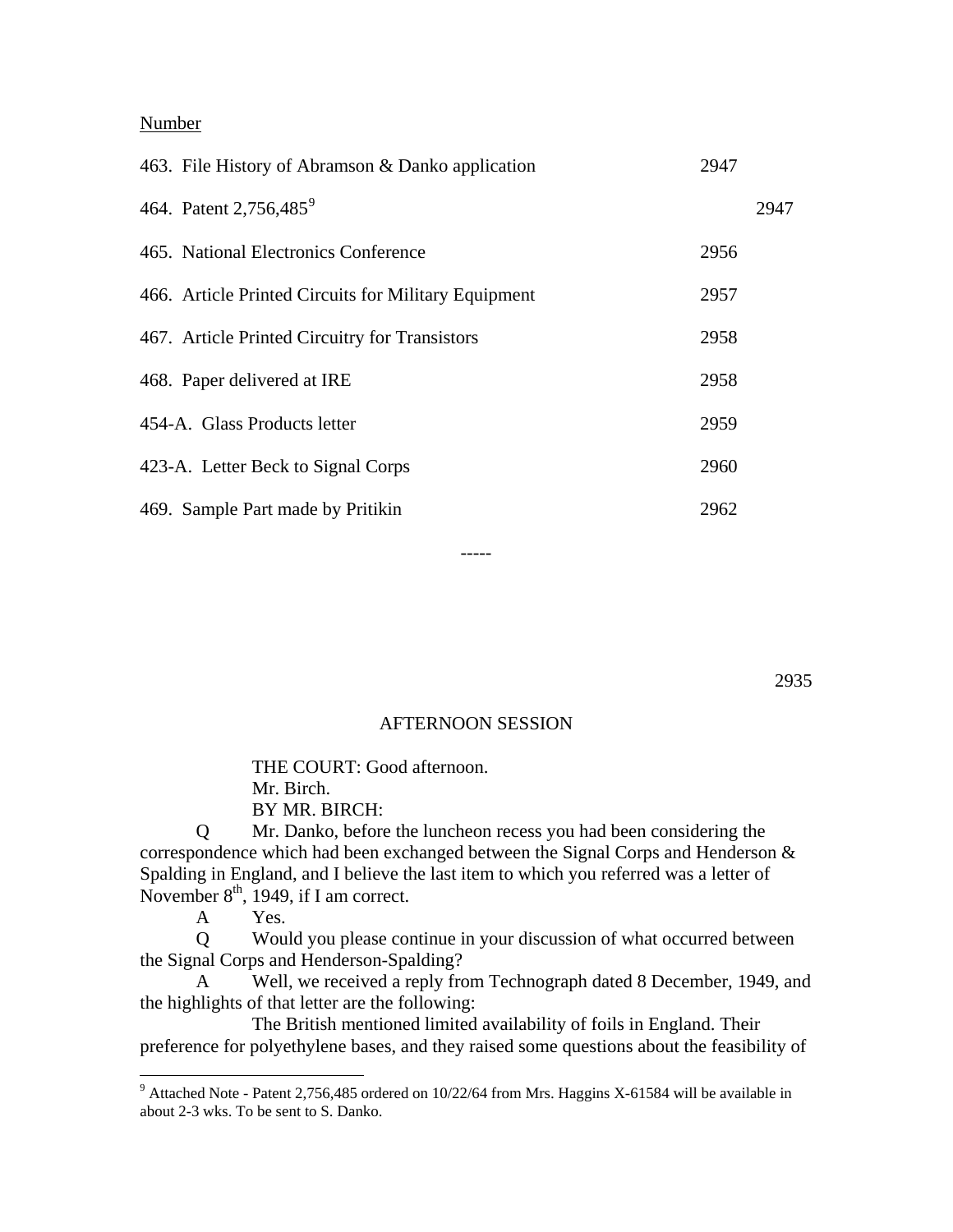the Signal Corps' solder dipping operation as applied to stiff laminate chassis. And I don't recall much --

 Q Is the letter which I have here in my copy of the Plaintiff's Exhibit No. 60 the Technograph 8 December, 1949 letter to which you refer?

- A Yes.
- Q I see on page 2 of that letter, under numerical 3,

2936

the following:

 "We are very interested in the solder dip technique you have tried on the Auto-Sembly plates, and, noting that the sample that you sent shows the same defects we had ourselves encountered when trying to do a similar process, we make the following observations:

 "In your sample there are numerous solder bridges in the close pattern of the lettering. There is one instance of a bridge joining the letters N and E in 'engineering' and another in which the letters P and R in 'process' are similarly joined, and several places where the letters have filled up. As our experience in dipping gave the same defects, we concluded that this method could not be used safely where a close pattern, or fine lines closely spaced, were concerned."

Is that the disclosure to which you have referred?

A Yes.

 Q Were you in agreement that the solder dipping process developed by the Signal Corps was defective?

A May I refer to the text again?

Q Surely.

(Hands document to the witness.)

 A I think they qualify that by saying that where close pattern or fine lines closely spaced were concerned.

It is possible where those lines are too close to

#### 2937

actually get such bridging as they indicated. However, their comment doesn't seem to be made with respect to the line work, but they seemed to be concerned with the unusual fine lettering that went along to describe the plate.

 Now, this lettering was etched on the plate merely as identification, so, their criticism isn't of the line work, which is what is important, but of some very fine lettering.

 And I certainly do concede and I agree with them that where very fine line work is concerned, solder dipping may cause trouble, but that is not within the limits of the Auto-Sembly where we so allow some reasonable spacing for other reasons, dielectric failure protection, we do separate the lines a certain amount.

Q The next sentence is interesting, it is as follows: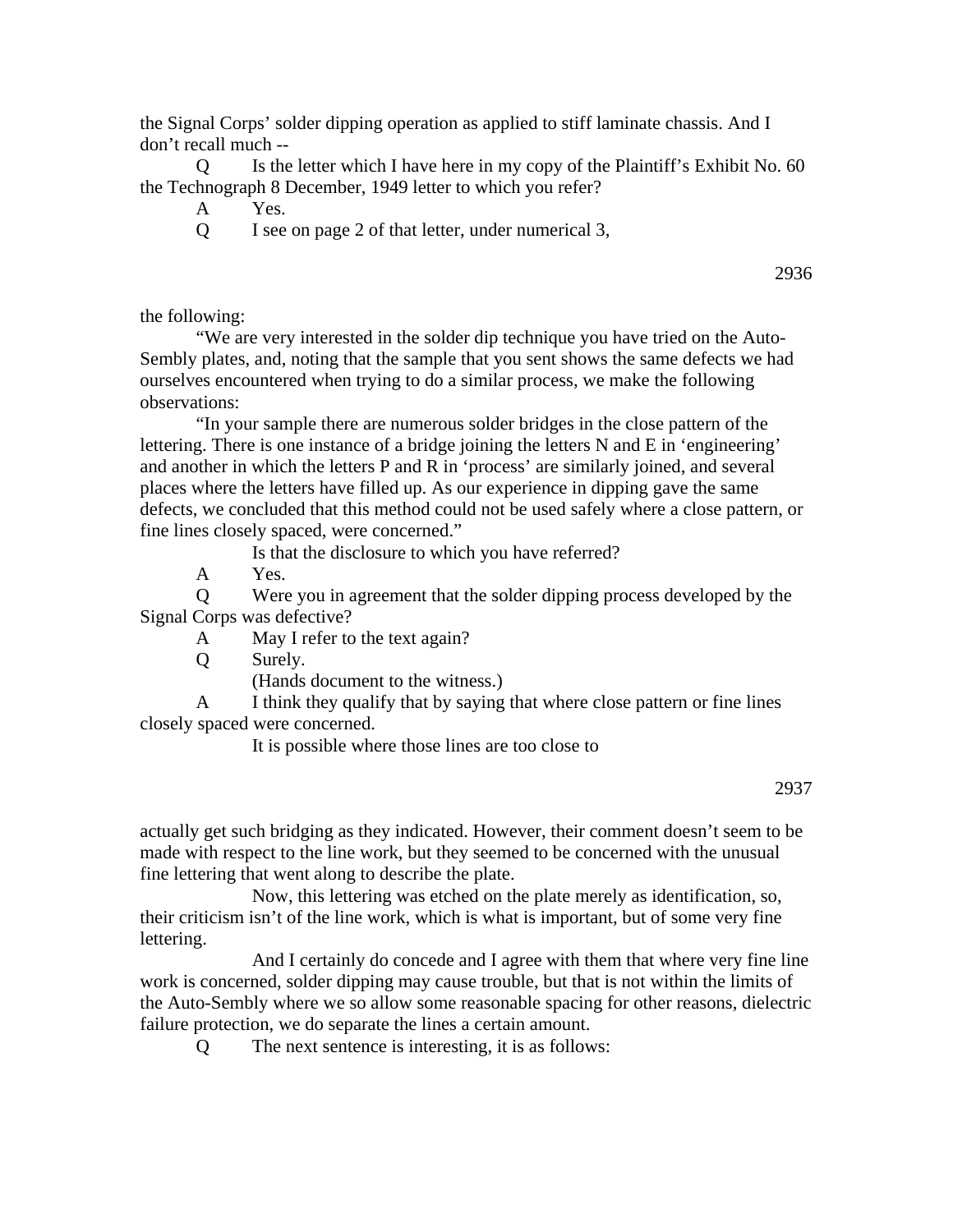"We also noted that the letter 'i' in Engineering had entirely disappeared, probably for the following reason -- then there is a discussion of the failure of the adhesive, and particularly Hycar.

Do you have any comment with respect to that statement?

 A Well, because the letter 'i' was missing, they concluded that it was the failure of the thermoplastic compound. Actually we had one of those unfortunate situations that happens every so often, that in drafting up the master for

2938

this particular printed wiring plate, the work "engineering" was misspelled, and it actually came out e-n-i-g-i-n-e-e-r-i-n-g". And, being the purists that we are, we pulled off one of the surplus i's before we distributed these, and it might have prompted this particular comment. Now, it is a question of which "i" was lost, and there were apparently three i's on there.

 But, however, we must be fair about this observation here, I certainly do agree that this was a compound which was not ideal. As far as we were concerned, the adhesive bond that was then available was fair from the viewpoint -- from our analysis of it at that period of time, namely, it withstood solder dipping sometimes and sometimes it did not. There was a matter of uniformity to be resolved on here. I think we did communicate with Synthane on this problem, so, therefore, let us certainly be fair about our observation of weakness in bonds. So, there is no argument with the statement that he makes that this can sometimes happen that the thermoplastic -- actually I am not so sure that was a thermoplastic in the true sense, I think it was a combination, which loosens in the temperature required in dip soldering.

 Q Was there anything further in your relationship with Henderson-Spalding which is pertinent to the development of information?

A We continued this, what I considered very informa-

2939

tive exchange, with the reply dated 2 February, 1950, in which we furnished information on Synthane laminate and on the Signal Corps solder dipping technique, and it is possible that in the letter we may have tried to explain the missing "i", I am not sure.

 Q I believe the third paragraph on page 1 of that letter the following appears: "The letter I in 'engineering' was purposely removed in many of our

samples due to a misspelling in the draftsman's copy --"

 MR. BLENKO: Will counsel kindly read in the entire paragraph? MR. BIRCH: Surely.

The third paragraph in its entirety reads:

 "With regard to your comments on the solder dipped specimen forwarded to it, it is agreed that where very fine close-spaced wiring is involved, solder dipping may result in bridging. The circuit applications contemplated, however, will not require such fine spacings, in general, but if such spacings must be used, high temperature adhesive masking tape can be used as a solder barrier. It should be noted that the tinning of the entire pattern is incidental and not necessary, the only points of concern for soldering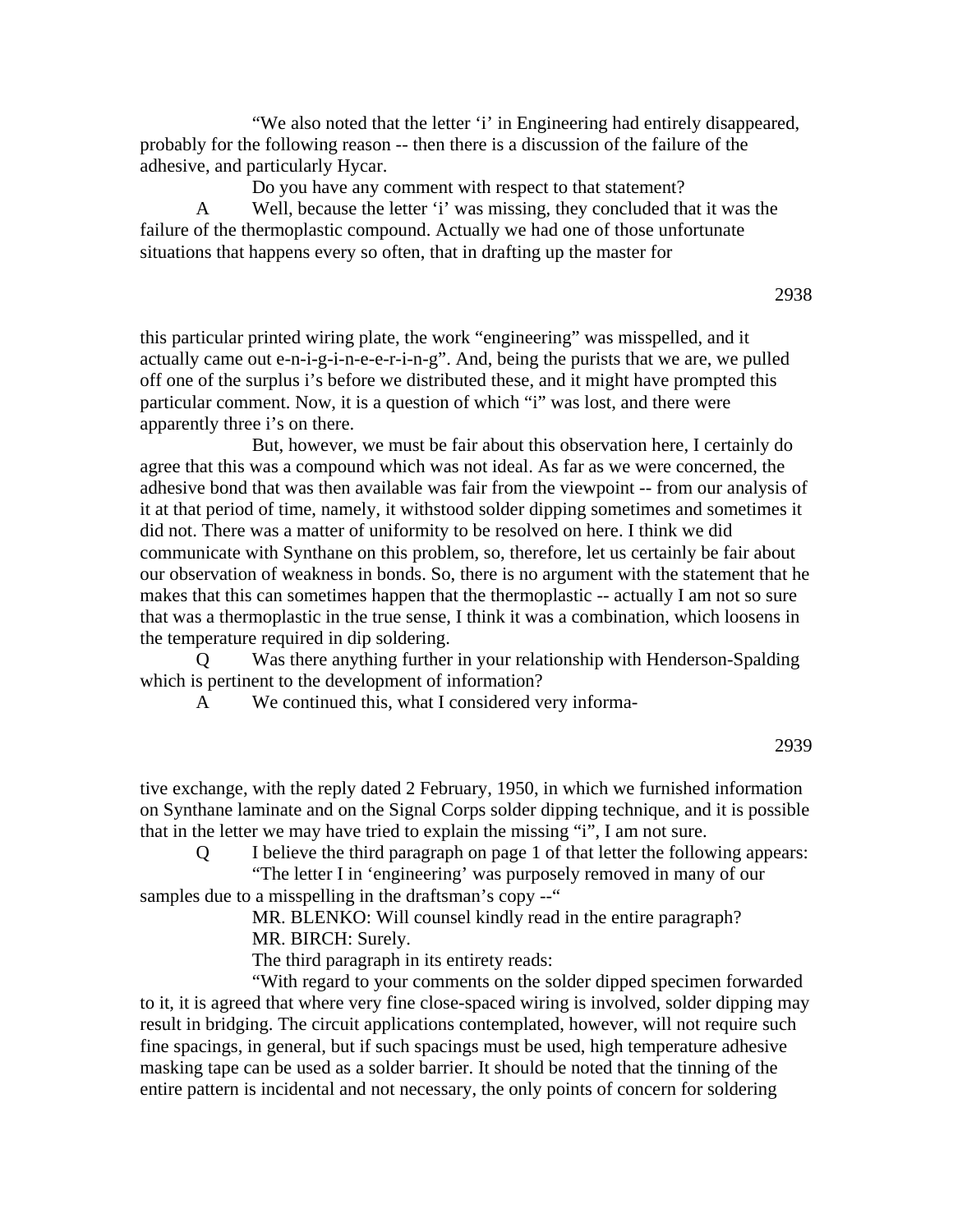being the component junctions. The letter I in 'engineering' was purposely removed in many of our samples due to a misspelling

2940

in the draftsman's copy; it may be that the wrong I (or both of them) have been removed in the sample forwarded. We have not experienced trouble on this point."

I note a letter of February  $10^{th}$ , 1950, from Hermoplast, which is unsigned -- incidentally, for the reason that all of the documents that I hold in my hands were produced from Technograph's files.

Do you recall seeing that letter (indicating)?

A Yes.

Q Would you read the first paragraph, please?

A "We thank you for your letter dated the  $2<sup>nd</sup>$  February, forwarded through the joint service mission, and we are grateful for the information you have given. We had supposed the copper foil used by the Synthane Corporation must be electro-deposited in such widths."

Q Will you read the second paragraph?

 A "Unfortunately we do not enjoy the benefit of having any such raw material ready for our use, and have to do every type of lamination work for ourselves, before we can start to make circuits."

MR. BLENKO: Will you kindly read the fourth paragraph?

 MR. BIRCH: The fourth paragraph reads, "In fact, we have achieved reasonably good bond strength to class fabric, but we are not yet entirely satisfied."

2941

 Q Do you have any other recollection, Mr. Danko, that would be important to this general field with respect to the contacts you had with Henderson-Spalding?

Well, it seems that our correspondence ceased at that point, and the only other contact that I could locate of record is a letter of 15 June, 1951 addressed to A.W. Rodgers from Technograph, giving notice of assignment of patents to Technograph, and apparently expressing an interest in doing some work for the laboratory.

 Q To your knowledge, has Technograph ever done any work for the laboratories?

A Under contract, I presume you mean?

Q That is what I intended.

A No.

 Q Do you have, or have you ever had any knowledge of any production capability on the part of Technograph at any time?

A From the literature --

Q American Technograph 00

A -- that they had distributed, I did have one specific of their capabilities.

Q Do you mean American or British Technograph?

A American.

Q What was that indication?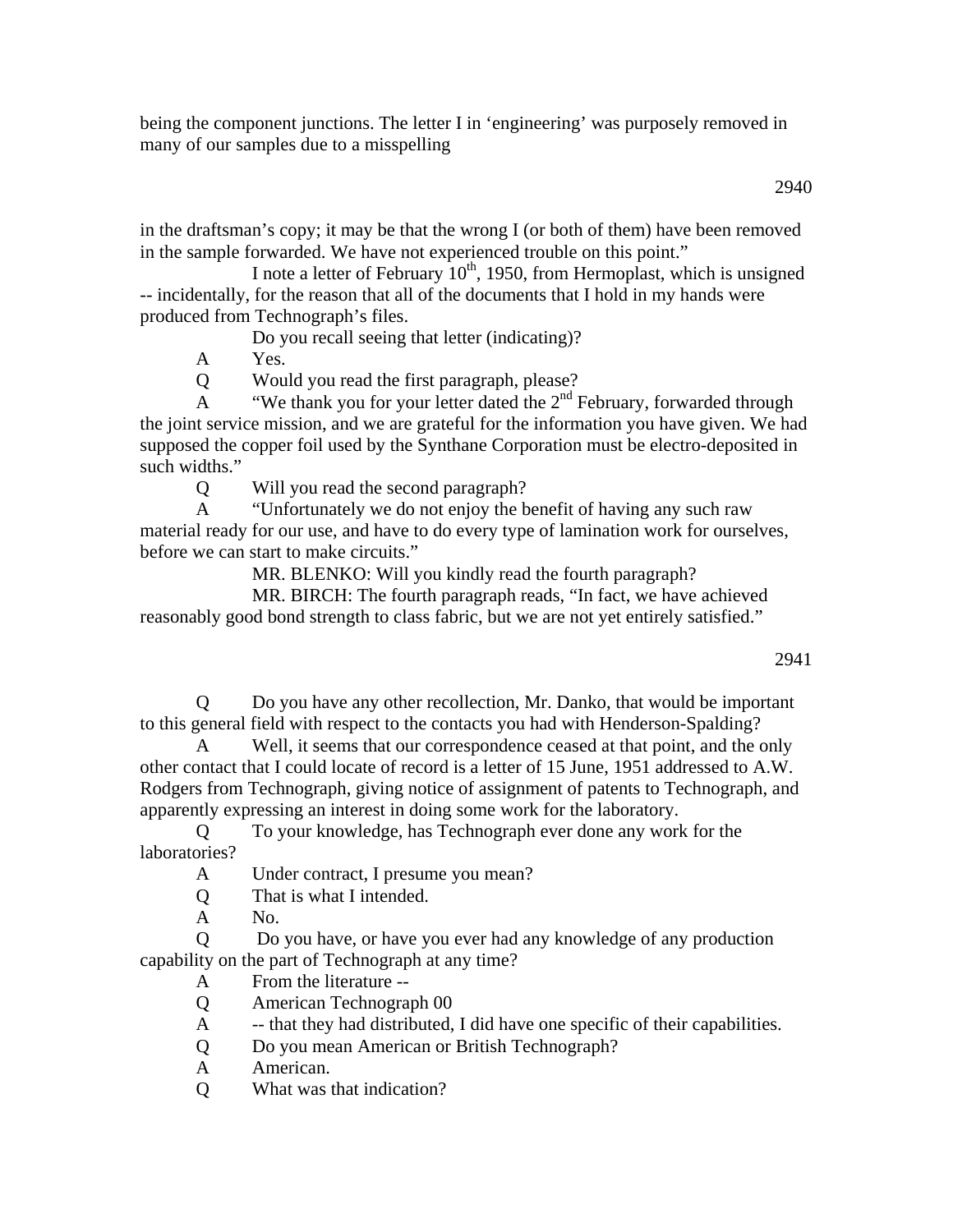### A Well, as I recall reading some of their promotional

material -- and I don't mean that in a derogatory way -- they did indicate that they had substantial laboratory and production space in Tarrytown. I think Mr. Shortt subsequently elaborated on those facilities for us. And I do recall that we even had photographs of their facilities and areas of work submitted in connection with a proposal to -- a Signal Corps proposal to which they responded. So, from the Technograph people we had an input of what they had, but that is what they said.

 Q In other words, of your own knowledge you have no knowledge with respect to commercial production of any type by American Technograph?

A No. I have no idea how much they were producing.

 Q You mentioned the Synthane Corporation, Mr. Danko, and your relationship with them, can you recall anything specific with respect to the development of laminate in conjunction with Synthane?

 A Well, we apparently wrote them several letters. There is a letter of 10 October, 1949 (we were already solder dipping then) in which we made some comments about Synthane laminates which we were purchasing, or we had recently purchased. I don't know if there was anything particularly informative, but you asked me if there was any exchange. On 10 October there was a letter to Synthane.

Then I do recall another letter generally about the--

in which we pointed out the weakness -- yes, this letter is dated 21 February, 1950, a letter to Sythane signed by Mr. Kublin of the Signal Corps, expressing his desire to have a better laminate.

 Now, as time went on we became a little bit fussier about our requirements.

 As I pointed out initially, you first try to overcome a problem by the brute force approach. We were first interested in this laminate because it withstood solder dipping. Having initially overcome that hurdle, we then started examining some of the other attributes that we would like to have, leakage, for example, warpage, lack of reproducibility, and these are things that we were checking out continually on commercially available laminates, and we were gradually tightening up our requirements.

 We got to know the laminators a little bit better, and as improvements were made we assisted them.

 We were continually exchanging information with laminators and with other people who were using these laminates, such as RCA, for example.

 So, the letter of 21 February, 1950 did express the Signal Corps' desire to have a better laminate.

 Q On that point, Mr. Danko, will you tell the Court what your problems were with bond through the years starting with the laminates that you had available to you from ex-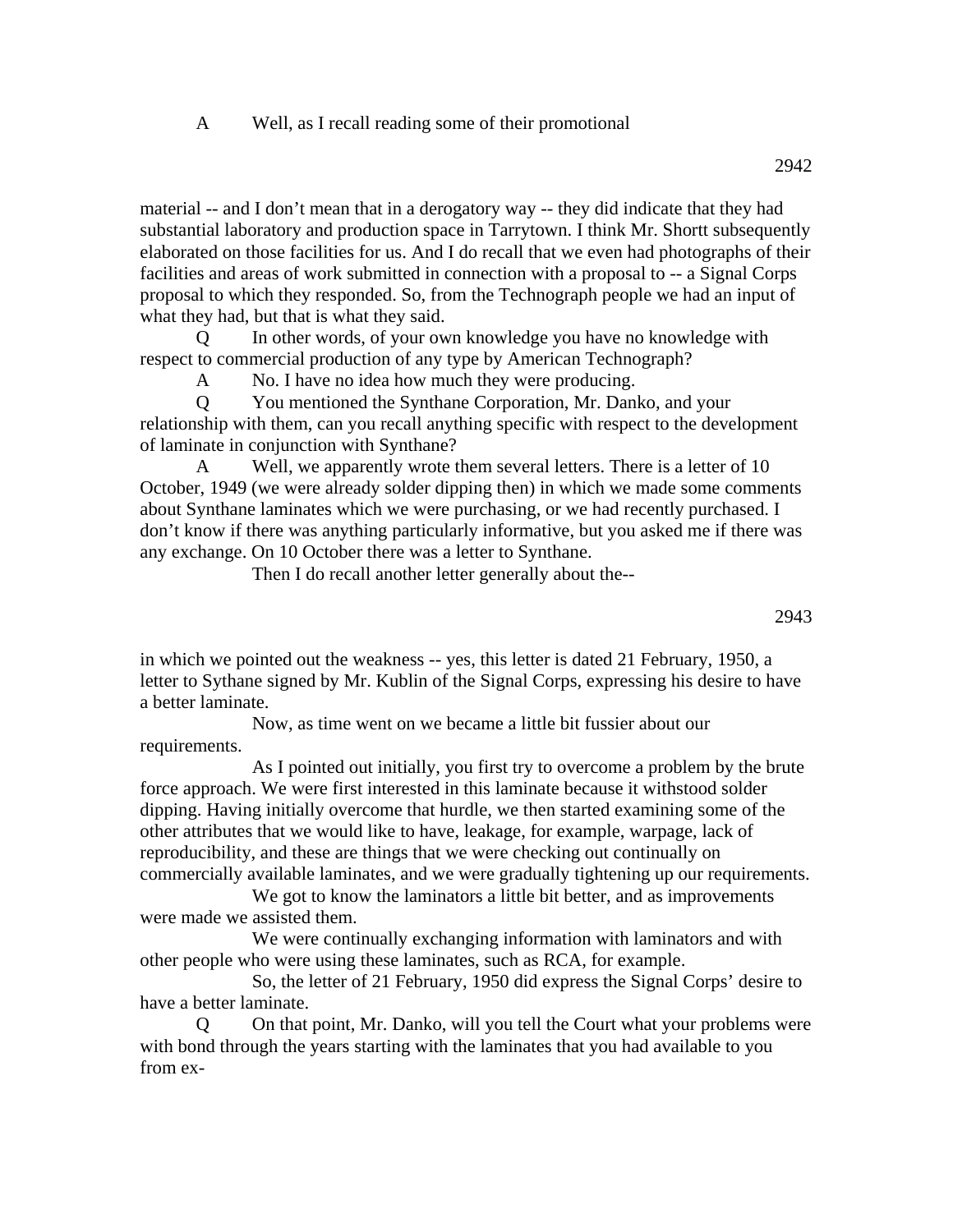perimental sources, the first laminate you saw from Synthane and the laminate as it developed? And by laminate I mean copper clad.

 A Well, our initial concern, which was not obvious to us immediately, was the fact that there was a lack of reproducibility from batch to batch, or whatever way we received those items from Synthane. Some were excellent, some were fair, some were poor. Some, as a matter of fact, could be pulled back very easily by just getting under the foil and pulling it back very easily.

 As a result, we were using a pull strength test, and we used that as a basis for -- as a yardstick by which to evaluate the pull strength. There was a one-inch strip which we cut on each side, right through the copper foil, right down to the laminate, and then peeled back on a Scott tester. And, generally we were getting pulls, as I recall, of the order of a few pounds for a one inch test strip.

 And there were times, I think, as we progressed, as Synthane and the other laminators progressed in their techniques, that we were getting higher and higher pulls, and I think somewhere on the order of five pounds was finally accepted as a minimum to the Signal Corps.

 Subsequent work by -- support work by the Signal Corps with the Houghton Laboratory -- this was, I imagine, somewhere around the mid '50s, or probably a little before,

2945

this Houghton Laboratory effort was subsidized by the Government in an effort to overcome a chronic bond problem, that was evident in the commercial laminates, mainly because progress was not being made to the degree that we desired, so we were willing to support some research and development with Houghton, to see if they could improve that bond.

 They did come up with a process which involved oxidizing the under surface of the copper prior to lamination, I think it was prior to lamination, which, in effect, did yield a greater pull, I don't know what those pulls were, it seems that they were something above ten pounds. I do not seem to remember now what the problems were which limited its usefulness, but it did not find extensive commercial usage, and I, at the moment, cannot recall why, whether it was surface leakage or what it was.

 Q Mr. Danko, as of the time you saw the first Synthane copper clad, would it have been possible on the basis of the information you had to have employed that laminate satisfactorily in mass production using the solder dipping process?

THE COURT: This is before the first Synthane, is it?

 MR. BIRCH: No, Your Honor -- well, certainly before, I think he has testified to that, but, I am asking him

2946

if he could have done it with the first laminate he saw. THE COURT: I see.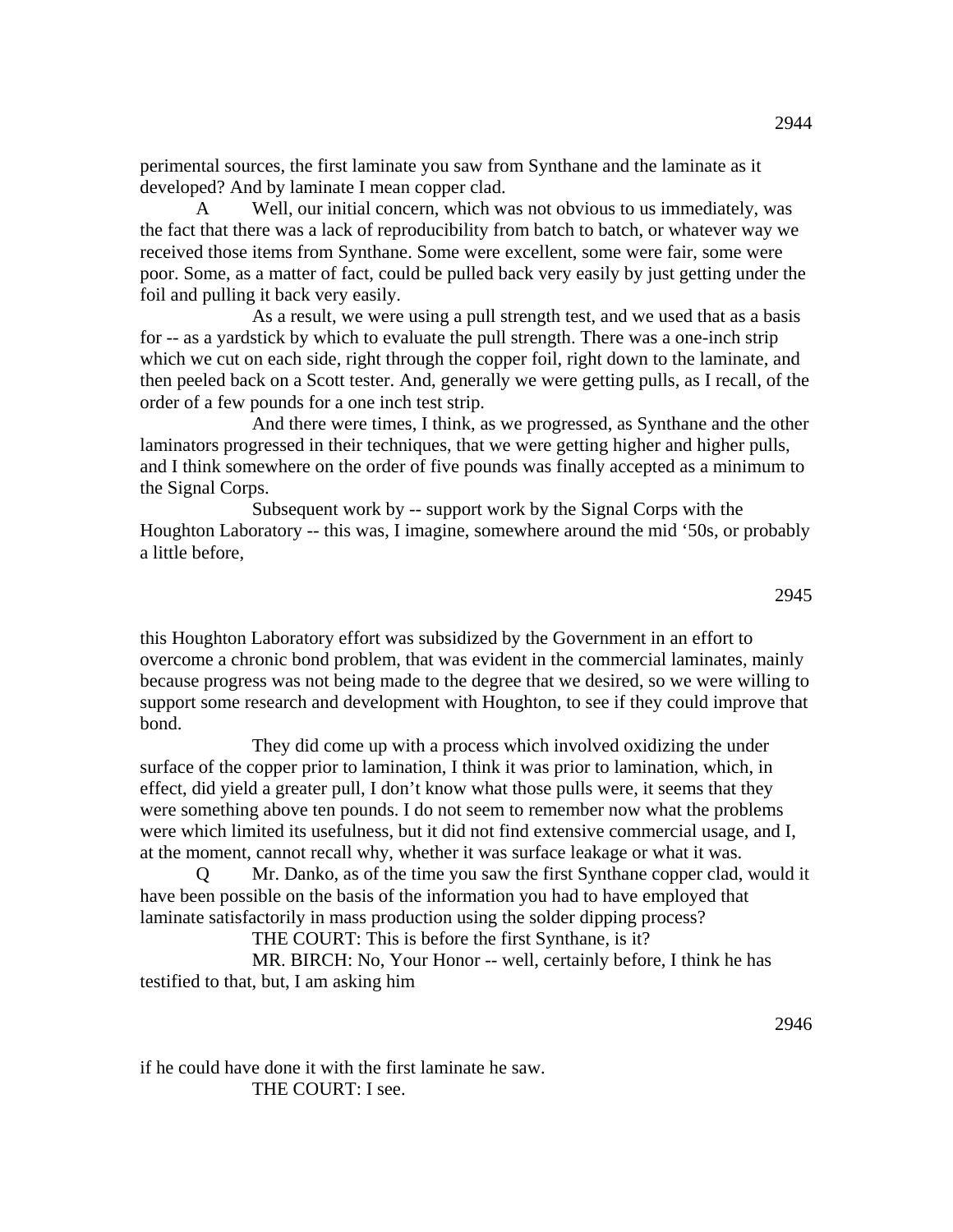A This is, of course, opinion, I think it could have been in a mass production basis, but there would have been a lot of rejects, in other words, it might have been a costly process, the cost being involved in throwing away the laminate possibly with circuits already assembled to them, unless some better test was devised to weed out the good laminate from the bad laminate. The lack of reproducibility from a practical production point of view would have been considered serious.

Mr. Danko, you have mentioned the development of the Auto-Sembly process, and you have told us what it entailed. I believe you have also mentioned that a patent application was filed covering that process.

 I will hand you a certified file history obtained from the patent office and ask you if this is the application to which you referred?

2947

A Yes, this is the material.

 Q And that application was filed by you and Mr. Abramson together; is that a fact?

A Yes.

 MR. BIRCH: I offer the file history of the Abramson and Danko application, identified by the witness, in evidence.

MR. BLENKO: No objection.

THE CLERK: Defendant's Exhibit No. 463.

(File history of Abramson and Danko application was marked Defendant's Exhibit No. 463.)

BY MR. BIRCH:

 Q I will hand you a copy of the United States Patent 2,756,485, to Abramson et al, do you recognize that patent?

A Yes.

Q Is that the patent which issued on the application just identified?

A Yes.

MR.BIRCH: I offer United States Patent 2,756,485 to Abramson et al in

evidence.

MR. BLENKO: No objection.

THE CLERK: Defendant's Exhibit No, 464.

(Patent 2,756,485 was marked as Defendant's Exhibit 464.)

2948

#### BY MR. BIRCH

 Q Mr. Danko, there is one other area I wish to develop with you, and that is the use of a metallic resist in the production of printed circuitry.

 What, if anything, was done at the Signal Corps in that connection? A When you say at the Signal Corps, may I also include by the Signal

Corps?

Q Yes, anything that you know of as a result of the Signal Corps activity.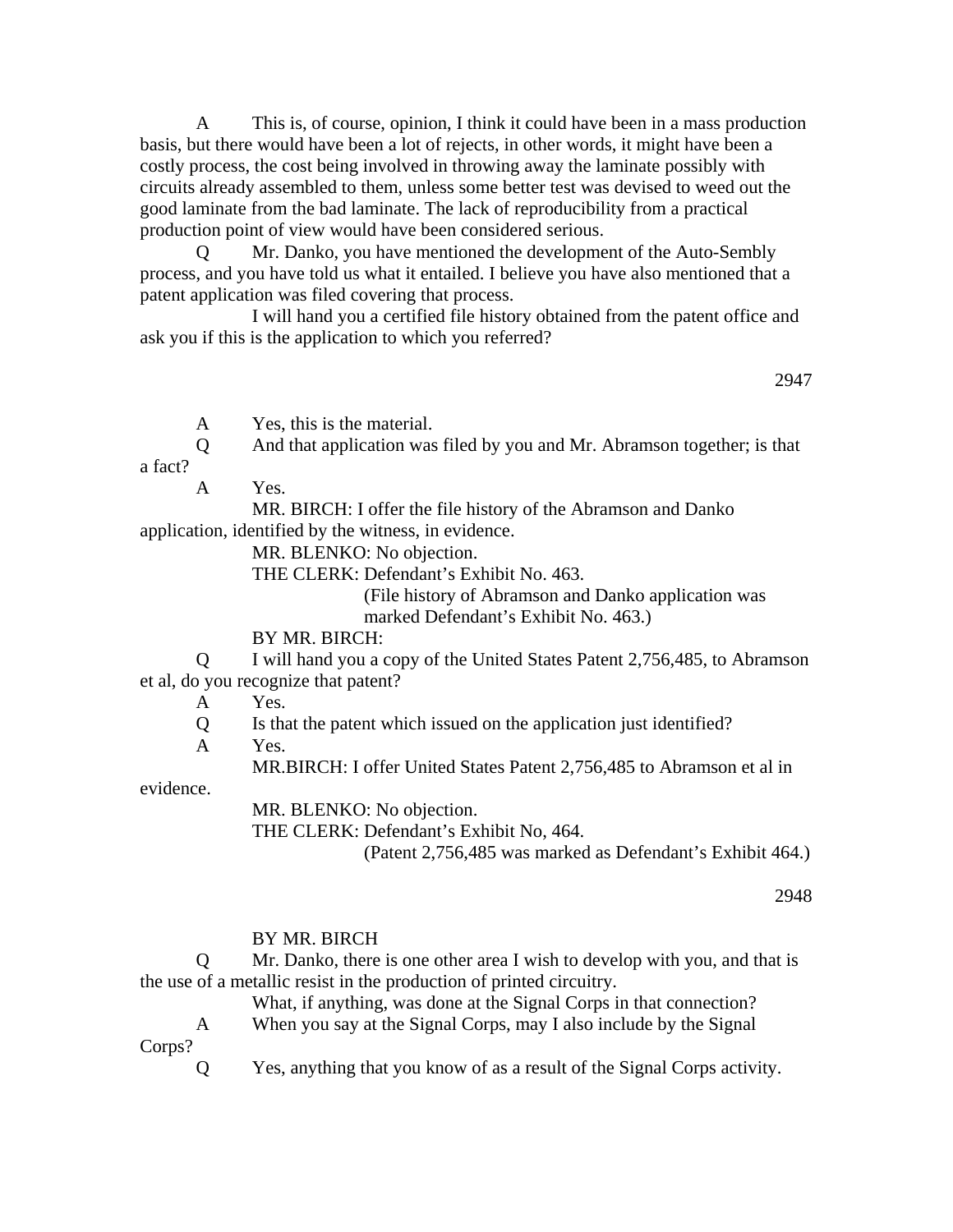A Well, Mr. Tuttle of Kenyon Instrument Company filed a memorandum for patent reasons on September 19, 1947.

 This memorandum was filed in what we called a contract notebook, which he maintained, during the first year, or certainly during three-quarters of the first year of the contract.

 In this memorandum, as I recall, he describes a technique which is as follows: He deposited --

 MR. BLENKO: This is objected to as not the best evidence. MR.BIRCH: Not what? MR. BLENKO: Not the best evidence.

BY MR. BIRCH:

 Q Do you know, Mr. Danko, just to avoid this objection, whether or not that particular technique appeared in

2949

the Kenyon reports?

A No, I think not. I don't recall it.

 Q I seem to recall some such disclosure. Let's see if we can find it, and I will direct your attention to it.

 While we are looking at the reports, I will again hand you the Bureau of Standards Bulletin 192, and invite your attention to the second full paragraph appearing on page 53 in the second column and ask you if that is the technique to which you refer?

- A I am familiar with this paragraph.
- Q Is that the technique to which you refer?
- A Yes, that is the paragraph, and that is the technique.
- Q Proceed with your description based upon that record then.
- A I was going to describe the process, as it was described in this

memorandum, and as is presented here in essentially the same substance.

 The process involved depositing an alloy of nickel aluminum and chromium on an insulating surface.

 A second layer of metal, specifically silver, was then deposited over this first metal layer. A resist, photoresist, was then superimposed on this silver surface, and with appropriate etchants the silver that was not covered was

2950

removed.

 The underlying and now exposed nickel chromium aluminum alloy, was not attacked by this etchant.

 The next step was to expose this process laminate to a second etching bath.

 The second etching bath proceeded to etch down to the bare insulating board, removing the previously exposed nickel, chromium aluminum alloy.

 In that fashion it was possible to end up with, as an end product, a silver covered pattern, such as you may desire.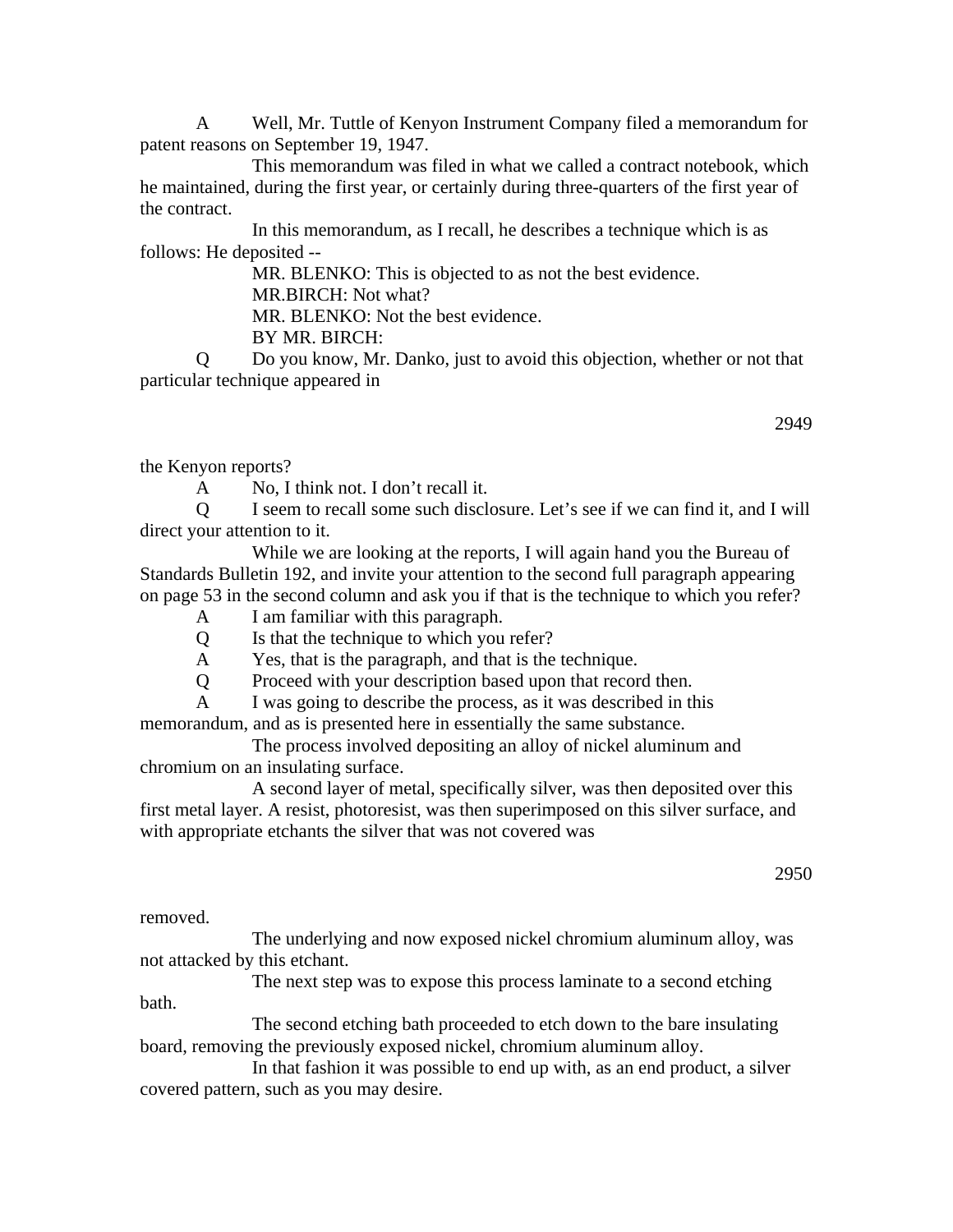Mr. Tuttle did use the term "metal resist," as I recall in the document New Advances in Printed Circuits, that I am looking at now.

 It does specifically say that the silver image acts as a protective resist for underlying base metal.

 Q Mr. Danko, I will hand you the second quarterly report under date of 15 December, 1947, for the period of 15 September, 1947, under the Kenyon Instrument Company, Signal Corps contract, and invite your attention specifically to page 4, sub-title B, the silver resist process, and under that you will note sketch sheet No. 152, inventor Clifton M. Tuttle, method of producing electronic circuits on electrical parts, and I will ask you if that section of the report describes the process you have just read.

2951

A This is the memorandum that I made early reference to.

 My recollection of it, as being in the notebook, which I know it is, was prompted by the physical layout of the sheet.

I did not recall that it was in the report, but I do agree that it is there.

THE COURT: What is the date of that report?

 MR. BIRCH: The date of this report is 15 December, 1947, for the period of 15 September.

THE COURT: The second report?

MR. BIRCH: The second report.

BY MR. BIRCH:

 Q What other experience did you have at the Signal Corps with the use of a metallic resist?

 A We have an in-house document, which is a trip report by a Mr. Pearlmann, who preceded me as the project engineer, and on 8 January, 1948, Mr. Pearlmann's trip report notes the use of cold top as a masking stop for depositing the silver selectively, whereas Mr. Tuttle envisaged covering the entire plate with silver, Mr. Pearlmann's trip report notes some consideration of using a cold top or a more selective deposition of the silver.

 This possibly might suggest that instead of a positive image, it is a positive image of the negative. I am

2952

not sure. There is no reference in the note that we have in the Signal Corps file.

 Then three years later, on 11 June, 1951, a Mr. Bornemann, a technician who worked for me, filed a silver resist disclosure in his patent books, and this was subsequently processed through our patent advisor, and we were informed in May, 1952, almost a year later, that the patent agency would not process this particular disclosure, and cited a number of references of prior art.

 Q Can you tell us whether or not the Bornemann disclosure or the Bornemann process did or did not involve metallic resist?

 MR. BLENKO: That is objected to as not the best evidence. I think he should be here.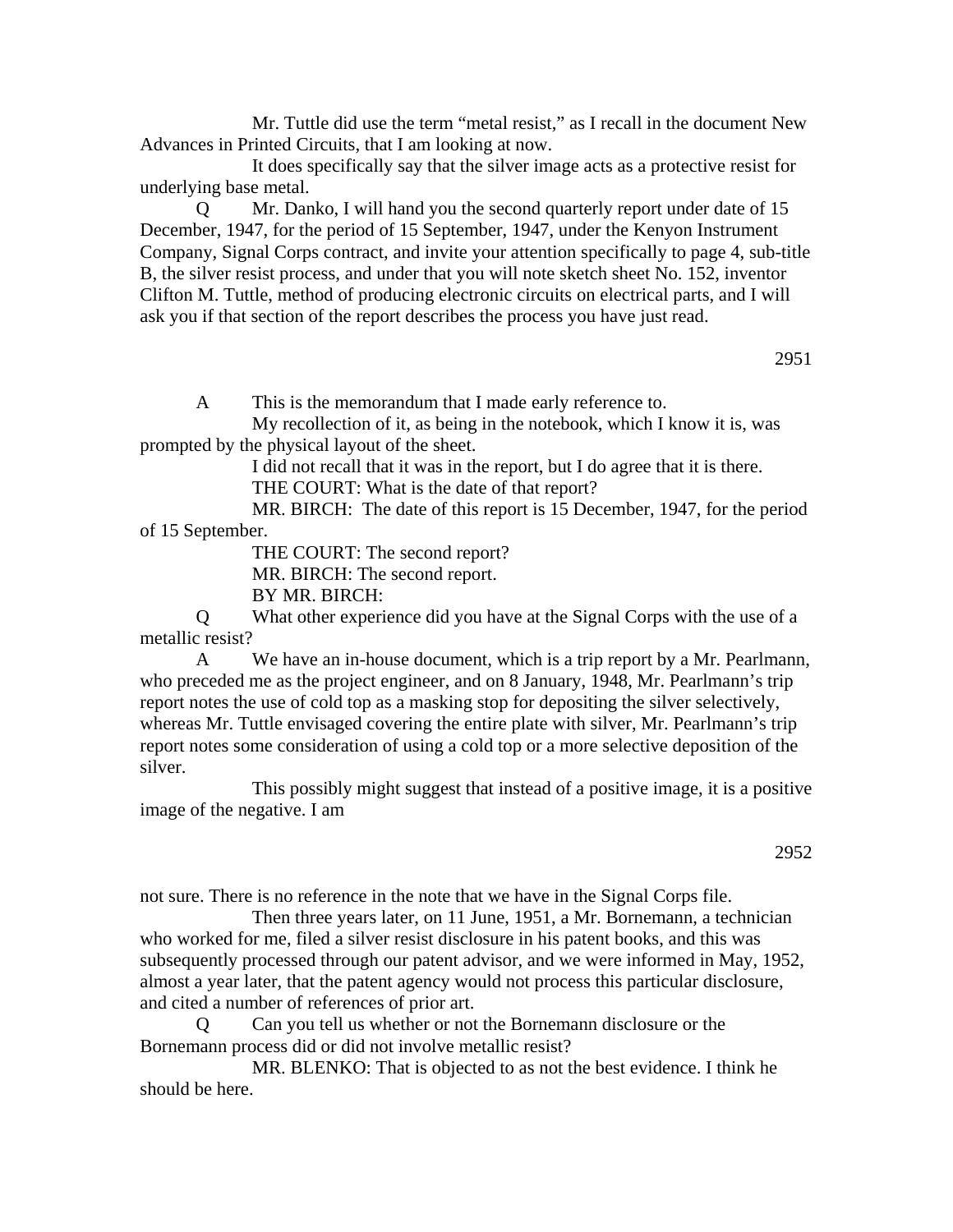THE COURT: Sustained. BY MR. BIRCH:

- Q Do you have the report with you, Mr. Danko?
- A No, this is in the Signal Corps custody.
- Q Can it be purchased?

 A I am sure it can. I can certainly make the overtures, and I see no reason why not.

 It does involve another agency, other than mine, that is, namely the patent agency, patent activity, and I suggest that possibly through your previous contacts, whereby you were getting the copies, you might inquire as to avail-

2953

ability of the silver resist disclosure by Mr. Bornemann.

 MR. BLENKO: If that can be done, I think that the Pearlman trip report should also be included.

MR. BIRCH: By all means. I think we should get them all.

 Will counsel agree that if the Pearlman trip report and the Bornemann disclosure are produced by the Signal Corps that they may be admitted without objection as authentic?

> MR. BLENKO: I will have no dispute about authenticity. Of course not. THE WITNESS: Sir, may I suggest something?

 The Pearlman report is an in-house document. It is a report from the engineer to his supervisor, and as such it may contain other material in there that is not pertinent to what is being discussed right now.

 I don't know if it is proper. May I suggest that if on perusal we find reasons why other material in that report which is not germane to what we are discussing over here, it can be removed and so certified that the material removed from that report is not related to this silver resist, which is, incidentally, only a few sentences that possibly may be considered.

> MR. BLENKO: The plaintiffs will make no objection to that procedure. THE COURT: Very well.

 THE WITNESS: Between the time that Mr. Bornemann filed his disclosure, and the time that our patent advisors told us that it would not be processed, we did make some photographs, detailing the silver resist process of Mr. Bornemann's.

 I prepared a paper, as a matter of fact, in September of 1951 for presentation at the National Electronics Conference in October, 1951.

 This paper was cleared by the cognizant authorities at Fort Monmouth, and the paper was presented in Chicago, in the period 22 to 24 October, 1951 by myself, in which I detailed this metal resist process, as defined by Mr. Bornemann.

I will hand you a copy of the proceedings of the National Electronics Conference Volume 7, Chicago, Illinois, October  $22<sup>nd</sup>$ ,  $23<sup>rd</sup>$ , and  $24<sup>th</sup>$ , 1951, and ask you if that is the document or the paper to which you refer?

<sup>2954</sup>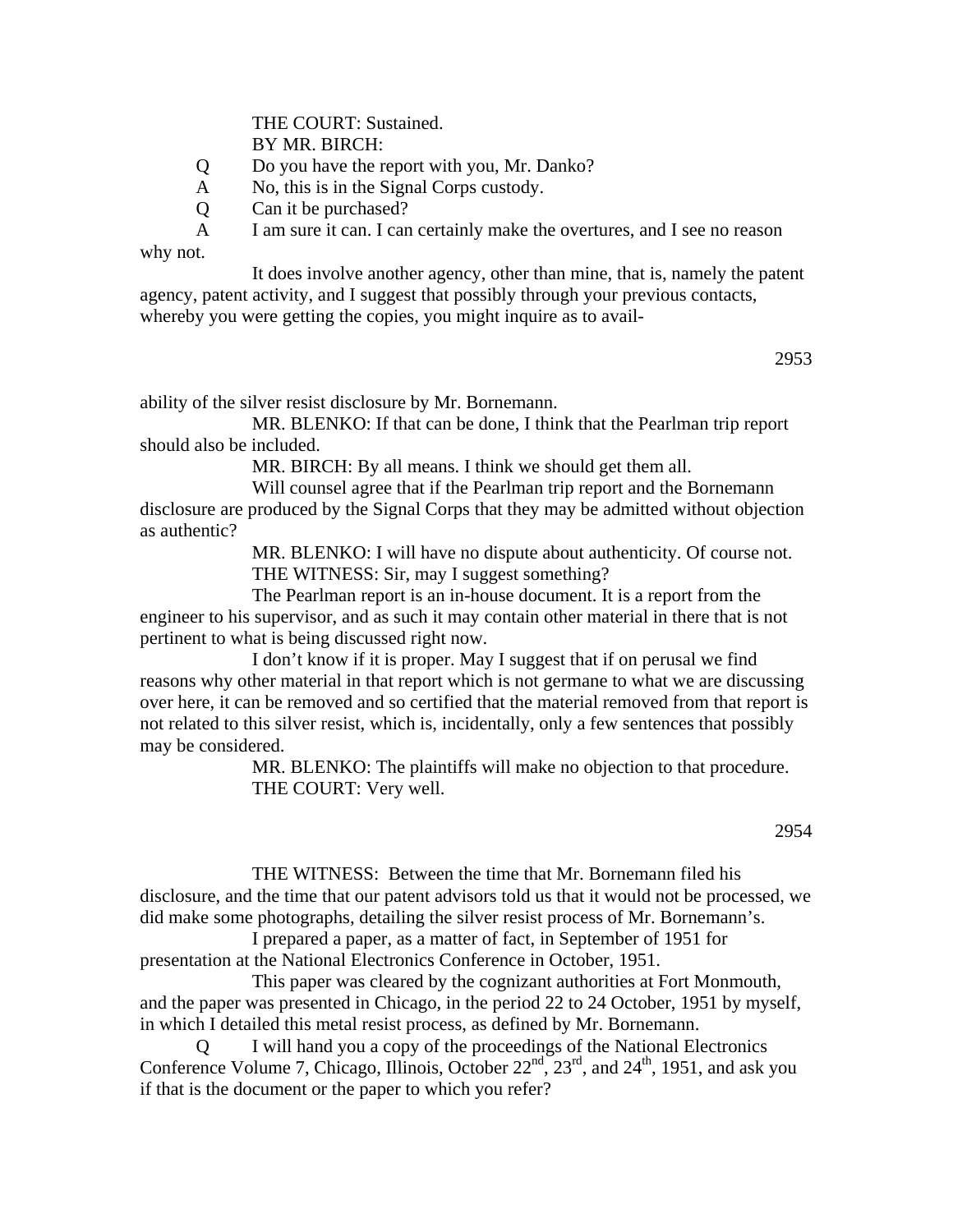A Yes.

Q Would you please point out the pertinent disclosure in that document?

 A Figure 15 -- no, figure 13. Any text related to figure 13 would cover the subject we are discussing now.

Were there any other pertinent activities with respect to metallic resist in the Signal Corps, to your knowledge?

A None.

2955

 After being advised by the patent agency that they would not process this disclosure, we closed our files, and we practiced the art thereafter on a small scale, as needed to some in-house developments.

I note on the page 549 of this paper, Mr. Danko, under heading 7, other applications of Auto-Sembly, under No. 2, the following: Ethced parallel line patterns have conductors on a stiff or silicon base, and can be used as Faraday schields.

 Would you tell us what experience the Signal Corps had with Faraday shields produced by etching?

 A Well, we may have occasionally etched a Faraday shield for exploratory purposes. Shields were used sometimes in transformers, between layers, to provide electrostatic shielding from one coil to another.

But I must say that we did very little along those lines.

In that particular text I was making reference to projections.

 We actually made configurations that looked like Faraday shields. They were long fingers.

 It is a pattern with just long fingers of conducting metal opened at one end and shored at the other.

 But in that list that you were referring to, in that text, I was extrapolating future applications, namely suggest-

ing to the audience how etching of laminates could be exploited.

 MR. BIRCH: I offer in evidence the proceedings of the National Electronics Conference identified by the witness.

MR. BLENKO: No objection.

THE CLERK: Defendant's Exhibit No. 465.

(Proceedings of the National Electronics Conference was marked Defendant's Exhibit No. 465.)

BY MR. BIRCH:

 Q Mr. Danko, I will hand you a document which has been marked as Defendant's Exhibit 458, entitled Auto-Sembly of Miniature Military Equipment, by S.F. Danko, and S.J. Lanzalotti. Did you collaborate in the authorship of that article?

A Yes.

 Q Does that article describe the Auto-Sembly process as you have testified here today?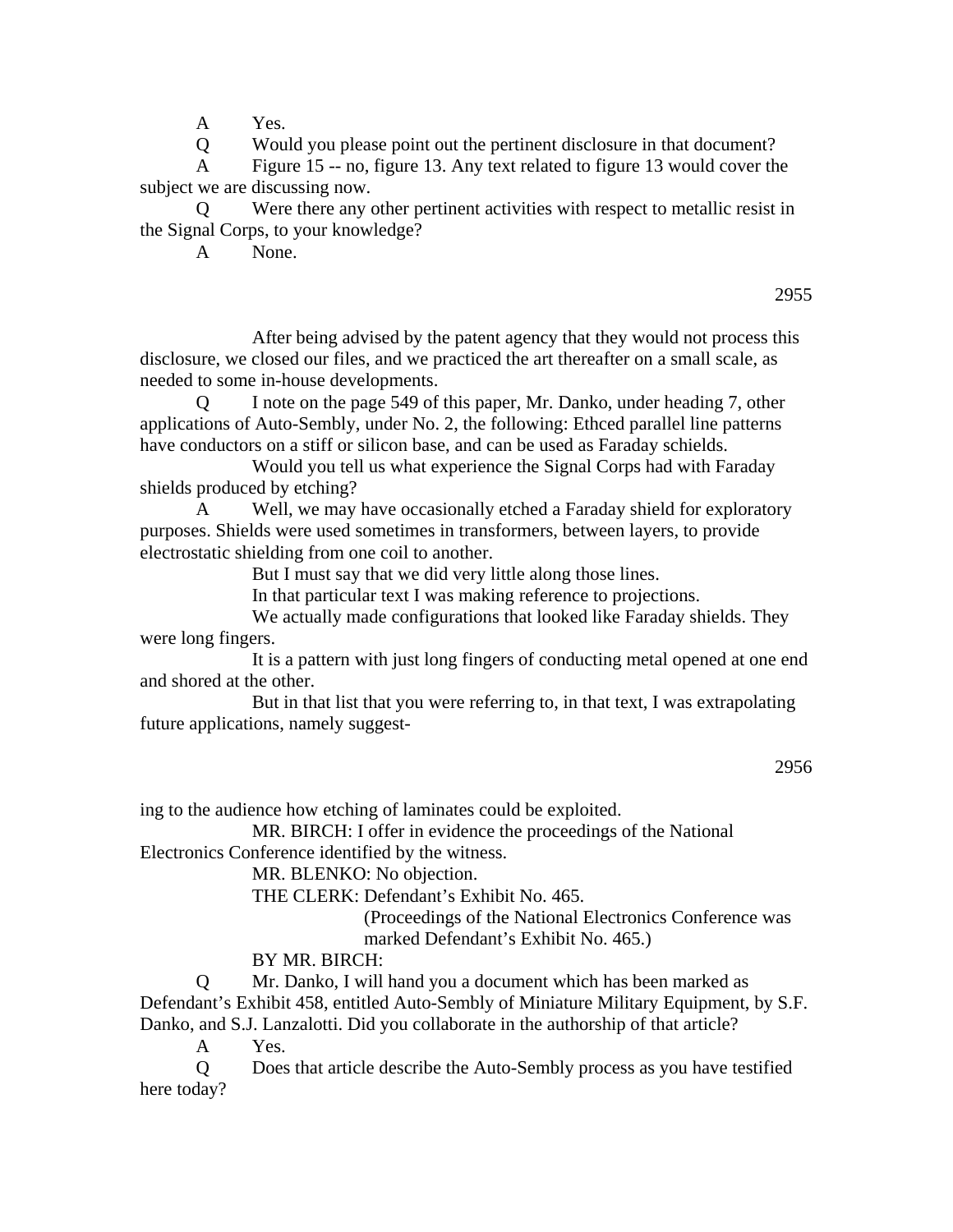A Yes.

 Q I will hand you two other documents and ask you if you can identify them. The first one is entitled Printed Circuits for Military Equipment, by S.F. Danko, which was a paper presented at the symposium on ceramic dielectrics held at Rutgers University, New Brunswick, New Jersey, April 18,

2957

1952, and later published in Ceramic Age in October, 1952. Can you identify that?

A Yes, I am the author of this article.

 MR. BIRCH: I offer in evidence the article identified by the witness. MR. BLENKO: No objection.

THE CLERK: Defendant's Exhibit No. 466

(Article entitled Printed Circuits for Military Equipment was marked as Defendant's Exhibit 466.)

BY MR. BIRCH:

 Q I will also hand you a document entitled Printed Circuitry for Transistors, by S.F. Danko, which was taken from the November proceedings of the IRE. There should be a date on this thing. Can you identify it and perhaps find the date?

A I think it was 1952.

 Q It says that the original manuscript was received by the institute on July  $10^{th}$  1952. Can you identify that?

A Yes, I am the co-author of this article.

 MR. BIRCH: I offer in evidence the article identified by the witness. MR. BLENKO: No objection.

THE CLERK: Defendant's Exhibit No. 467.

(Thereupon, an article entitled Printed

2958

Circuitry for Transistors was marked Defendant's Exhibit No. 467.)

## BY MR. BIRCH:

 Q I have a third article, too, Mr. Danko, entitled Signal Corps Engineering Laboratories, Fort Monmouth, New Jersey, Miniaturization Technique, a Discussion and Proposal.

 It is a reprint of a paper delivered at the component section, Institute of Radio Engineers Convention, March 9<sup>th</sup>, 1950.

Can you identify that article?

A Yes, that is the first public presentation of the subject to the electronics

industry.

 It preceded those others. MR. BLENKO: May I see that? MR. BIRCH: Surely. MR. BLENKO: No objection. THE CLERK: Defendant's Exhibit No. 468.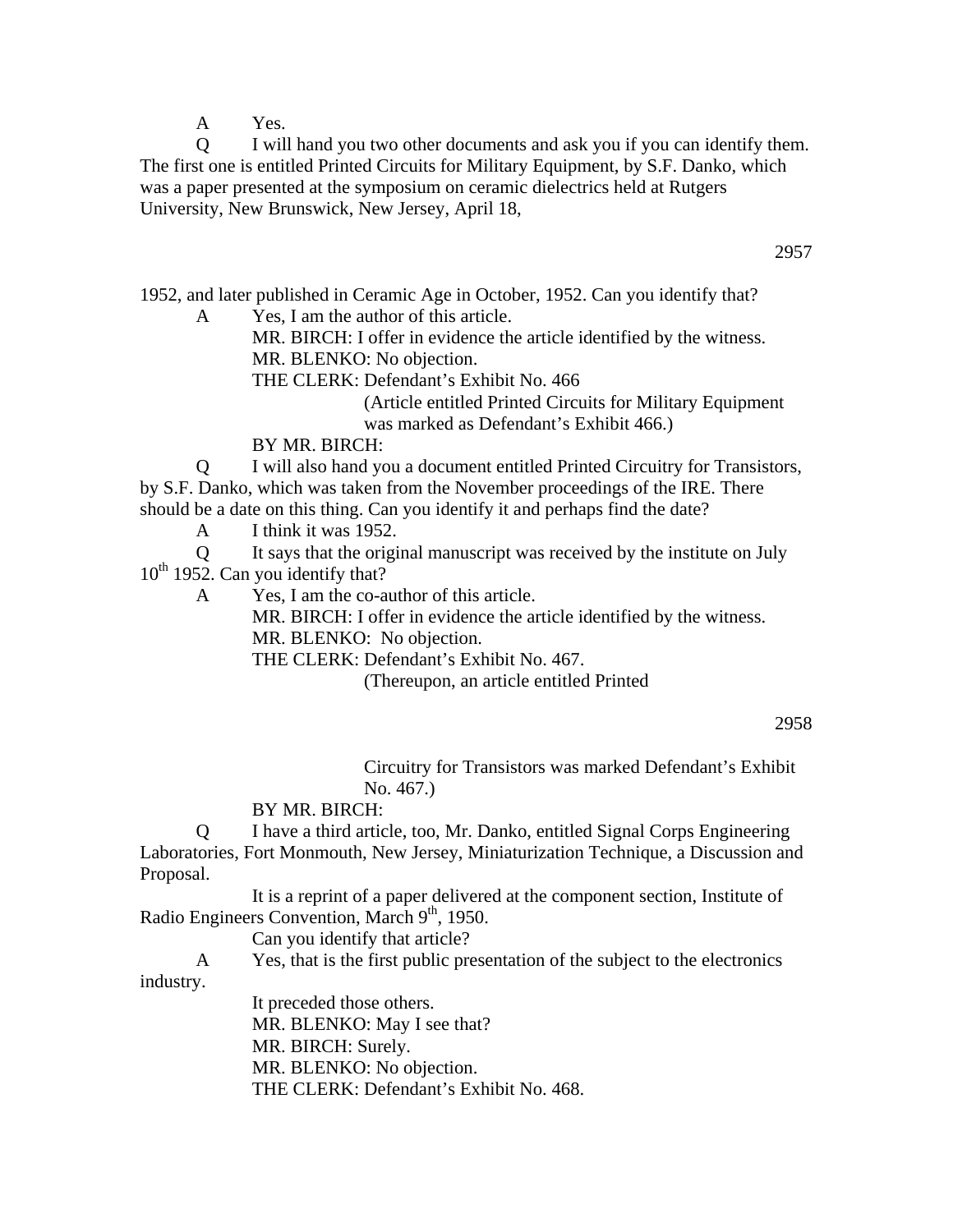(Thereupon, a paper delivered at the Institute of Radio Engineers Convention March 9<sup>th</sup>, 1950, was marked as Defendant's Exhibit No. 468.)

BY MR. BIRCH:

 Q Mr. Danko, I have one more item to discuss with you. On Friday, following the preparation of a letter by

2959

local counsel, Mr. Avirett and Mr. Howard, I called Mr. Glassman to determine for sure whether you were going to arrive here today. I read the letter over the telephone to him. That letter requested the production of several items of correspondence from the Beck files, principally, and I believe one from the Glass Products file.

MR. BLENKO: That is right.

- Q Were you able to find those letters?
- A Yes.
- Q Do you have them with you?
- A Yes.
- Q Would you produce them please?
- A I have three copies.

MR. BIRCH: Would Your Honor like to look at a copy?

THE COURT: Yes.

(Document handed to the Court)

 MR. BIRCH: Your Honor, counsel have discussed the problem of marking these other letters, and if it pleases the Court, we would like to offer the four Glass

Products letters as a new exhibit with an "A", that is, Defendant's Exhibit 454-A.

MR. BLENKO: No objection to the exhibits.

THE CLERK: Defendant's Exhibit No. 454-A.

(A group of Glass Products letters

2960

were marked Defendant's Exhibit No. 454-A.)

 MR. BIRCH: The Defendant's offers in evidence as Exhibit 423-A, the letter of November  $12<sup>th</sup>$ , 1949, to the Signal Corps from Mr. Beck.

MR. BLENKO: No objection.

 MR. BIRCH: The record probably should also reflect the dates of the letters that were marked as 454-A.

The first is a letter of March  $14<sup>th</sup>$ , 1950, to Mr. Kublin from Mr. Pritikin, with an attachment apparently reflecting the forwarding for seven samples of printed circuits.

A letter of June 1<sup>st</sup>, 1949 to the Director of Squier Signal Laboratories, Fort Monmouth, from Mr. Pritikin, and a letter of March  $24<sup>th</sup>$ , 1950, to Mr. V.J. Kublin from Mr. Pritikin.

 THE CLERK: The letter from Mr. Beck to the Signal Corps is marked Defendant's Exhibit 423-A.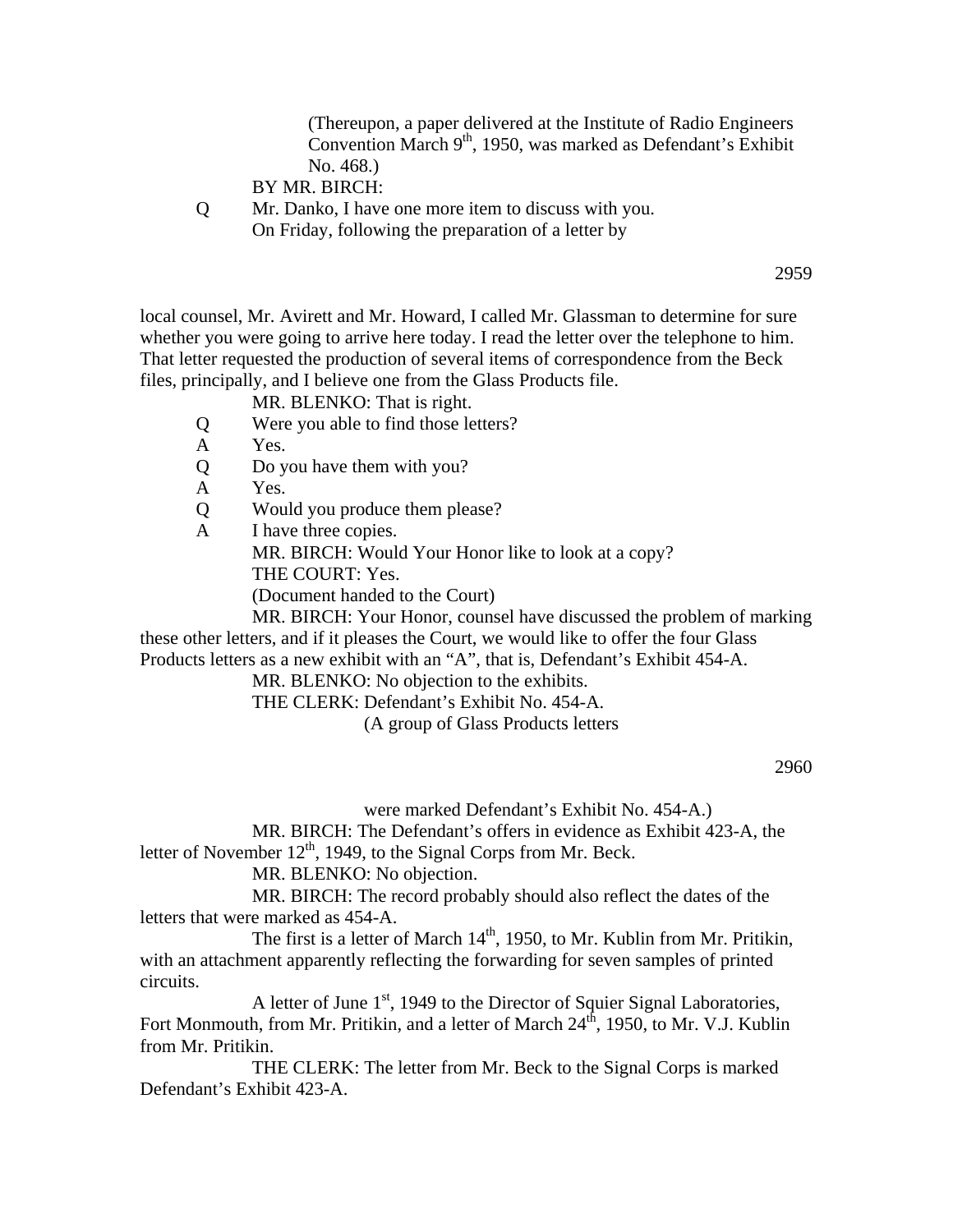(Thereupon, a letter from Beck to the Signal Corps was marked as Defendant's Exhibit No, 423-A.)

#### BY MR. BIRCH:

 Q Mr. Danko, in looking at the letters just produced, and particularly at the December  $15<sup>th</sup>$ , 1949 letter to you from Mr. Pritikin, I not a request for a proposal to make 300 parts for your Auto-Sembly unit. Were those 300 parts

ever made?

A Yes.

Q Do you recall what they were?

A I have a sample of it with me.

Q Will you produce it, please?

A I should have it. I had it yesterday.

 Q Mr. Pritikin's letter says, "the specifications call for either embossed or inlaid. Have you any preference, as we can make either one? The embossed part would be practically identical to the part you showed me, made by the Etched Products Corporation sample of which is enclosed."

 Do you know whether this sample was made by the inlaying or embossed process?

A That is what was identified as an inlaid item.

 Q And that would make it similar to the commutator that you had identified before?

 A Yes, in the sense that the bottom conductor is subsurfaced. This is not resting on a surface; it is flush.

Q Is there any objection to our marking this as an exhibit?

 A No, this is one of 300, and we used those for test purposes and so on. This is certainly expendable.

MR. BLENKO: No objection.

 MR. BIRCH: I offer the sample of one of the 300 parts produced by Mr. Pritikin as referred to in the letter of

2962

December  $15<sup>th</sup>$ , 1949 in evidence.

THE CLERK: Defendant's Exhibit No. 469.

(A sample part made by Pritikin was marked as

Defendant's Exhibit No. 469.)

BY MR. BIRCH:

Q One further question, Mr. Danko.

When did you first hear of, or maybe more specifically I should say when did you first have in your possession a copy of Eisler patent 2,441,960?

 A I would say very shortly after Mr. Enslein of Stromberg-Carlson brought to our attention the Eisler patent in a telegram, sometime in 1949.

29 September, 1949.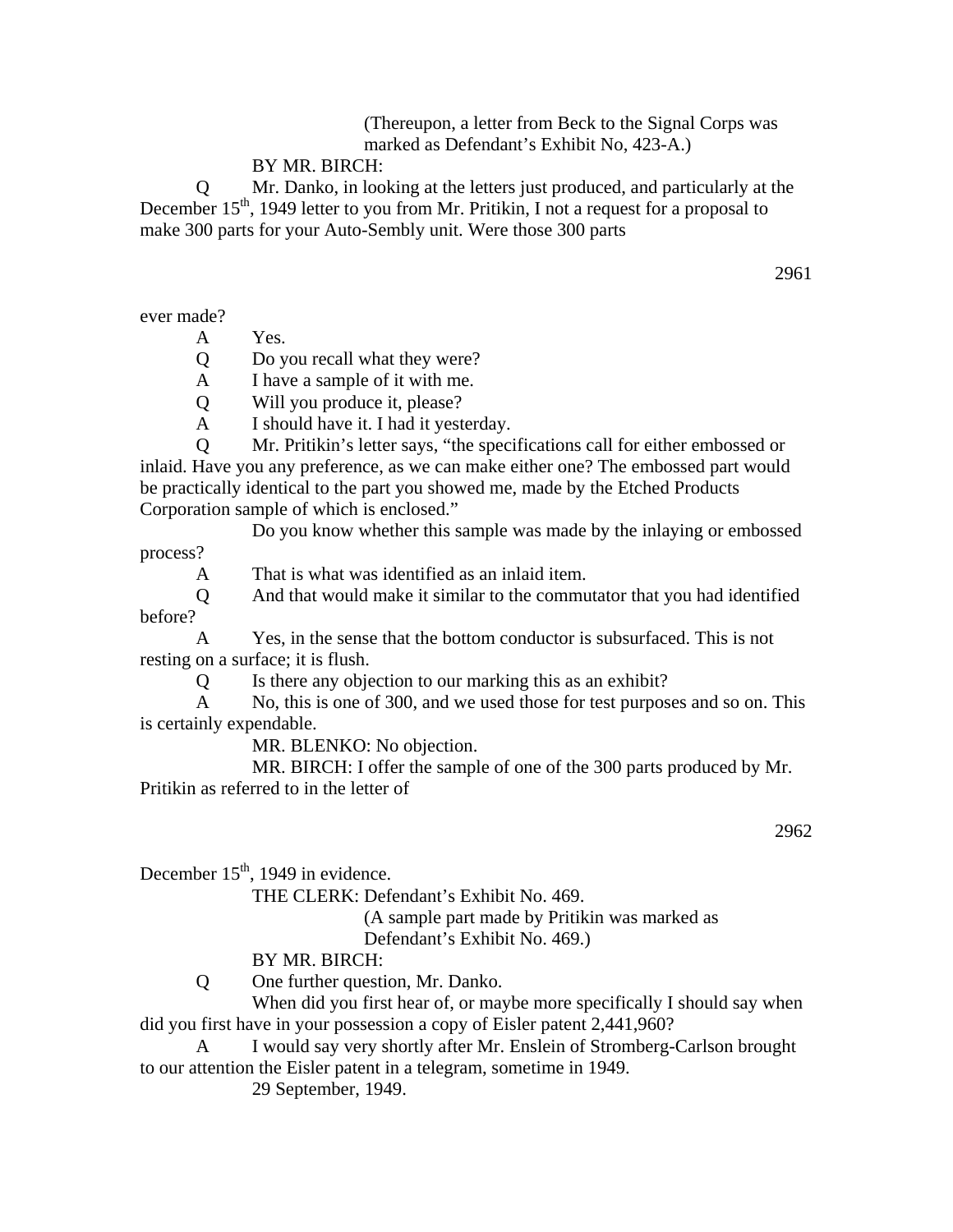Q I hand you Defendant's Exhibit 461 once more, and call attention to a telegram, which is addressed to the Signal Corps Laboratory, Attention Mr. Abramson from Enslen, Stromberg-Carlson.

Is that the telegram to which you refer?

A Yes.

MR. BIRCH: No further questions.

THE WITNESS: Sir, may I ask a question again?

 With regard to the availability of these notes, Pearlman's note, I just recalled again that if we can supply those without this blue ribbon certification, we can certainly expedite considerably the availability of these documents.

2963

 MR. BLENKO: Let the record show that both Mr. Classman and Mr. Brody are in the Court room have been here all day. I will say, not only to the Court and to the witness, but to them, that if either of them submits this document with a covering letter, giving their own personal certification, that it is correct, there will be no objection.

MR. BIRCH: I will join in that statement.

THE WITNESS: That will save at least a day or two.

CROSS EXAMINATION

BY MR. BLENKO:

 Q Mr. Danko, I would like to take you back to the beginning of your activities in connection with your Auto-Sembly development, and go through the thing historically, filling in what appeared to be some gaps or omissions.

 I would like to ask you first, if it is the fact that when you began this general inquiry making your western trips and the like, it was the Signal Corps which was carrying to the electronics manufacturers the concept of making electronic gear by using preformed components with pig-tail leads which could be dropped through the holes formed in the circuit board and solder connections made at the joints, or whether that concept was something that was make known to you by those electronic manufacturers?

A Actually, it was neither, Mr. Blenko. If I can be permitted to elaborate --

2964

Q Yes, do you want the question read to you?

A No.

 I merely want to explain, because I think the question may have been based on some misunderstanding.

 When we made the tour of the Midwest, we did not carry the Auto-Sembly concept with us, We were seeking information and opinions on the state of the art.

The concept of Auto-Sembly was conceived after our western trip.

 Q Then the concept was yours and Mr. Abramson's, and was not the concept of any of these people that you talked to?

A That's right, sir. It was our concept.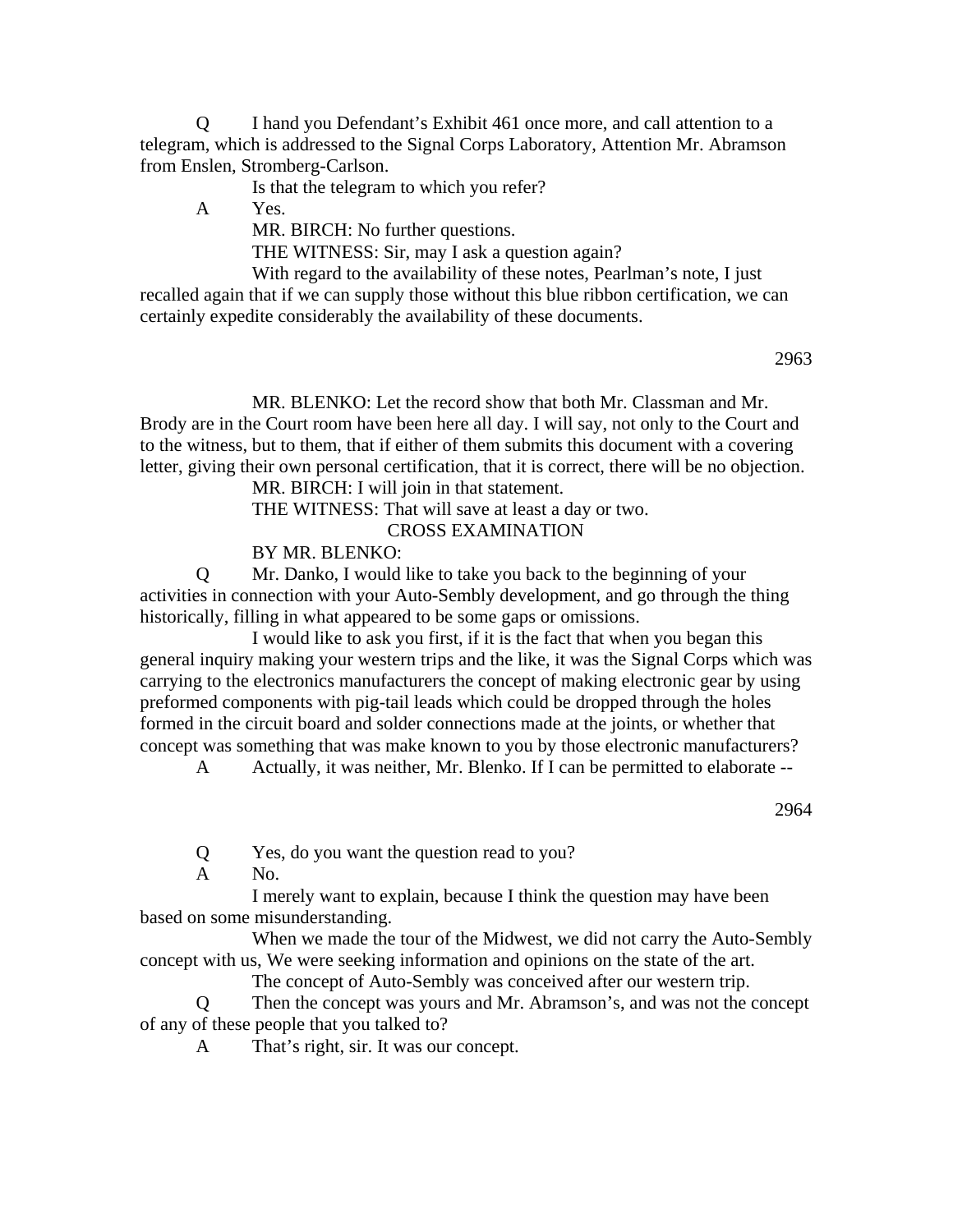Q And your subsequent efforts after that concept were directed toward implementing it rather than advancing work which had been done by any of these manufacturers of electronic gear or components or copper clad laminate; is that right?

## A We concentrated on that concept.

Q Now, go back a little bit further.

 You indicated that you were briefed on the whole subject when you got these new duties, I believe, in 1946?

2965

A '48, June '48.

Q You made a complete review of the art as of that time.

 Isn't it the fact that the Signal Corps was greatly concerned about the limitations of mass production of electronic gear by point to point wiring in the event of another national emergency?

A We were so.

 Q I believe it had even been estimated that if all of the available woman power in America could be turned loose on the job it would be utterly impossible for them to supply the required work necessary for assembling by point by point wiring on the scale that would be necessary in the event of a future conflict. Is that in accordance with your understanding?

 A I have never conducted such a calculation, sir. I think it is conjectural, and it is possible. It doesn't seem unreasonable considering the relative important part that electronics today play in our military capabilities. I am inclined to agree that if the situation actually came down -- came to a showdown, that electronics would be an extremely -- I am hunting for words here -- would be a mass used tool in our defensive and offensive capabilities.

 I have heard projections made by high level Signal Corps people that in the event of an all out national emer-

2966

gency that a ten-fold increase of our current expenditures in electronics would not be unreasonable. That is at a time when our expenditures all told in the electronics business amount to about \$6,000,000,000 a year, so that in an all out effort it is conceivable that as much as \$60,000,000,000 of electronics, as a whole, could conceivably exist as a military market in the event of an all out serious national emergency. Which would tend to suggest the rather important part that electronics play in our military posture.

 And, secondly, points up as you apparently are indicating, the tremendous volume aspect of military electronics in preparing ourselves for any such contingency.

 Q And the impossibility, necessarily, of fulfilling that in any reasonable time by point to point wiring?

 A Well, certainly that is a rather important factor. More so, perhaps, I think, than we have stressed continually the fact that we don't have the skills available in the event of such a national emergency to do the things that we want to do. Labor we may have, but trained labor is something else.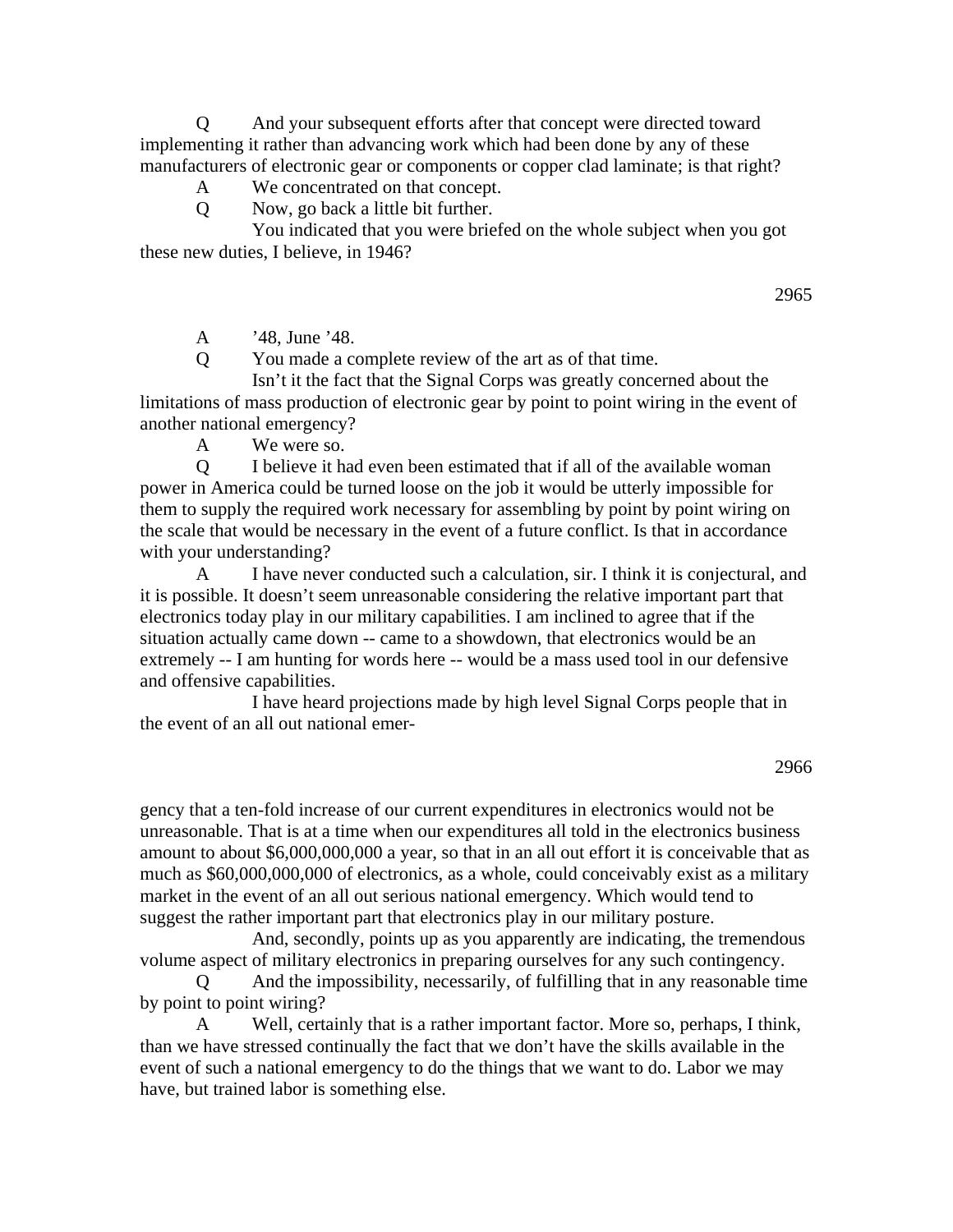As a matter of fact, the rather facetious observation is sometimes made that if we were to finally reduce everything to a point where we would merely need labor to put these things together, that certain countries of this world who have very adequate supplies of manpower, and assuming that elec-

tronics was the difference between survival and non-survival, that we would be in a very bad position.

 Q I wasn't reflecting on the ability of woman power, but it is a fact that a significant amount of training is involved --

A Yes.

Q -- in training people to do point to point wiring. Is that so?

A It is very true.

 Q I take it that you have learned in your examination of the Bureau of Standards' smorgasbords, about the Centralab technique?

A Yes.

 Q Were you satisfied with any of the techniques that have been discussed by the Bureau of Standards?

 A Well, the Centralab technique, please believe me, I do not intend to disparage, I merely said it was limited in its application.

Q That is correct.

 A As a matter of fact, it is very difficult sometimes to argue with success. Centralab has made as of today about 120 million of these circuits and you can't disparage anybody who has made and sold that many. It has a market and it is useful.

Q I am not seeking to disparage for a minute --

2968

A No, I said I might have, you might have construed that I had.

 Q No, I am simply trying to get this thing in its true perspective. Let me put it to you in these terms.

 When you entered on to your specific work on this project in 1948, and you did make a review of all of the material then available to you, it was in recognition of the fact that a problem still existed, was it not?

A Yes.

 Q To put it in other terms, you did not in your review of that extensive documentation point to any item in it and say, "That gives us what we wish."

 A We were not satisfied completely with any one of those techniques. We felt we had to do something further, above and beyond what was then available.

 Q Now, even before the Kenyon reports, had the Signal Corps issued any, or published or prepared any information bulletins relating to this general subject?

- A Before the issuance of the Kenyon reports?
- Q Yes, sir?

A I think the first reports came out in the fall of 1947, so it would have been

--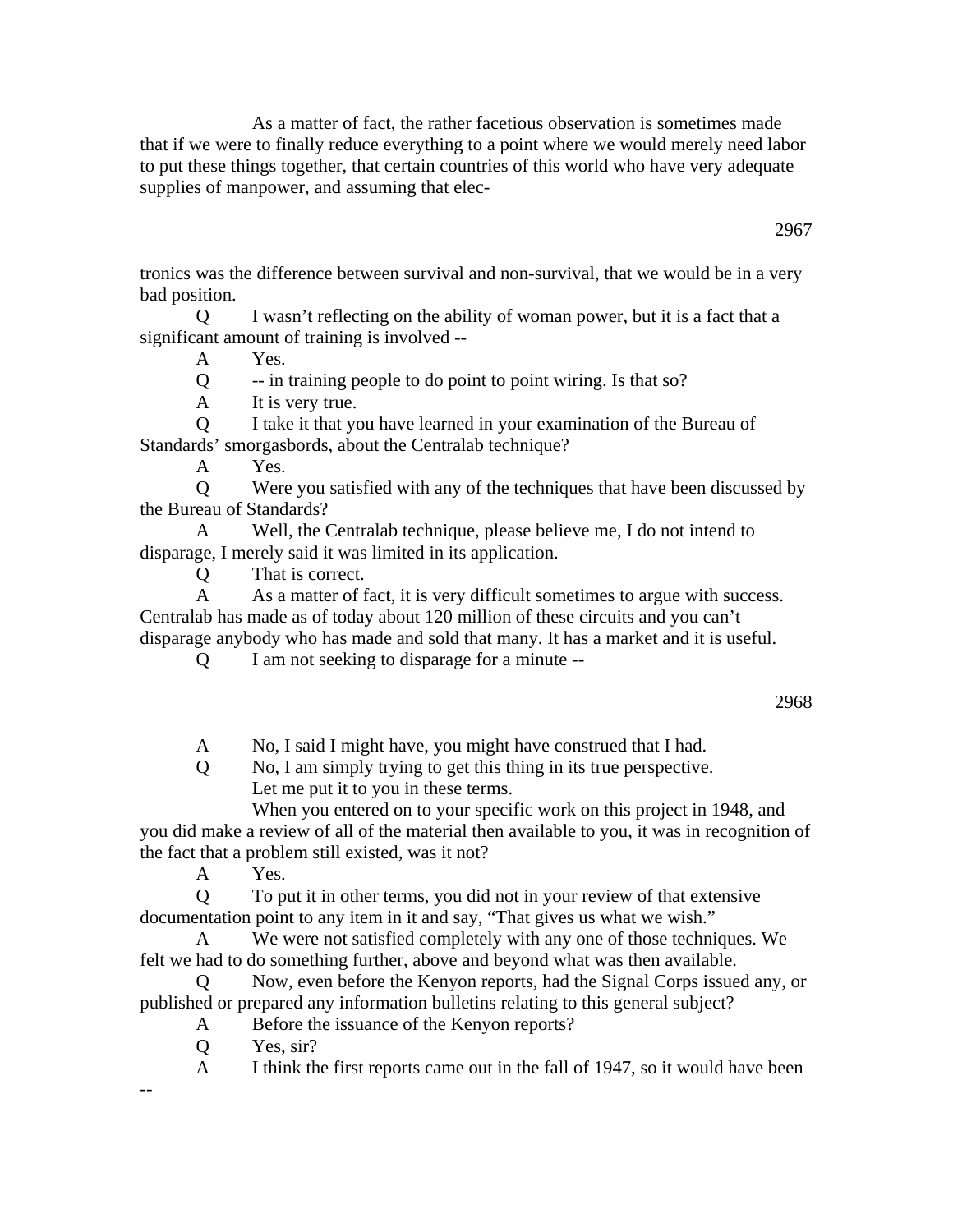Q I am thinking of Information Bulletin No. 19. Was there such a bulletin?

2969

 A I don't recall -- I don't know the substance of Bulletin 19. I will have to have my memory refreshed.

Q I will see if I can do that for you, sir.

A I am sure this was before my time as project engineer.

 Q I have a document, nectographed, the date of which appears to be 21 March, 1947, but unfortunately it first appeared to have been written as '46, and then struck over. Can you, by reference to your notes, go back to that?

A No. I was thinking that in July, 1948, No. 68 was issued.

Q Have you looked at it?

 A I can't answer you specifically with regard to the date. Perhaps if I can identify the project engineer --

(Examines document)

 -- I am sorry, I can't identify the date. I could possibly, if you wish, check back our official tabular list of information bulletins and get the proper date.

Q Would you be good enough to do that?

A Certainly.

 Q Do you have any independent recollection of having reviewed this document at the time that you entered into your studies?

A I am sure we did. I see things now that begin to gel in my mind.

2970

 Q In short, you have no doubt about the authenticity of the document, but you are still not clear about the date?

A That is right. And I am not the author of this document.

MR. BLENKO: I will offer the document in evidence.

THE CLERK: No objection?

MR. BIRCH: No objection.

THE CLERK: Plaintiffs' Exhibit No. 438.

(Thereupon, information bulletin No. 19 was marked Plaintiffs' Exhibit No. 438.)

BY MR. BLENKO:

 Q A word about the Kenyon reports. You have testified that you received those generally in a reasonable time after their filing. Of course, you have in mind the date when you commenced, but you had these reports periodically as a matter of routine, did you?

- A Yes.
- Q Have you re-examined these reports before coming here?
- A Several months ago.

 Q Mr. Tuttle has already testified, and we have the benefits of his discussion regarding it, so I will do no more that ask you this: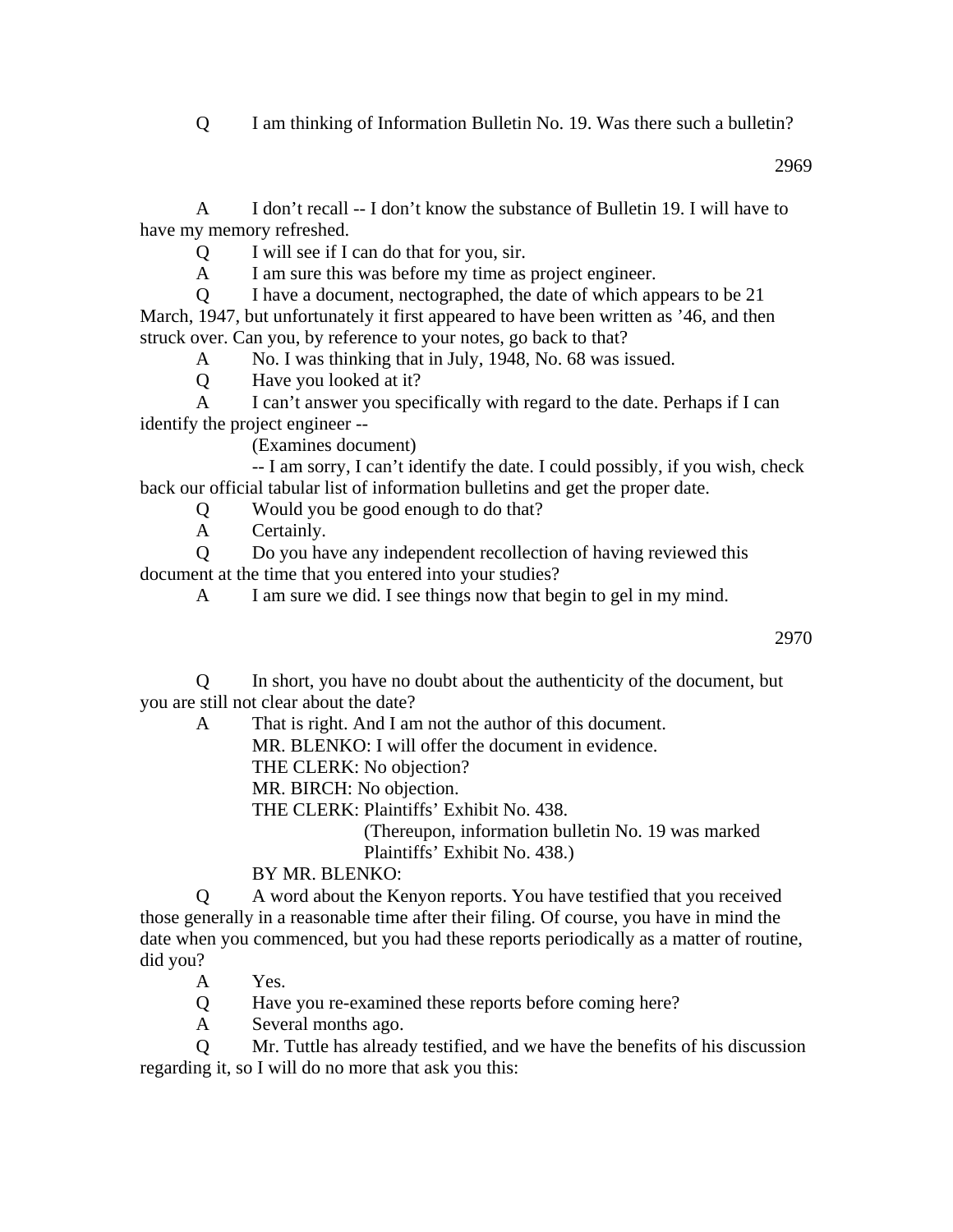It appears from the second report, which would be Defendant's Exhibit 411 -- or is it all 410?

MR. BIRCH: It is all 410.

BY MR. BLENKO:

 Q The second report in Defendant's Exhibit 410, that as of the date of that report, which is 15 December, 1947, development work with a metallic foil cemented to a plastic base had been "temporarily abandoned"?

A Yes.

 Q It is not your recollection that the abandonment was not merely temporary but was complete?

A If you will give me a moment to check my notes.

 Q Certainly. Feel free to refresh your recollection or refer to any documents on the date December 15, 1947, Mr. Danko.

 MR. BIRCH: I have an extra copy here that you can have. (Hands document to the witness.)

 A Well, frankly, I can't answer you just by memory. I would think that the subsequent reports would indicate whether he reinstituted work on the foil technique.

Well, they do, Mr. Danko, and the real purpose of my inquiry was to find whether you were testifying to any knowledge of any activities at the Kenyon Instrument Company beyond what is state in these reports?

For reports 1, 2, and 3, these reports were being conducted by another project engineer. I was merely receiving the reports while I was in a test function, and I, according-

ly, must rely only on what is in the written material and in the notebook which I subsequently received in July of -- In June of 1948.

 In other words, I did not visit Kenyon at any time prior to July of 1948. I wasn't project engineer until June. This material was written prior to my coming with the show, so to speak.

Q Now, you told us about a gelati silver halide process.

A Yes.

 Q Isn't it a fact that the process which Mr. Tuttle settled on, and really pushed, was the gelati silver halide process?

A He did, under our prodding so to speak.

 Q You prodded him in that direction rather that in the direction of etched foil?

 A Yes, because he was most enthusiastic about that particular technique, since it was highly involved photographic technique, and he did have an excellent competence in photography and he had a lot of faith in the photographic technique.

Q Briefly, did not that process come to this: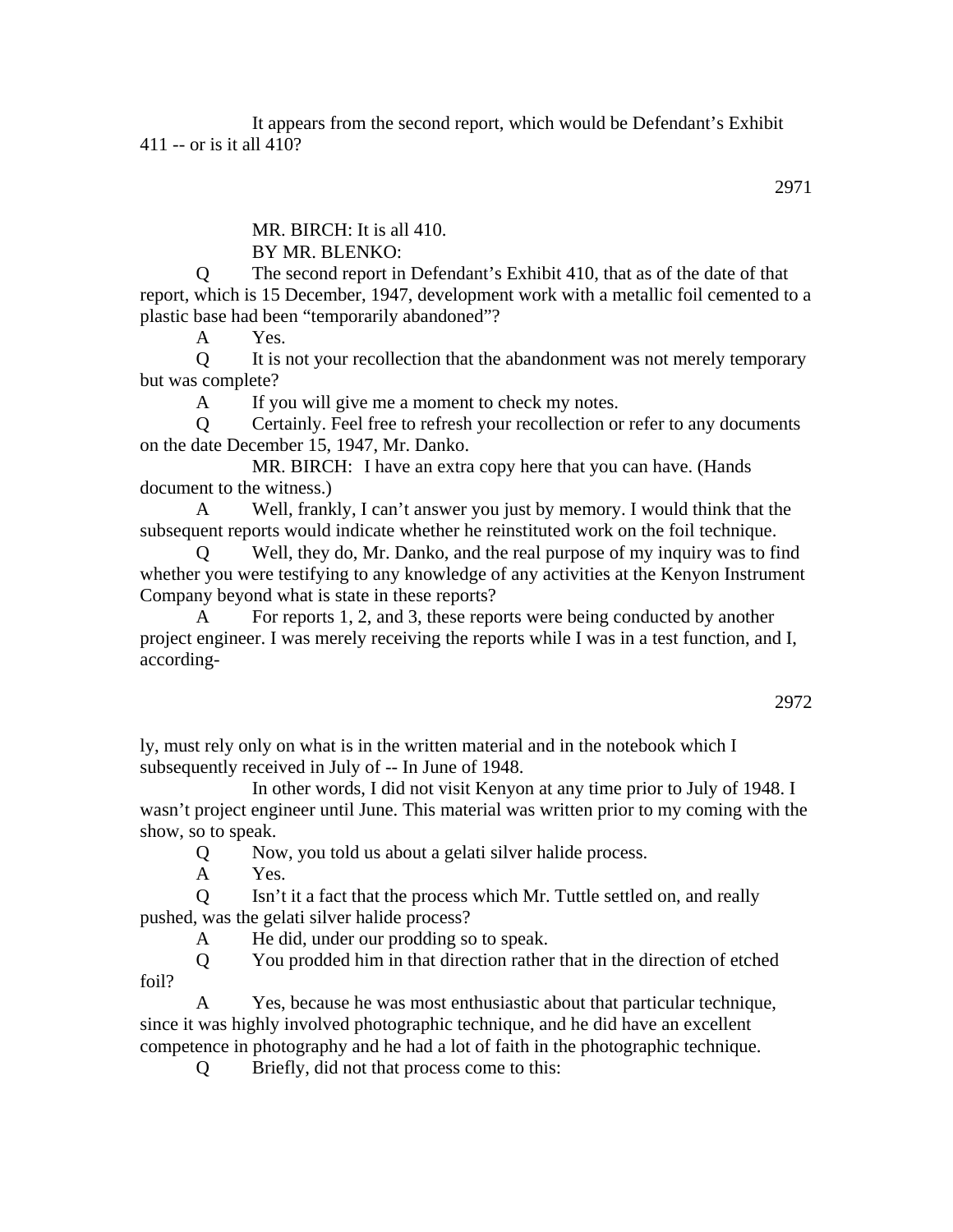That it wasn't an etching process at all, but was a process wherein an emulsion of silver halide was contained in gelatin, was placed over a base, and then photographed, just like in ordinary photography, and developed. And that

subsequent to the development this complex of gelatin and silver was reduced to a continuous menstruum of silver by the addition of heat, by the application of heat?

 A I am not so sure that the process you described is the gelati silver halide process. It may be, sir, and I may be wrong. But, as I recall the process involved -- first, to answer the first part of your question, it wasn't an etching process.

 And, secondly, the process, as I recall now, involved making a stencil, using an emulation, and this stencil then by spraying a conductive silver filled holes on this stencil, which was, incidentally, on a temporary base, and then a transfer operation of this sprayed silver on to a permanent insulating base effected fabrication of the final conductive pattern.

 I don't know if it is particularly pertinent as to which -- whether what you have described is the gelati silver halide process.

Q Well, that suffices for my purpose.

A But, it wasn't an etching operation.

Q Do these numbers, like bulletin No.  $68$ , mean that it was the  $68<sup>th</sup>$  bulletin relating to printed circuit techniques?

 A No, sir. This is a heterogeneous compilation of information which we thought were of interest throughout the laboratory. So, No.1 might have been on relays,  $No. 2 on$ 

2974

resistors, and so on.

Q Was there an engineering requirement sheet No. 22 issued?

A No. 22?

Q Yes.

 A Engineering requirement sheets were sheets which were the technical basis for a contractor's performance. Namely, it was the documentary end of what the contractor should strive for.

 The No. 22 doesn't strike me as being anything from the laboratories. Numbers that we generally dealt with were in the thousands, but, once again, I may be wrong.

 Q If I understood you correctly, it was not until sometime in 1949 that you were personally made aware of patent 960, Eisler?

A In 1949.

 Q And this was following a conference which you had had with Mr. Enslein of Stromberg-Carlson.

THE COURT: Telegram, September  $29<sup>th</sup>$ .

 A I didn't say that was the first time I heard of that patent, I merely said that was when Enslen brought it to our attention in connection with some information I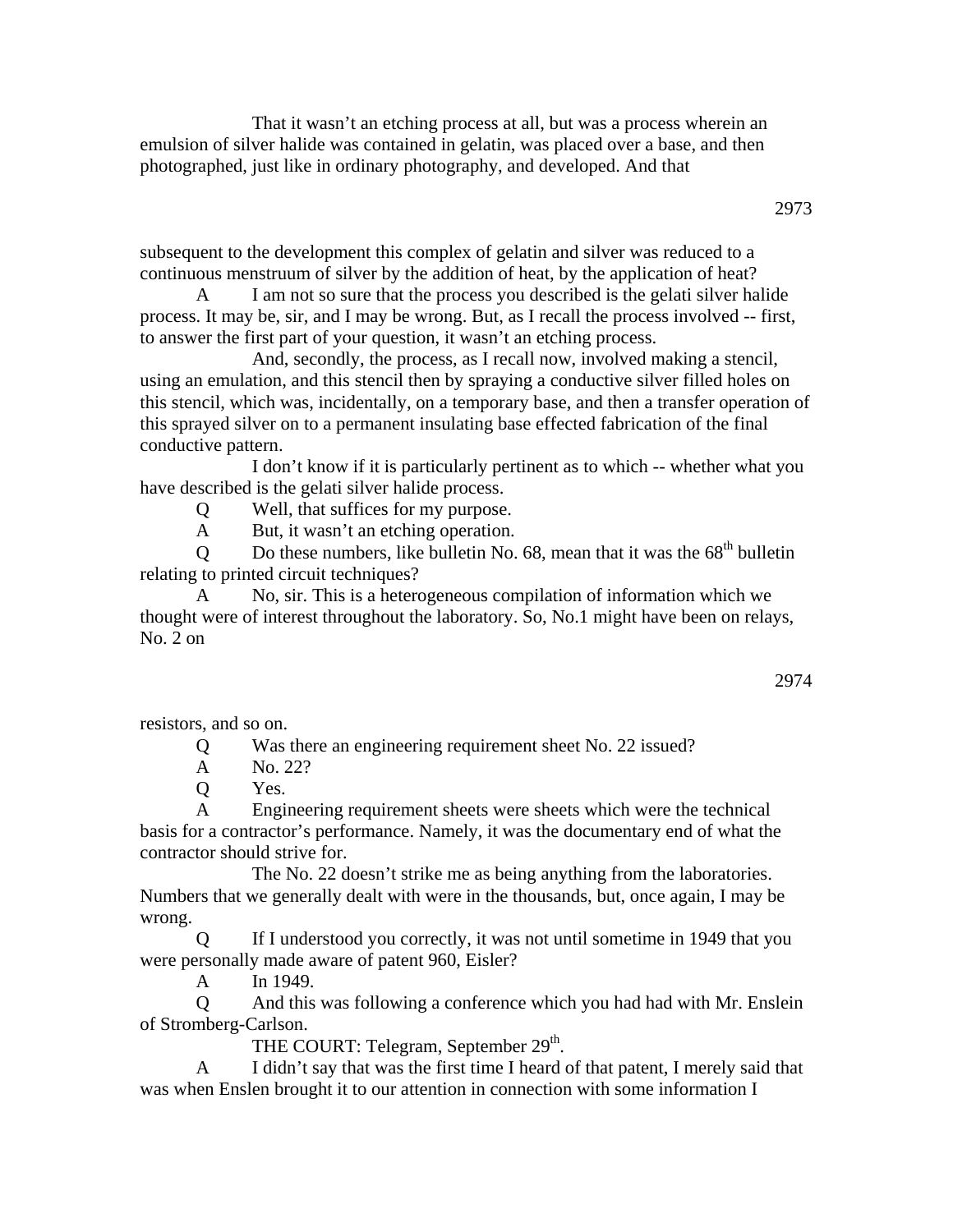attempted in the previous letter, namely describing the Signal Corps offset press technique. And he sent a telegram back immediately saying apparently "You should consult Eisler's patent."

2975

Q I think the question was in this form on your direct examination:

"When did you first have in your possession a copy of the patent 960?"

 A That was several days, possibly weeks after we had received Enslein's telegram.

 Q But, isn't it a fact that prior to that time the issuance of the patent had been called to your attention?

A Yes.

 Q Had it been called to your attention shortly after its issuance, or promptly after its issuance?

 A No, I think mention was made of it in the notes that we received from Mr. Killen in January of 1949. Not only did he refer to Dr. Eisler's work, but I do believe that he made reference to patents relating to those, whether they were in process, or whether they were issued already, I don't recall.

Q Will you identify Mr. Killen for me, please?

 A Mr. Killen is an employee of the Sprague Electric Company, Adams, Massachusetts, and he maintained liaison with the laboratory.

 Q Did the Sprague Electric Company have a London representative at that time?

A I don't know, sir.

Q Was Mr. Killen your liaison man as between Sprague

2976

and yourself?

A Yes, sir.

Q I mean, he was a Sprague employee, I take it?

 A Yes, he was a Sprague employee who occasionally visited the laboratory to keep their product in front of us.

 Q Well, was the Sprague liaison a matter of continuing contact for information purposes, or was it in reference to some specific manufacturing process?

 A No, it was a professional liaison. We maintained contact with many laboratories that had research and development activities, we exchanged information, we lived in a communication of exchanges, let us say.

 Q It is your recollection that Mr. Killen was the first to communicate to you the word that Henderson & Spalding were doing this work?

- A It was the first time I had heard of Henderson Spalding.
	- I must qualify that, if I may, sir.

Q Pray do.

 A I think a few days before that, before receiving Mr. Killen's letter, we did receive a British report, TR-2117, in the laboratories.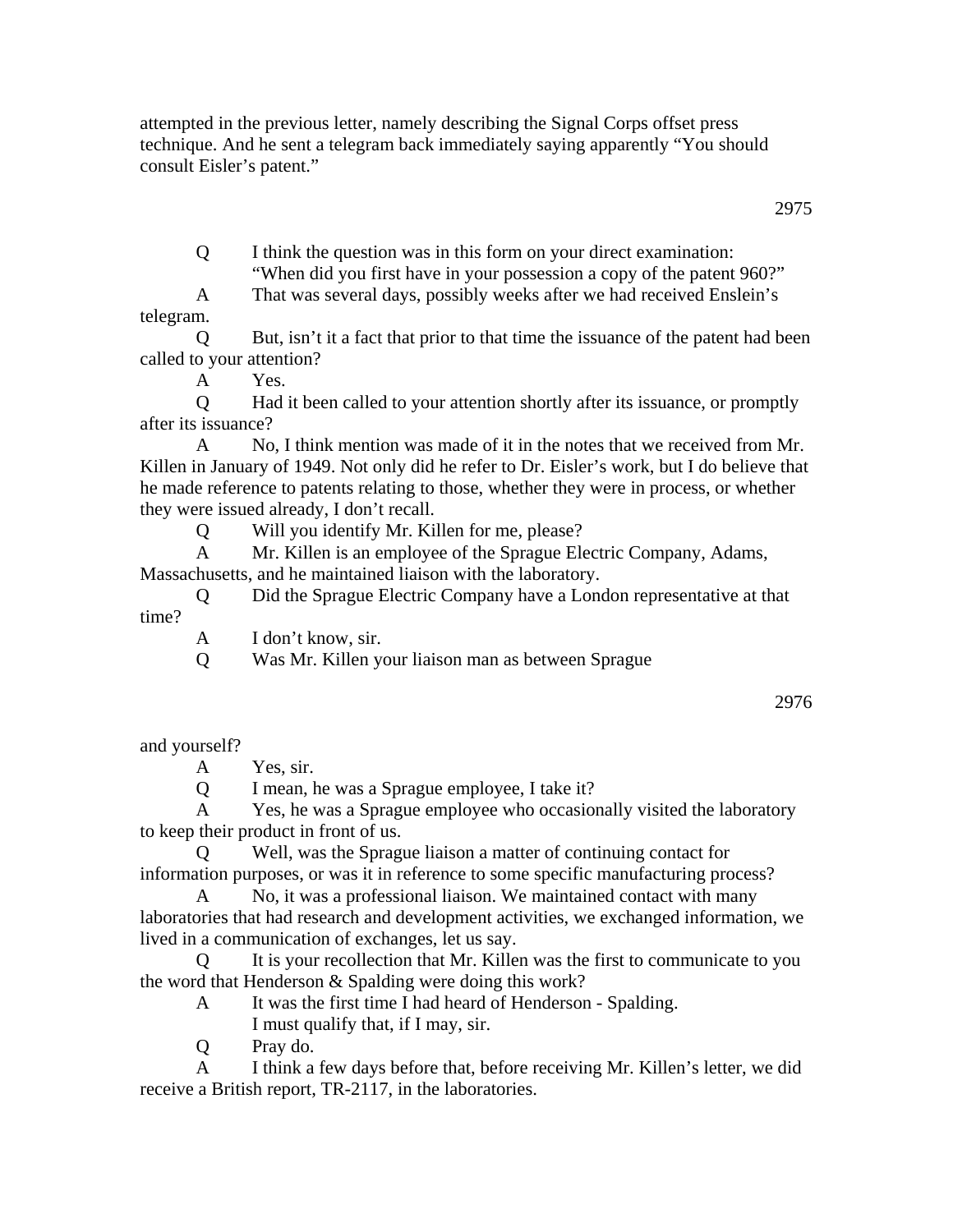At the time I spoke to you about a year ago, I could not recall when we received the report. I subsequently did exhume our files from the vault, about a quarter of a

mile away from us --

Q Underground, or outside?

 A Well, it is underground, actually, it is below the level of the ground, and we did find this letter of -- from the British liaison office, which was dated by the laboratories as being received on 10 January, 1949.

 And, allowing for the two or three days for it to reach me, I would have assumed then, that we got it on or about the  $13<sup>th</sup>$  of January.

Q The report says --

 $A$  And --

Q Excuse me.

Continue.

 A I was just going to say that in that report I have the recollection of the Henderson-Spalding work being discussed. I have very little other recollection of that report. I have made an effort to locate it, but I have not been able to.

Q The report, as you doubtless know, was published in September of 1948.

A No, I don't, sir. I don't recall the date.

 Q Isn't it a fact that there was a routine communication of TRE reports to the Signal Corps?

A Yes, we were getting them on an established routine of some sort.

2978

 Q One reason for my curiosity about the gap in dates is that you seemingly got the report No. 36 in a reasonably short time.

 A Well, it was between June to use your date, and I believe it was September or so, there is a gap of about three months. And there are vague losses on transmission.

Q I know there are.

A I can't account for it.

 Q While we are still dealing with these reports, I would refer you back to information bulletin No. 68 which you discussed on your direct examination. It is dated 1 July, 1948.

 Am I correct in my understanding that the only reference in this bulletin to the use of foil is in connection with the Franklin air loop antenna?

A I don't recall.

If I may examine?

Q Surely.

(Hands document to witness.)

 A I may be able to answer your question. (Examines document.)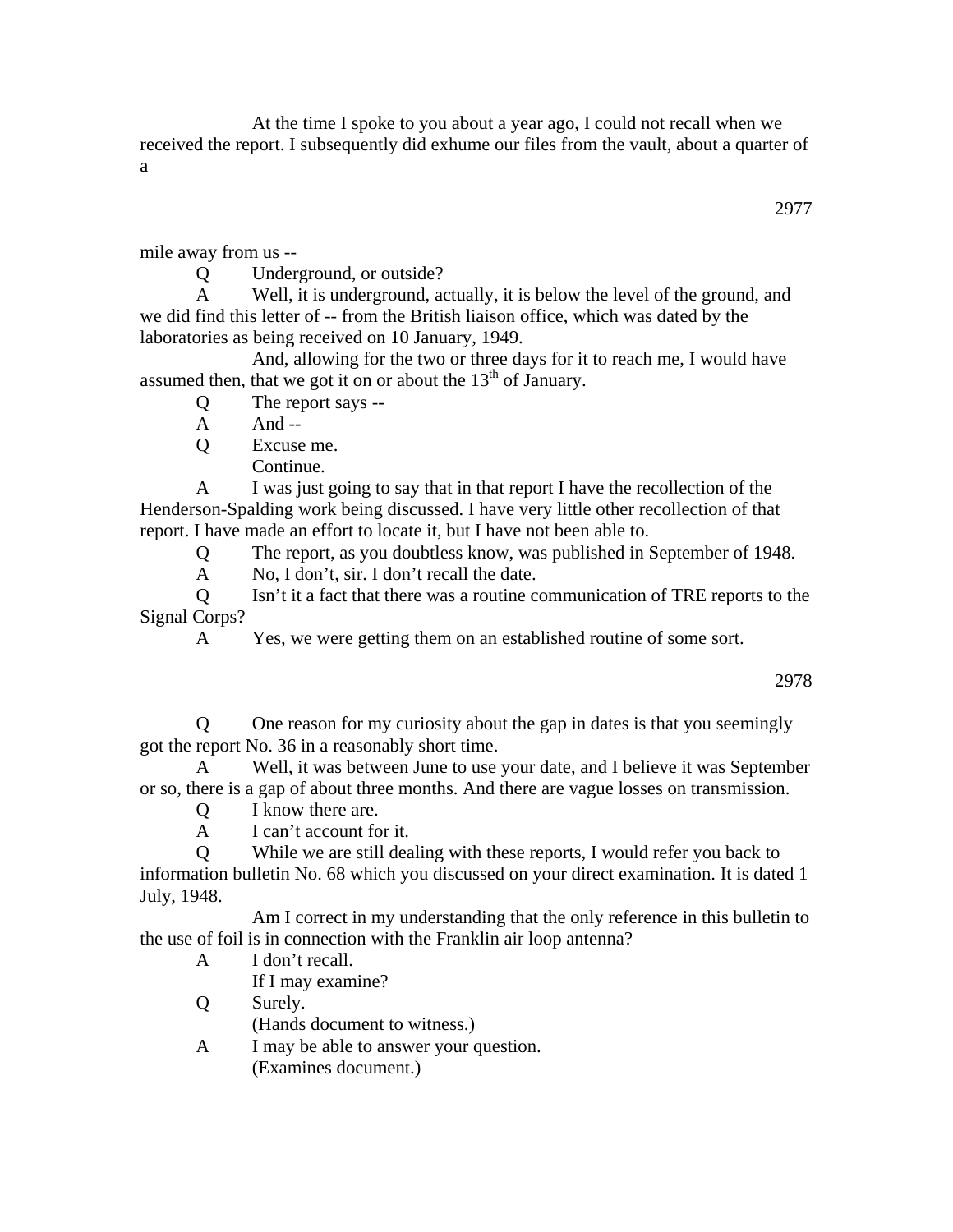Well, it is in an adjacent column, merely to photographic resist, reference in the second column is on metallic conductors protected by photoresist during acid etching.

Now, if that is the reference to foil that you make --

2979

Q No (indicating). There is reference to stamped out circuits, is there not?

2980

A Yes, mechanically formed stencils, dies and molds.

 Q You were there referring, among other things, to the Franklin air loop scheme, were you not?

A Yes.

Q And that is the only reference?

A Here it is, dies used for stamping foils.

Q That is item C on page 5, correct?

A Yes, item C, page 5.

 Q Did the Signal Corps receive from Sprague Electric a sample of a T.V. coil made for RCA?

 A I don't recall receiving it from Sprague, but I do think there was a coil enclosed in a letter from Technograph from England.

 They had sent us a number of samples in connection with one of their letters, and one of their enclosures was an embossed coil pattern.

I don't recall receiving a flat coil from Sprague.

THE COURT: An embossed means mechanically stamped?

THE WITNESS: Apparently a die was used to shape the foil, after I

presume it had been etched so that it had a convex contour to it.

 This was done to enhance its electrical properties to increase its Q, as we say.

 Q While we are looking for an exhibit, I will call your attention to the fifth quarterly report of Kenyon, dated

September  $15<sup>th</sup>$ , 1948.

 I note that in the introduction on the first page of the text, there is a statement of the problems, number one of which is the development of a repetitive technique for printing resistors in a manner applicable to the already perfected methods of producing conductive patterns.

 The statement below, that problem number one, has occupied the attention of the group during the quarter.

 "It will be evident throughout the report that we do not have cause for high optimism over our ability to fit our own techniques to the production of circuits completely as to conductive and resistive patterns."

<sup>2981</sup>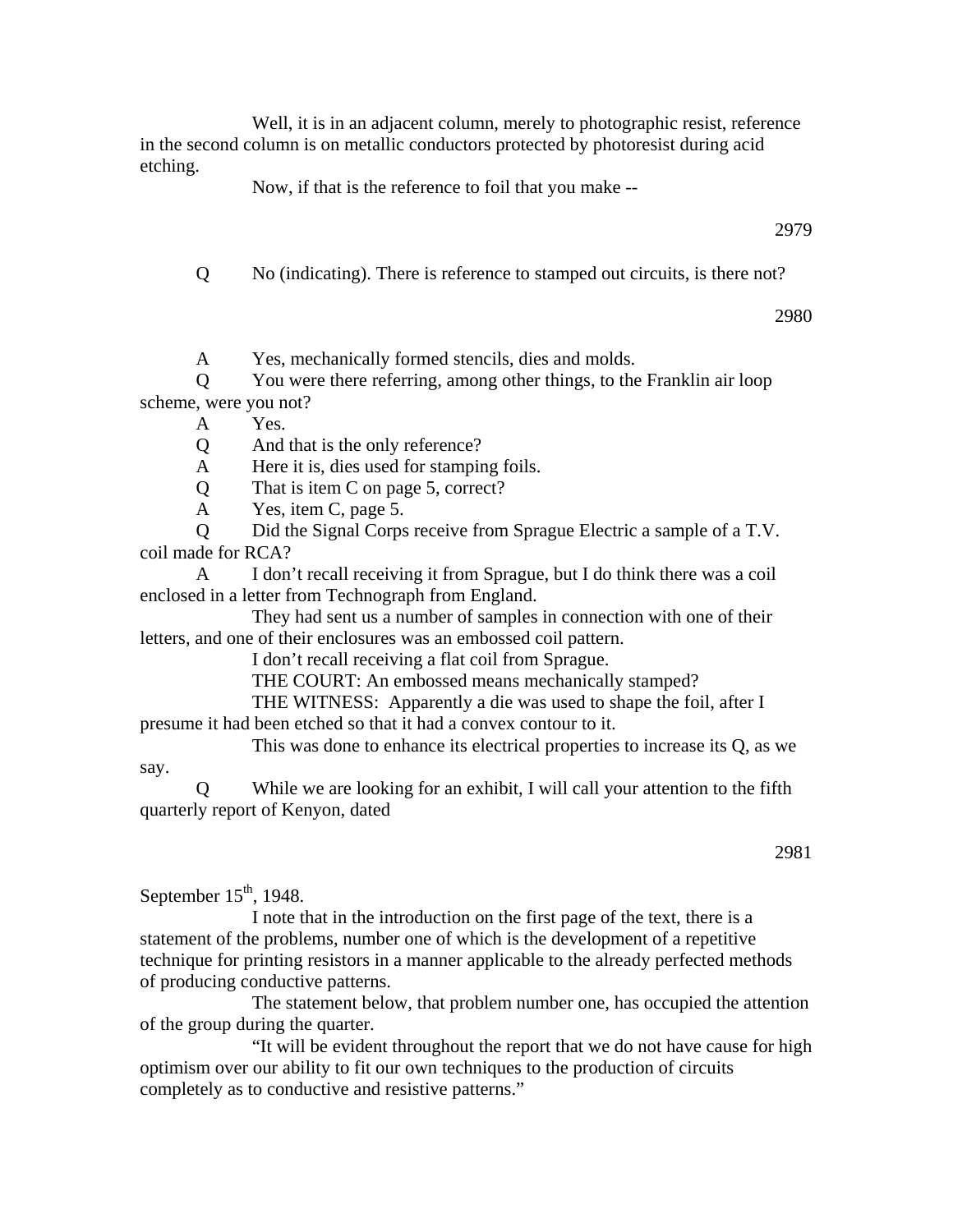Do you recall that?

A Yes.

Q Please refer to Plaintiff's Exhibit 48, which is now in evidence.

This is a letter to Colonel Adams of Sprague Electric Company, from Mr.

Holman of Henderson and Spalding, dated 20 November, 1948, and attached are several sheets of notes. Are these the notes that you were unable to find recently?

 A These are the notes that we sent back to Mr. Killan in October of 1949, on his specific request.

Q There is no doubt about the fact, however, that you

2982

did receive the note?

A Oh, yes, we did receive those notes.

 MR. BIRCH: If I inadvertently said November, I will be the first to wish to correct it. It is 20 December.

Thank you.

BY MR. BLENKO:

Q On February  $14<sup>th</sup>$ , 1949, in the same exhibit, Plaintiffs' Exhibit 48, is a letter from Colonel Adams to Major Holman, stating, "we duly received the samples a short time ago, and he turned the matter over to the engineer concerned."

Would that be an engineer in the Signal Corps?

A I have no idea. This is a private communication.

Q Do you have any recollection of having received the samples?

 A As I said before, we did receive in one of the subsequent letters from England a specimen of an embossed coil, embossed on a thermoplastic.

That specimen is still in the Signal Corps' correspondence files.

 It is part of a letter dated, I recall, that summer, sometime that summer or the fall of 1949.

Q Was there any directive or suggestion of any

## 2983

sort issued to Balco and Herlec during the course of their contract work to the effect that they should switch away from the procedures that they had been investigating and turn their attention to etched foil techniques?

 A That is possible. We would be so conditioned to tell them that, looking back, and I don't doubt that we may have.

 They finally did use the foil technique in preparing their final samples for delivery.

 I don't know whether they actually etched. I kind of recall they preferred to cut out the patterns with a sharp tool, and simulated etchings.

I show you a report of Herlec Corporation, the third quarterly report dated July  $15<sup>th</sup>$ , 1949, and I call your attention to page six, where after a description of the preceding work, it says, "in addition work has been done on a DC amplifier and tone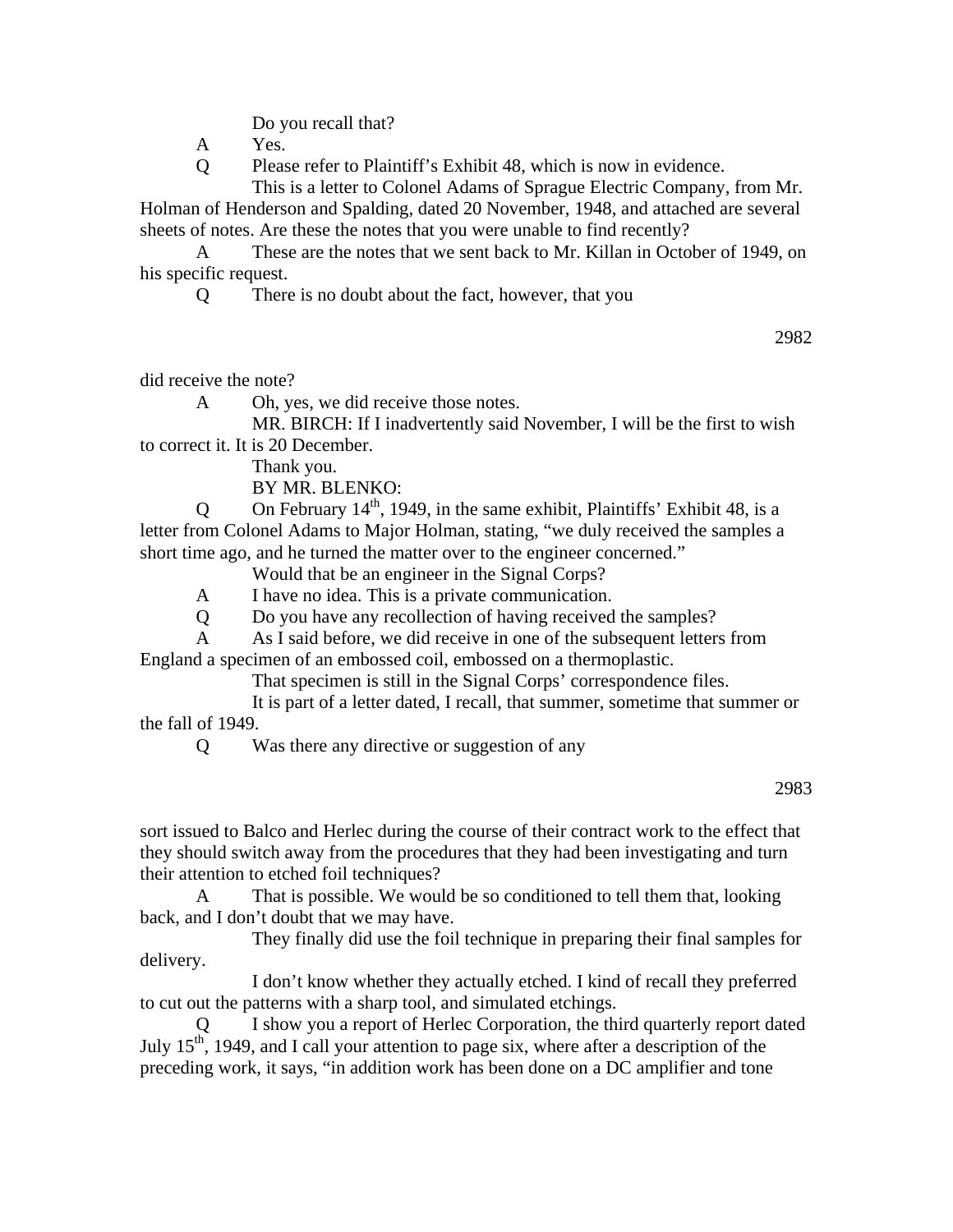control circuit, using a different support base material other than steatite and a copper foil material as a substitute for fired-on silver."

 Is it not the fact that Herlec made that shift, if I may put it so, responsive to suggestions from your group in the Signal Corps?

A It is quite probable. This was after the date of the RCA visit, and there were no restrictions put on us by RCA or Synthane, with regard to letting it be known that much

2984

a material was available.

 Q Similarly, did Balco make a departure from silver printing to the use of an etched foil technique in this connection?

 I call your attention to a Balco report for the period 1 July, 1949, to 1 October, 1949, and particularly page six thereof.

A I think so.

 We, as I said earlier, concentrated on the etched foil technique, when we realized that a commercially available copper clad laminate with excellent potential was available.

 It was only proper that we direct our two contractors to this knowledge, and I am sure that these two instances that you point out were the result of the Signal Corps' --

Q Guidance?

A Suggestion, yes.

MR. BLENKO: I offer the Herlec Report in evidence.

THE CLERK: Plaintiffs' Exhibit No. 439.

(Thereupon, the Third Quarterly Herlec Report was marked Plaintiffs' Exhibit No, 439.)

MR. BLENKO: I offer the Balco Report in evidence.

MR. BIRCH: No objection to either.

Is it possible to introduce the entire Balco-Herlec Reports, Mr. Blenko?

2985

MR. BLENKO: That is all I have.

THE CLERK: Plaintiffs' Exhibit No, 440.

(Thereupon, the Balco Quarterly Report was marked as Plaintiffs' Exhibit No. 440.)

BY MR. BLENKO:

 Q When you went into Belmont, on your Midwest trip, did you talk to any particular person there that you recall?

 A Yes, and it is a matter of record in our survey report, which unfortunately I do not have with me, but which I can get.

I can identify the specific individual.

 Q Can you tell us whether they told you anything about a Belmont Boulevard Receiver, made by printed circuits for them in England?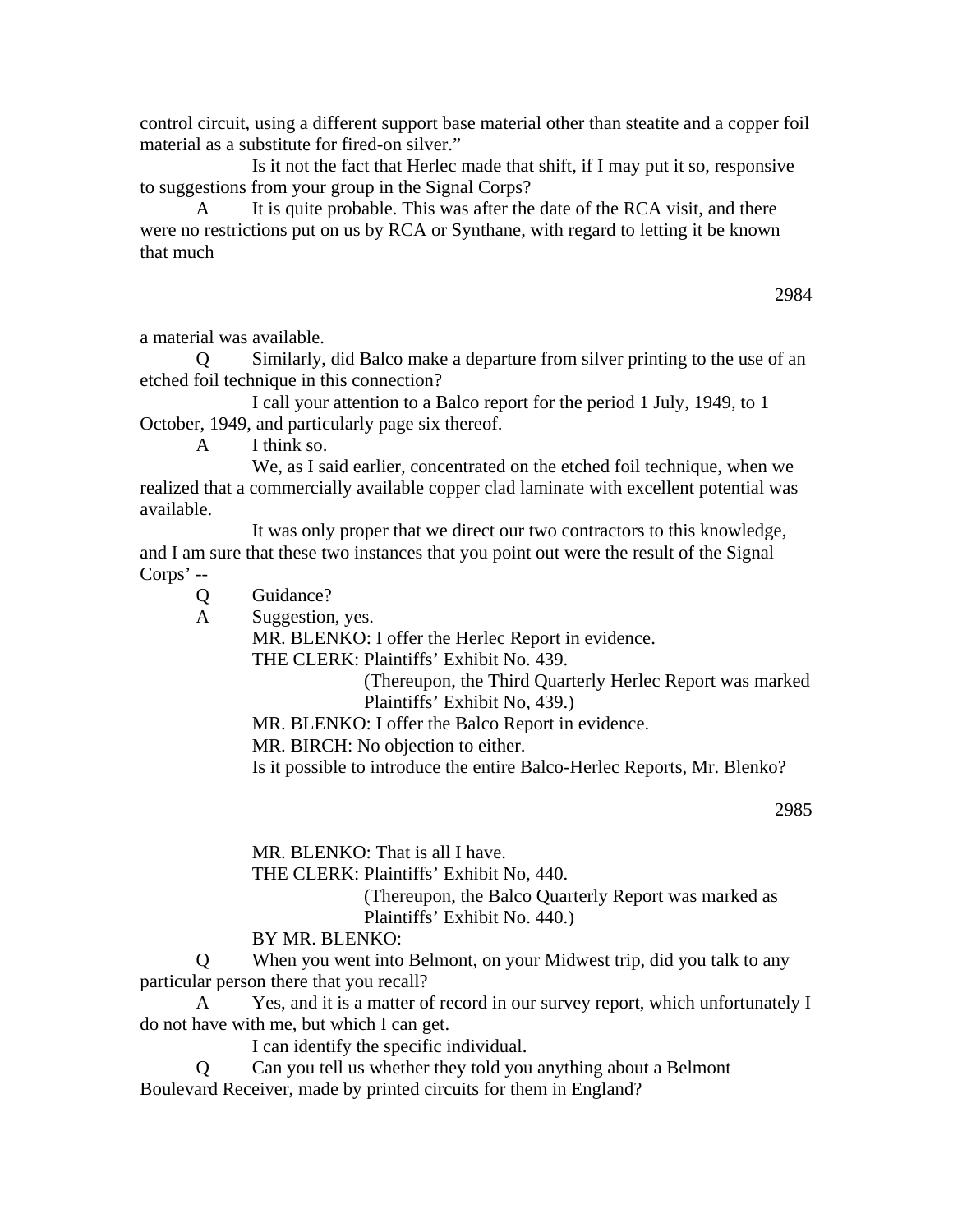A I don't recall them associating any equipment with printed circuitry, sir. Belmont, as I recall, indicated no current interest in those techniques. The name Boulevarde, I think it was, or Boulevard Receiver does strike a

familiar tone. But I don't recall associating that with printed circuitry.

 Q Then I take it you are unable to answer with any definiteness absent your trip report?

A Yes.

- Q And that trip report is available?
- A Yes.

Q Will you be good enough to supply us with a copy?

A Yes.

 Excuse me, I said yes too quickly. May I supply you with an extract relating to the Belmont portion of that thing?

Q Surely.

That is all I wanted. Will you do so?

- A All right.
- Q Thank you.

A Once again, Mr. Blenko, without certification?

Q Surely. The same principle I stated a while ago.

 Am I correct in my understanding that the 102 report was your first extensive and comprehensive report on Auto-Sembly?

A Yes, it is the white paper, if I may call it that.

 Q It mentions Henderson and Spalding, or the Henderson and Spalding process, does it not?

A Yes.

 Q And it does that in the context that this is one of the processes which satisfies most of your requirements, and that this particular one is one of which involves live metal patterns of LTS plastics?

A Within the context of the other limitations or

criteria that we spell out in there, namely that these shall not be thermoplastic bases, so where Henderson and Spalding made prepared circuits, on rigid thermosetting bases, they were acceptable.

 Q Then you knew that they were supplying or were prepared to supply and had taught the idea of bonding foil to a rigid thermosetting base?

A Yes.

I am well aware of that.

That is the reason that they were included.

 Q Would you please refer now to that Signal Corps' letter to Mr. Enslein dated 11 October, 1949, contained in Defendant's Exhibit No. 461, which seemingly was written following the Enslein telegram to which you have referred, the telegram reading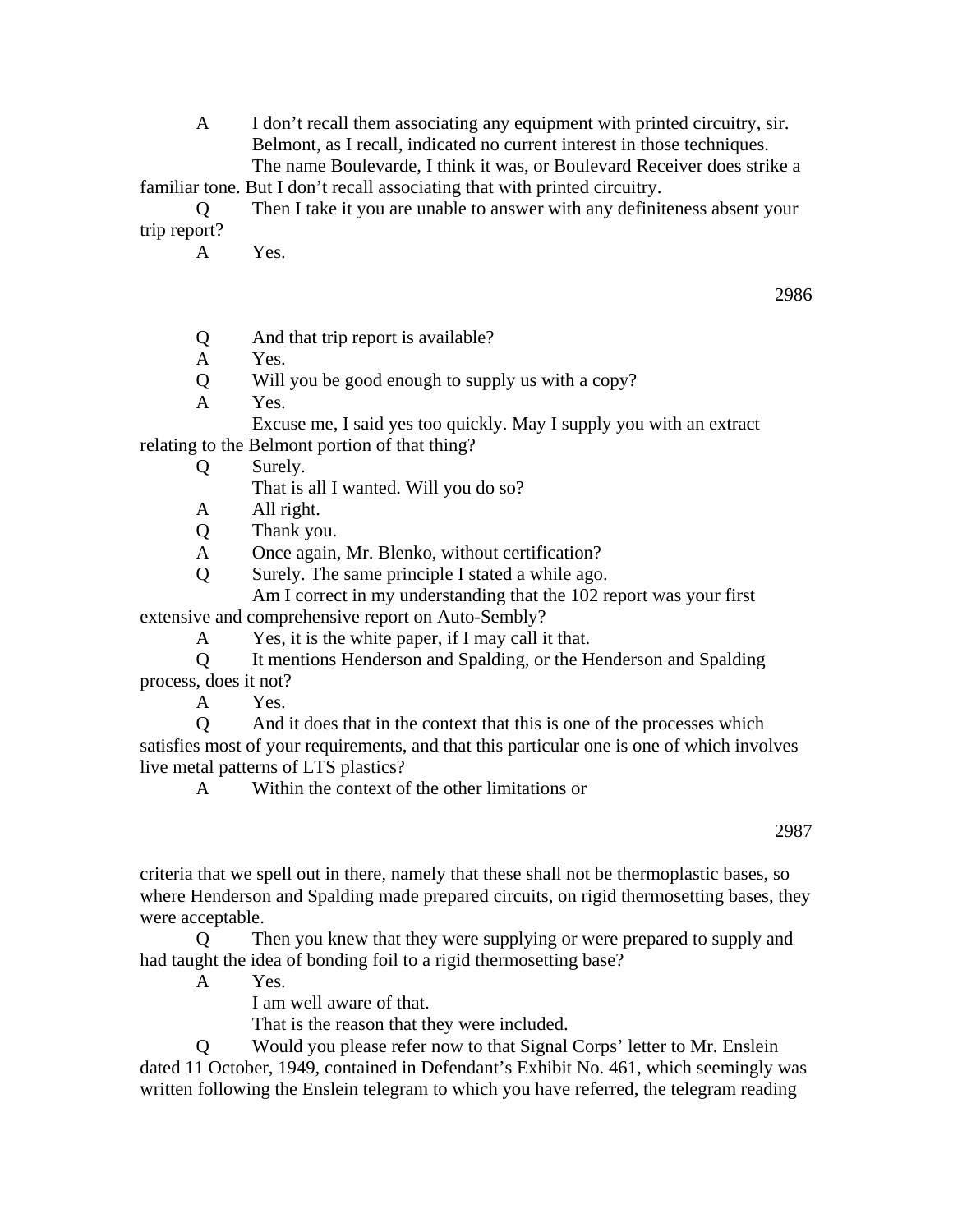"Patent 2,441,960 Eisler covers printing of resists before etching, for manufacturing conductors."

 Your reply starts off, "review of U.S. Patent 2,441,960 Eisler indicates a very comprehensive coverage of the etching and other approaches, as was believed to be the case during the recent discussions at your plant."

 Does that refresh your recollection as to whether or not the patent was discussed?

 A It was apparently between the time that I received here, and the time of the date of this letter. It suggests that we did have a meeting in the interim.

2988

 Q Can you identify for me the various chain of initials appearing in the upper right-hand corner of the letter of 11 October, 1949?

 A The initials B.V. Mc. Is the stenographer, Barbara McNeery. S.D. is myself, Danko.

M.A. is Moe Abramson, and R.B. is Rodger Bowen.

- Q Was this letter written after consultation with your patent people?
- A I would think not.

 Q I note that the paragraph closes with some comment about etched products, and the statement, "in any case, the Signal Corps<sup>[10](#page-75-0)</sup> feels that this source of patterns may be free of the entanglements which exist because of the Eisler patents."

Had you compared the Glass Products scheme with the Eisler patent?

A No, I knew nothing about the Glass Products scheme.

Q Who was the author of the sentence that I have just read?

 A I am. I was expressing the probability, because Mr. Pritikin said that his process was not on the books. There was no patent back up on his process. He wouldn't identify it and that was merely raising the possibility that his process may be free of such entanglements, since Mr. Enslein was bringing up problems of patent interference, or whatever the

phraseology is that you use.

 You must recall, too, Mr. Blenko, that this correspondence was generated because the Signal Corps thought it had a novel ideal in deposition of resists by the offset press.

 Our prime subject of discussion over here is this novel resist techniques, and he was drawing my attention to the fact that Eisler apparently had covered this technique within the broad aspects of his patent, and we were essentially on an engineer to engineer basis, consenting that it did seem to be very comprehensive.

 Q Did you follow up the Stromberg-Carlson letter with like letters to other people with whom you dealt?

A No, no.

 $\overline{a}$ 

<span id="page-75-0"></span><sup>&</sup>lt;sup>10</sup> Etched Products?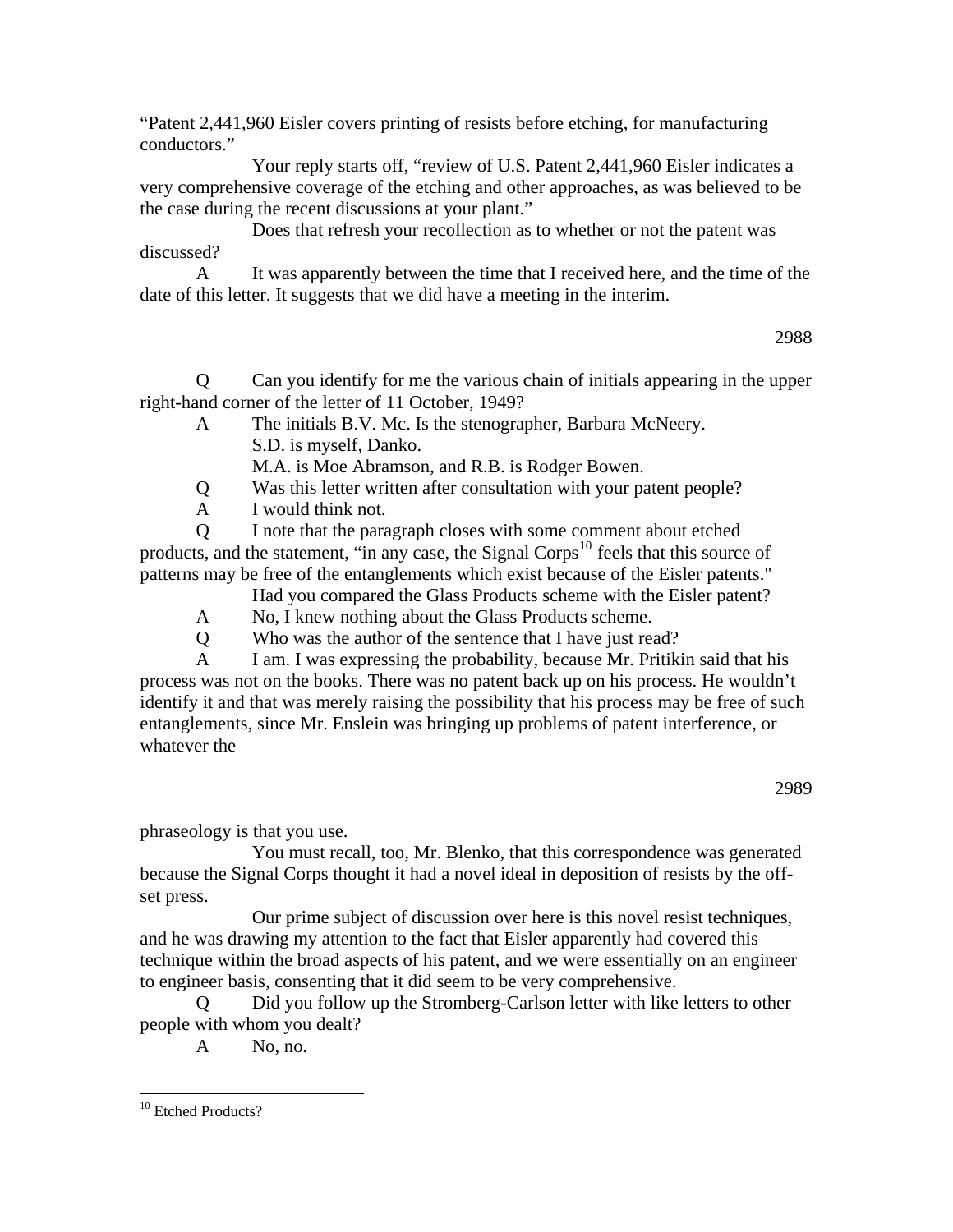The only one would be Beck's, which I see you have there, and that was prompted by Mr. Beck's letter, preceding the reply. There is a letter, if you want the date, I can give it to you.

Q Is that the letter that was supplied?

A It is the letter of 12 November, 1949, in which Mr. Beck cites our Bulletin No. 102 as an item for his attorney's interest, and he asked for additional copies, and subsequently we gave him the copies, and possibly this letter of 1 December

--

Q That is so. That appears in the first paragraph.

2990

 A Yes. And the reason for the rather voluminous nature of the letter is that we began to sense some disturbance on the part of Mr. Beck, that we had given away his proprietary information, which he had furnished to us 11 months ago.

 This was to assure him that our source of published information which he supplied us in February, but that there was an existing patent, the Eisler patent.

I don't know whether we made reference to RCA in some fashion in there.

 Q Did you subsequently call attention of Sperry Gyroscope Company to the Patent?

A Possibly. There was no reason why we shouldn't, if they asked.

Q I call your attention to a letter dated 19 July, 1950, contained in

Defendant's Exhibit No. 461, and ask you if you can recognize it as a letter.

A Yes.

Q Of yours?

 A Yes. It looks like me again helping spread the name of Henderson and Spalding around.

 Q Apparently there was a request by Sperry Gyroscope regarding the Henderson and Spalding patent, is that right?

Is the next paragraph a correct one?

"There is no agreement as to whether the process

## 2991

sponsored by this office falls within the jurisdiction of this patent. Each manufacturer forms his own opinion of the relation between the above mentioned patent and the Auto-Sembly process."

In short, you are not taking sides; is that right?

 A We were referring again to the off-set technique. We kept calling that the Signal Corps process. Sometimes we called it the Auto-Sembly process. But we were referring to the off-set resist technique.

 We thought it was a novelty when Mr. Abramson thought of it, and subsequently we were advised by our patent attorney that it would not be processed as a claim

 Q And you were not taking any position for or against your suppliers, as regards infringement; isn't that right?